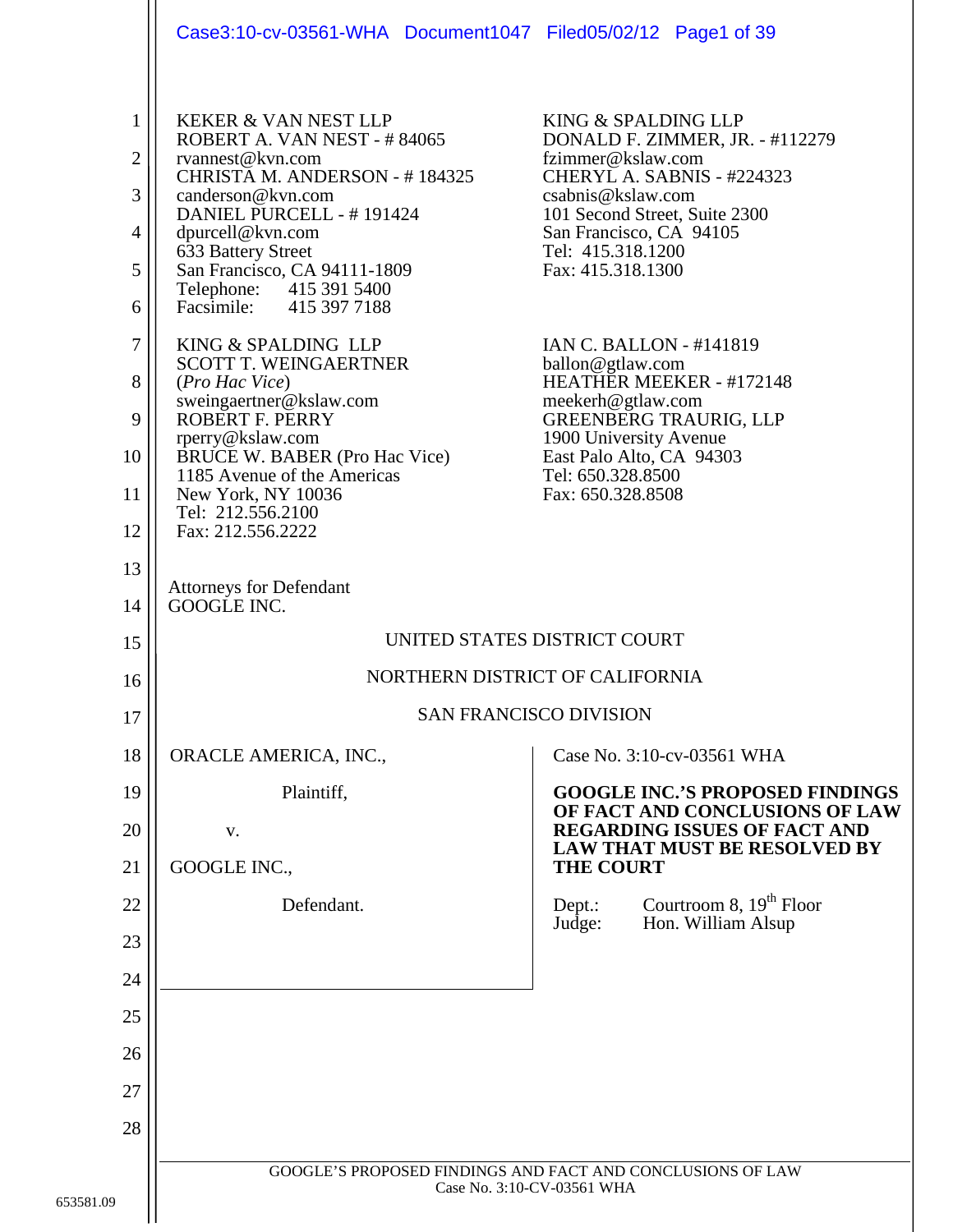|                |     |           | Case3:10-cv-03561-WHA Document1047 Filed05/02/12 Page2 of 39                                                                               |
|----------------|-----|-----------|--------------------------------------------------------------------------------------------------------------------------------------------|
| 1              |     |           | <b>TABLE OF CONTENTS</b>                                                                                                                   |
| $\overline{c}$ |     |           | Page                                                                                                                                       |
| 3              | Ι.  |           |                                                                                                                                            |
| 4              |     | A.        |                                                                                                                                            |
| 5              |     |           | 1.                                                                                                                                         |
| 6              |     |           | 2.<br>API packages and their SSO provide vocabulary and functionality                                                                      |
| 7<br>8         |     |           | 3.<br>Some of the 37 Java API packages, or their elements, are essential                                                                   |
| 9              |     |           | $\overline{4}$ .<br>The 37 Java API packages and their SSO provide functionality                                                           |
| 10             |     |           | 5.<br>In order to provide the functionality expected by Java language                                                                      |
| 11             |     |           | programmers, the SSO of the Java API packages must be the same10                                                                           |
| 12<br>13       |     | <b>B.</b> | 1.                                                                                                                                         |
| 14             |     |           | Sun knew about and approved unlicensed, open source<br>implementations of the Java API packages as long as the                             |
| 15<br>16       |     |           | 2.<br>As early as 2005, Sun knew Google intended to implement Java<br>API packages in Android, and Sun never told Google it needed a       |
| 17             |     |           | 3.<br>After Google publicly announced Android, Sun congratulated                                                                           |
| 18<br>19       |     |           | After Google's announcement of Android and release of the SDK,<br>4.<br>Sun continued to talk with Google and publicly support Android. 19 |
| 20             |     |           | 5.<br>Google was aware of and relied on Sun's public statements of                                                                         |
| 21<br>22       |     |           | Oracle initially encouraged Android and tried to partner with<br>6.                                                                        |
| 23             | II. |           |                                                                                                                                            |
| 24             |     | A.        |                                                                                                                                            |
| 25             |     |           | 1.                                                                                                                                         |
| 26             |     |           | 2.                                                                                                                                         |
| 27             |     | <b>B.</b> |                                                                                                                                            |
| 28             |     |           | 1.<br>$\mathbf{i}$                                                                                                                         |
| 9              |     |           | GOOGLE'S PROPOSED FINDINGS OF FACT AND CONCLUSIONS OF LAW<br>Case No. 3:10-cv-03561 WHA                                                    |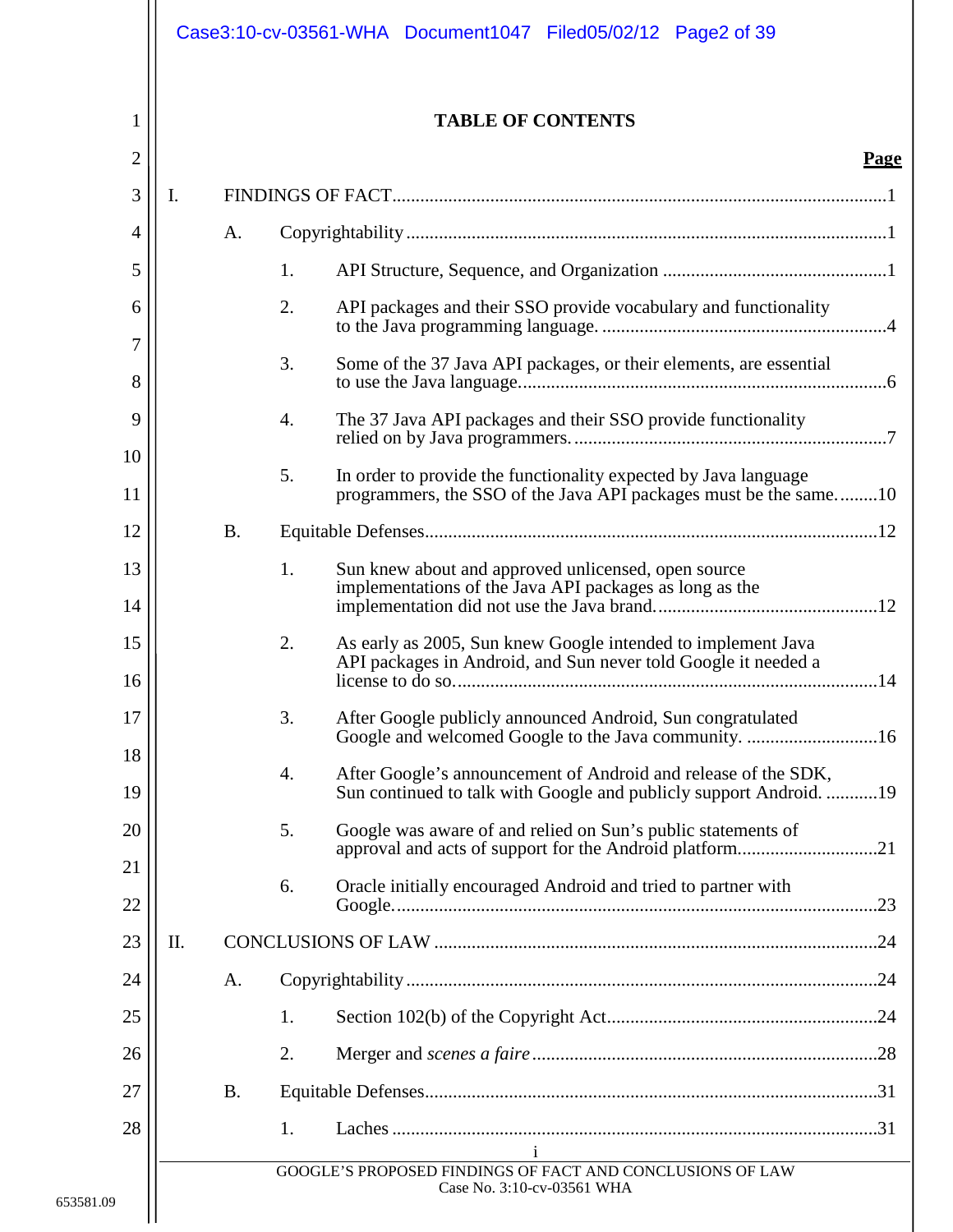|                | Case3:10-cv-03561-WHA Document1047 Filed05/02/12 Page3 of 39                         |
|----------------|--------------------------------------------------------------------------------------|
| $\mathbf{1}$   | 2.                                                                                   |
| $\overline{2}$ | 3.                                                                                   |
| 3              | $\overline{4}$ .                                                                     |
| $\overline{4}$ |                                                                                      |
| 5              |                                                                                      |
| $\sqrt{6}$     |                                                                                      |
| $\overline{7}$ |                                                                                      |
| 8              |                                                                                      |
| 9              |                                                                                      |
| $10\,$         |                                                                                      |
| $11\,$         |                                                                                      |
| $12\,$         |                                                                                      |
| 13             |                                                                                      |
| 14             |                                                                                      |
| 15             |                                                                                      |
| 16             |                                                                                      |
| 17             |                                                                                      |
| 18             |                                                                                      |
| 19             |                                                                                      |
| 20             |                                                                                      |
| 21             |                                                                                      |
| 22             |                                                                                      |
| 23             |                                                                                      |
| 24             |                                                                                      |
| $25\,$         |                                                                                      |
| $26\,$         |                                                                                      |
| 27             |                                                                                      |
| $28\,$         | $\rm ii$                                                                             |
| 653581.09      | GOOGLE'S PROPOSED FINDINGS AND FACT AND CONCLUSIONS OF LAW<br>Case No. 3:10-cv-03561 |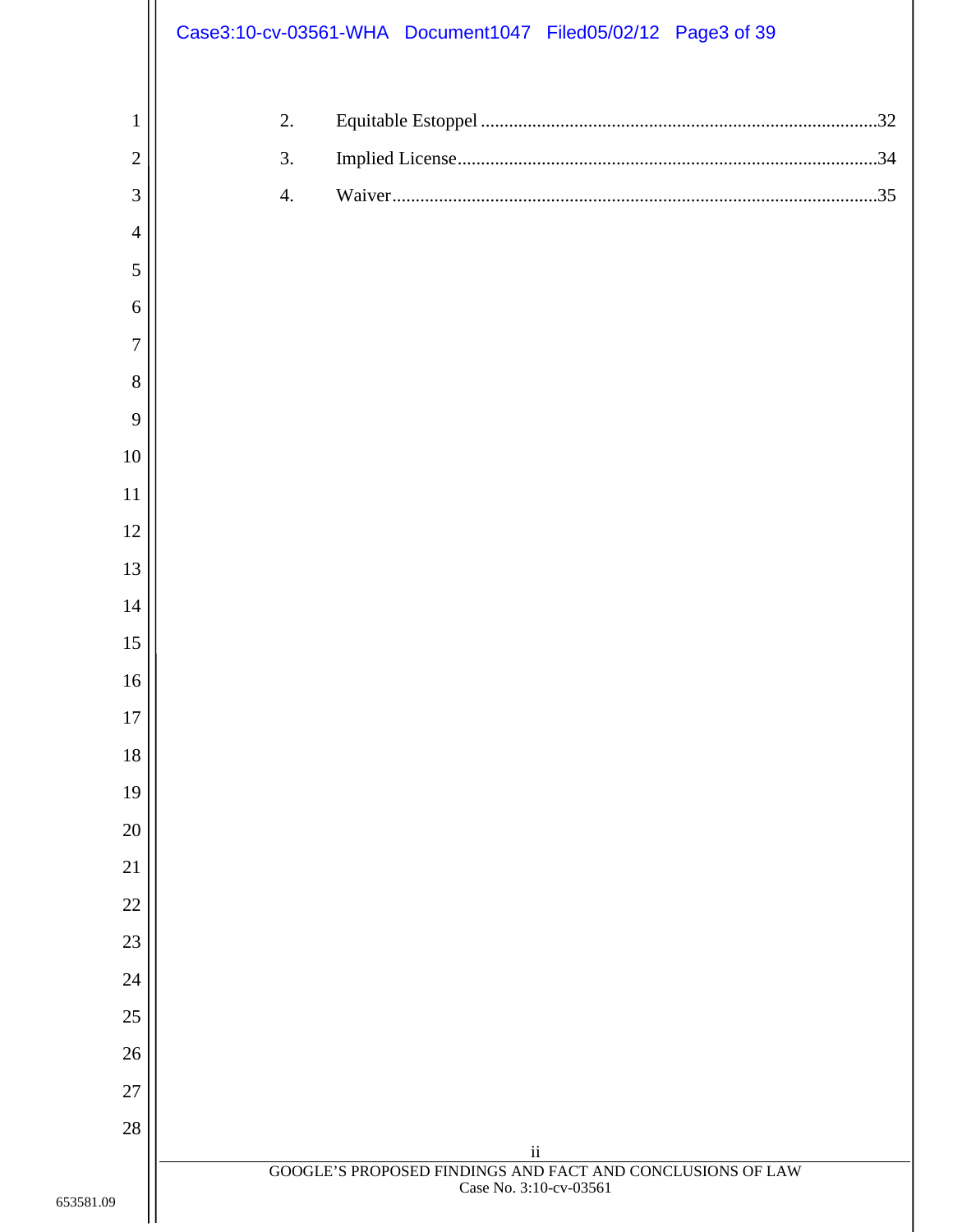|                     | Case3:10-cv-03561-WHA Document1047 Filed05/02/12 Page4 of 39                            |
|---------------------|-----------------------------------------------------------------------------------------|
| 1<br>$\overline{2}$ | <b>TABLE OF AUTHORITIES</b><br>Page(s)                                                  |
| 3                   | <b>Federal Cases</b>                                                                    |
| $\overline{4}$      | Apple Computer, Inc. v. Microsoft Corp.                                                 |
| 5                   |                                                                                         |
| 6                   | Baker v. Selden                                                                         |
| $\overline{7}$      | Bateman v. Mnemonics, Inc.                                                              |
| 8<br>9              | Computer Assoc. Int'l, Inc. v. Altai, Inc.                                              |
| 10                  | Danjaq LLC v. Sony Corp.                                                                |
| 11<br>12            | Effects Associates, Inc. v. Cohen                                                       |
| 13<br>14            | Feist Pubs., Inc. v. Rural Tele. Serv. Co., Inc.                                        |
| 15                  | Lotus Dev. Corp. v. Borland Int'l, Inc.<br>49 F.3d 807 (1st Cir. 1995),                 |
| 16<br>17            | Lulirama Ltd., Inc. v. Axcess Broad. Services, Inc.                                     |
| 18<br>19            | Mitel, Inc. v. Iqtel, Inc.<br>896 F. Supp. 1050 (D. Colo. 1995),                        |
| 20                  | Sega Enters. Ltd. v. Accolade, Inc.                                                     |
| 21<br>22            | Wang Laboratories, Inc. v. Mitsubishi Electronics America, Inc.                         |
| 23                  | <b>Other Cases</b>                                                                      |
| 24                  | SAS Inst., Inc. v. World Programming Ltd.                                               |
| 25                  | <b>Federal Statutes</b>                                                                 |
| 26                  |                                                                                         |
| 27                  |                                                                                         |
| 28                  | iii                                                                                     |
|                     | GOOGLE'S PROPOSED FINDINGS OF FACT AND CONCLUSIONS OF LAW<br>Case No. 3:10-cv-03561 WHA |
|                     |                                                                                         |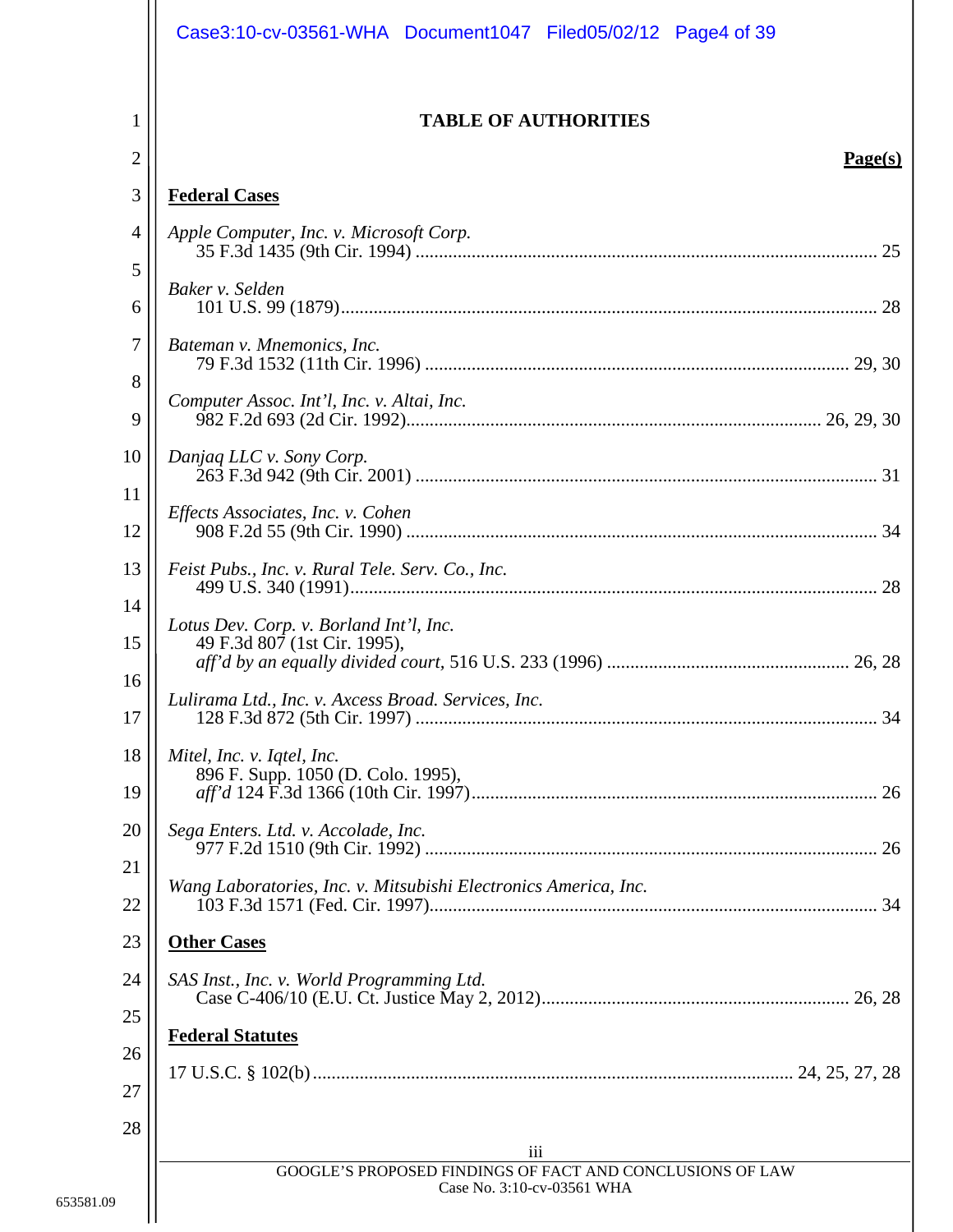<span id="page-4-2"></span><span id="page-4-1"></span><span id="page-4-0"></span>

|    |    | Case3:10-cv-03561-WHA Document1047 Filed05/02/12 Page5 of 39                                                                                                              |
|----|----|---------------------------------------------------------------------------------------------------------------------------------------------------------------------------|
|    |    |                                                                                                                                                                           |
| I. |    | <b>FINDINGS OF FACT</b>                                                                                                                                                   |
|    | A. | Copyrightability                                                                                                                                                          |
|    |    | 1.<br><b>API Structure, Sequence, and Organization</b>                                                                                                                    |
|    | 1. | When programmers write programs using the Java programming language, they                                                                                                 |
|    |    | access libraries of prewritten code to perform programming functions.                                                                                                     |
|    |    | Astrachan at RT 2203:19-25                                                                                                                                                |
|    | 2. | An application programming interface ("API") is the names, words, and the set of                                                                                          |
|    |    | rules that a programmer uses to communicate with a library and access the prewritten code                                                                                 |
|    |    | contained in that library.                                                                                                                                                |
|    |    | Bloch at RT 763:21-24                                                                                                                                                     |
|    |    | Q. How would you define an API?<br>A. I would say that an API is -- the names, the words, and the set of<br>rules that the programmer uses to communicate with a library. |
|    |    | Mitchell at RT 1300:21-1301:6<br>Q. Okay. Now, a programmer writing in the Java language must use the                                                                     |
|    |    | names java.lang.Math.max in order to invoke the prewritten code<br>that performs that max function, correct?<br>A. Yes.                                                   |
|    |    | Q. And, therefore, these names actually have a functional purpose,                                                                                                        |
|    |    | right?<br>A. The names are used exactly as I described; to access the compiled<br>output from the prewritten code.<br>Mitchell at RT 1297:23-1298:7                       |
|    |    | Ellison at RT 290:11-14<br>Ellison at RT 308:22-309:4<br>Kurian at RT 364:3-10                                                                                            |
|    | 3. | The prewritten code in the Java class libraries is divided into units known as                                                                                            |
|    |    | methods, each of which provides a specified functionality.                                                                                                                |
|    |    | Bloch at RT 763:21-764:15                                                                                                                                                 |
|    | 4. | The Java language requires that methods be grouped into "classes," which are then                                                                                         |
|    |    | grouped into "packages."                                                                                                                                                  |
|    |    | Mitchell at RT 1306:14-17                                                                                                                                                 |
|    |    | Q. Now, the methods are organized into classes and the classes are<br>organized into packages. That's the organization of the Java                                        |
|    |    | language, right?<br>A. That's part of the organization.                                                                                                                   |
|    |    | Astrachan at RT 2183:12-20<br>Mitchell RT 1235:5-12                                                                                                                       |
|    |    |                                                                                                                                                                           |
|    |    | GOOGLE'S PROPOSED FINDINGS OF FACT AND CONCLUSIONS OF LAW<br>Case No. 3:10-cv-03561 WHA                                                                                   |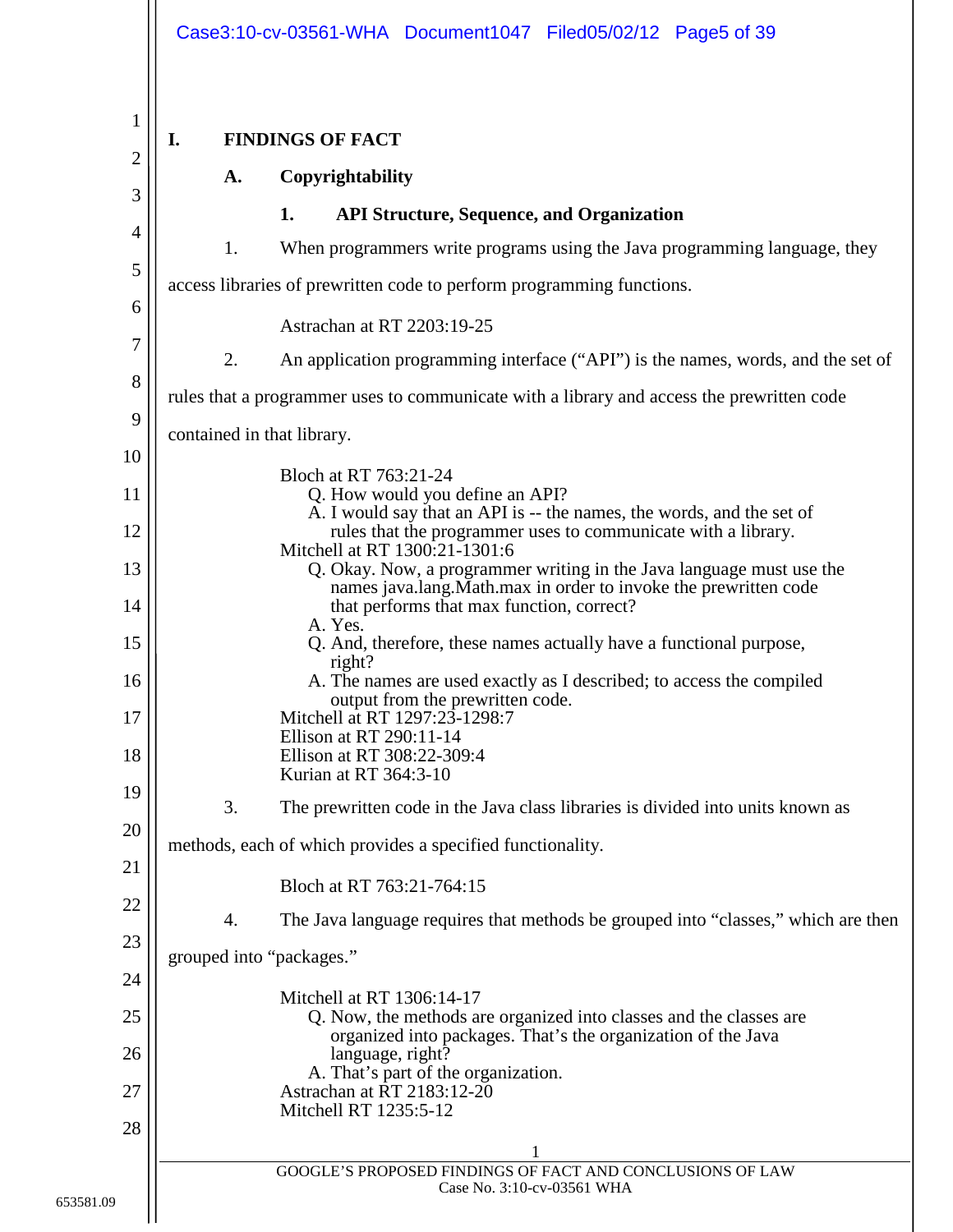## Case3:10-cv-03561-WHA Document1047 Filed05/02/12 Page6 of 39

| 1              | To the extent the "structure, sequence and organization" ("SSO") of the API<br>5.                                                                                                                         |
|----------------|-----------------------------------------------------------------------------------------------------------------------------------------------------------------------------------------------------------|
| $\mathbf{2}$   | packages have a "hierarchical structure," that structure is dictated and required by the Java                                                                                                             |
| 3              | programming language, which requires that the fully-qualified name of any API method,                                                                                                                     |
| $\overline{4}$ |                                                                                                                                                                                                           |
|                | constructor or other API element must consist of the package name, the class name, and the                                                                                                                |
| 5              | method name.                                                                                                                                                                                              |
| 6<br>7         | Astrachan at RT 2187:18-2188:4<br>Q. Okay. And, for example, what are the attributes of the structure of<br>an API?                                                                                       |
| 8              | A. The structure of an API is something that we have talked about here.<br>It's the – in Java API because we're only speaking about Java, APIs                                                            |
| 9              | in other languages might be different. Package name, Class name,<br>Method name.                                                                                                                          |
| 10             | Q. And would you call that a hierarchical structure?<br>A. Yes, I think that's reasonable to call that hierarchical.                                                                                      |
| 11             | Q. Is that hierarchical structure required by the Java language<br>specification, or is it not?                                                                                                           |
| 12             | A. The language specification requires Packages, Classes, Methods.<br>Bloch at RT 769:23-770:9                                                                                                            |
| 13             | Q. In the Java language, Dr. Bloch, what is it that determines the<br>organization of the code libraries that implement the APIs?                                                                         |
| 14             | A. The names of the methods basically determine that, because names<br>in Java, they have three parts. It's called a fully-qualified name. It                                                             |
| 15             | consists of the class -- actually, the package, the class, and then the<br>method or field. So the whole name of something might be                                                                       |
| 16             | something like java.lang.math.cos. So it's not math. It's a package.<br>And then -- sorry java.lang is a package. Math is a class. And then<br>cos is the cosine function. And so the name determines the |
| 17             | organization.<br>Bloch at RT 774:4-775:5                                                                                                                                                                  |
| 18             | 6.<br>The means by which the SSO is stated in tangible form in the code must use and                                                                                                                      |
| 19             | follow strictly the rules of the Java programming language. This means that any possible                                                                                                                  |
| 20             | expression of the ideas that result from "design choices" made in designing an API or API                                                                                                                 |
| 21             | package—the ideas regarding which methods should be put in which classes, which classes                                                                                                                   |
| 22             | should be put in which packages, which classes should extend which other classes, and which                                                                                                               |
| 23             | classes should implement which interfaces—is constrained by the rules of the Java language.                                                                                                               |
| 24             | Astrachan at RT 2190:16-23                                                                                                                                                                                |
| 25             | Q. And how many lines of code actually implement the characteristics<br>of a class that you want to put in your new API?                                                                                  |
| 26             | A. There is one line for every method. There is one line for every class.<br>And there is a line for the package that I specify. So I have a                                                              |
| 27             | Package line, a Class line -- and that Class line has all the inter-<br>dependencies about what is inherited -- and then a line for every                                                                 |
| 28             | Method.<br>$\overline{2}$                                                                                                                                                                                 |
|                | GOOGLE'S PROPOSED FINDINGS AND FACT AND CONCLUSIONS OF LAW<br>Case No. 3:10-cv-03561                                                                                                                      |
|                |                                                                                                                                                                                                           |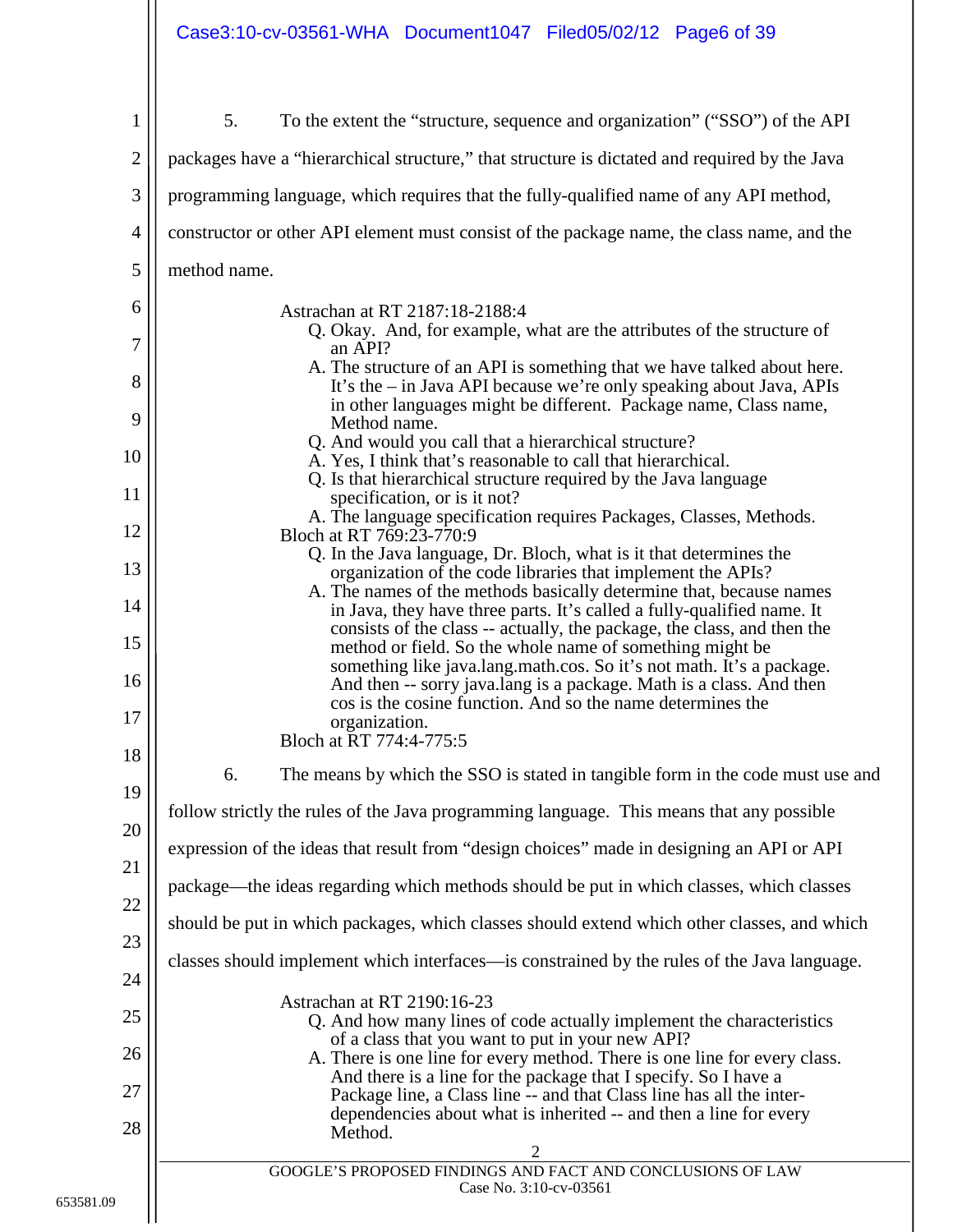|                                                              | Case3:10-cv-03561-WHA Document1047 Filed05/02/12 Page7 of 39                                                                                                                                                                                                                                                                                                                                                                                                                                                                                                                                                                                                                                                                                                                                                                |
|--------------------------------------------------------------|-----------------------------------------------------------------------------------------------------------------------------------------------------------------------------------------------------------------------------------------------------------------------------------------------------------------------------------------------------------------------------------------------------------------------------------------------------------------------------------------------------------------------------------------------------------------------------------------------------------------------------------------------------------------------------------------------------------------------------------------------------------------------------------------------------------------------------|
| 1<br>$\overline{2}$<br>3<br>4<br>5<br>6<br>7<br>8<br>9<br>10 | 7.<br>All of the elements of the SSO for any given class or method are expressed in<br>either a single line of code or a small number of lines of code (five or fewer) for that class or<br>method, which must be written in accordance with the requirements of the Java language.<br>Astrachan at RT 2189:22-2191:20<br>Reinhold at 2241:3-2243:11, 2244:19-2245:15<br>Mitchell at RT 2300:13-25<br>8.<br>The SSO for an API or API package are a system for identifying the location of<br>the prewritten code in the library analogous to how street addresses are a system for identifying<br>the location of a given building.<br>Bloch at RT 772:17-24; 773:14-16<br>[A.] So think of it as, you know, your city, your state, and your street.<br>They are all part of your address. So, you know, the APIs here are |
| 11<br>12<br>13<br>14<br>15<br>16<br>17<br>18<br>19           | the addresses, and the package is the city. The class is the street.<br>And method is the house number, if you want. It's not a great<br>analogy, but you get the idea.<br>THE COURT: Yes, but where is the API part?<br>[A.]: All three of them are parts of it.<br>***<br>But, you know, as I say, I think the address metaphor is pretty good.<br>Which is a more important part of your address, the street or the<br>city?<br>9.<br>Similarly, the SSO for an API or API package represents a command structure to<br>access prewritten computer code contained in the Java class libraries.<br>Ellison at RT 289:8-9<br>[A.] The APIs are a command structure you give to the program.<br>Ellison at RT 290:8-12.<br>Kurian at RT 364:3-10<br>Schwartz 1959:12-1960:18                                                |
| 20<br>21<br>22<br>23<br>24<br>25<br>26<br>27<br>28           | 10.<br>The SSO of an API or API package is not like a blueprint. While blueprints tell<br>you how to build something, the SSO of an API or API package does not tell you how write the<br>implementing code. The SSO of an API or API package provides only the functional<br>requirements describing what the thing you are building—the implementing code—must do.<br>Bloch at RT 769:4-22<br>Astrachan at RT 2150:18-2151:17<br>Reinhold at RT 2240:5-20<br>3                                                                                                                                                                                                                                                                                                                                                            |
|                                                              | GOOGLE'S PROPOSED FINDINGS AND FACT AND CONCLUSIONS OF LAW<br>Case No. 3:10-cv-03561                                                                                                                                                                                                                                                                                                                                                                                                                                                                                                                                                                                                                                                                                                                                        |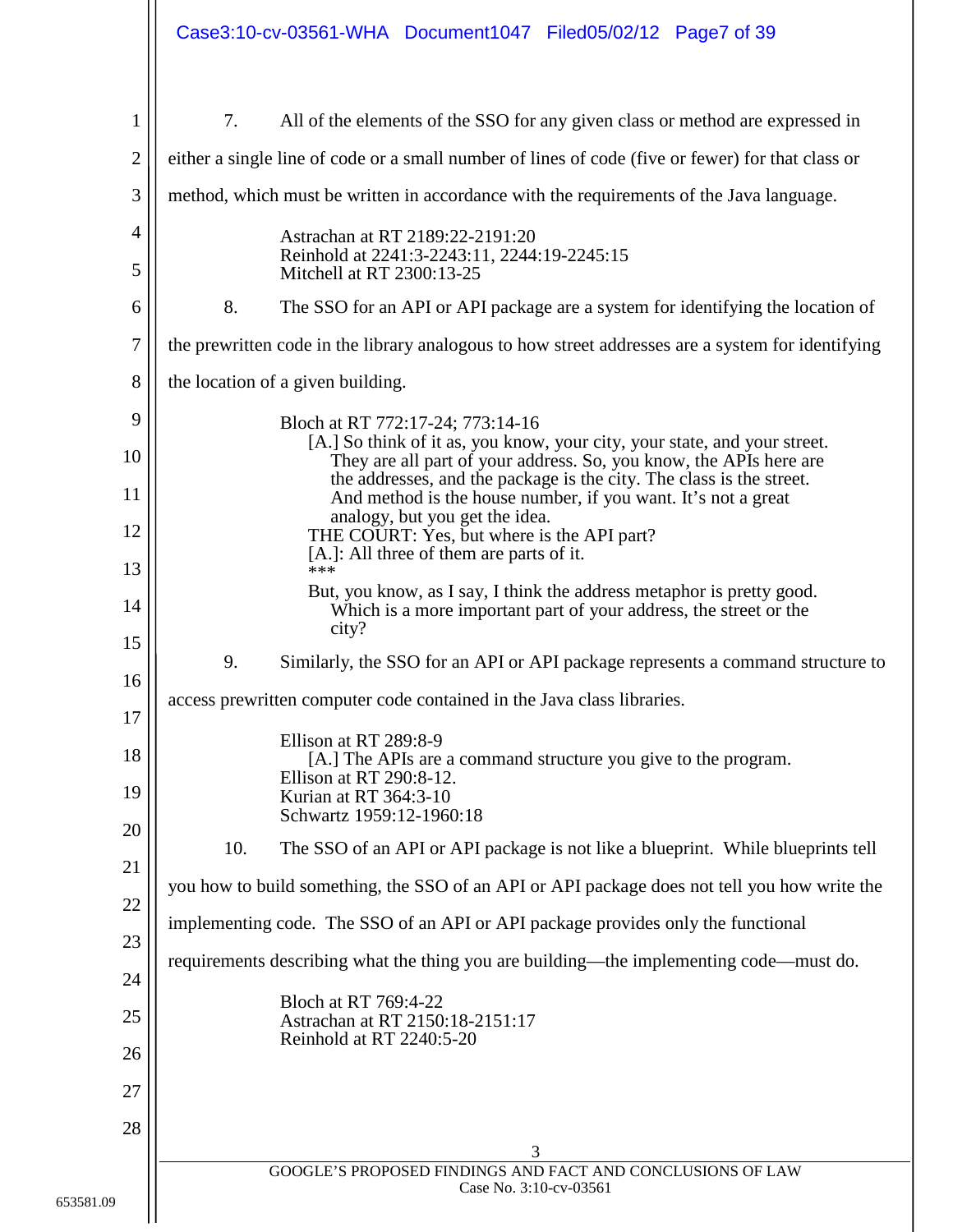<span id="page-7-0"></span>

|                | Case3:10-cv-03561-WHA Document1047 Filed05/02/12 Page8 of 39                                                                                                                                             |
|----------------|----------------------------------------------------------------------------------------------------------------------------------------------------------------------------------------------------------|
| 1              | 2.<br>API packages and their SSO provide vocabulary and functionality to<br>the Java programming language.                                                                                               |
| $\overline{c}$ | 11.<br>The Java programming language, without any API packages and class libraries,                                                                                                                      |
| 3              | consists only of the language's grammar or syntax without a vocabulary.                                                                                                                                  |
| 4              | Reinhold at RT 673:2-20                                                                                                                                                                                  |
| 5              | Q. Dr. Reinhold, what is the Java programming language as a formal --<br>in as formal a way as you can describe it?                                                                                      |
| 6              | A. As formal a -- so the Java programming language, like any                                                                                                                                             |
| 7              | language, really, has two fundamental parts. There's the syntax for<br>the language, which is essentially the grammar. We all remember in                                                                |
| 8              | grade school taking English sentences and decomposing them down<br>into their separate parts. There is a grammar just like that for the                                                                  |
| 9              | Java programming language and, really, for any programming<br>language. The other important part of the language specification is                                                                        |
| 10             | the semantics -- that is a set of rules -- in this case expressed in<br>English prose in several hundred pages which specify, as precisely                                                               |
| 11             | as possible, what every construct you can express in the language<br>means. So if there is a piece of the grammar, for example, that has a                                                               |
| 12             | command for a conditional test, if something is true then do<br>something, then the language speculation specification, describes in<br>excruciating detail what that kind of a statement is supposed to |
| 13             | mean.                                                                                                                                                                                                    |
| 14             | 12.<br>Because it consists only of grammar and no vocabulary, the Java programming                                                                                                                       |
| 15             | language has almost no functionality without API packages and their class libraries.                                                                                                                     |
| 16             | Reinhold at RT 683:14-684:4                                                                                                                                                                              |
| 17             | Q. Without any kind of class library at all -- I want you to assume no<br>class library -- what kind of programming could you do with the                                                                |
| 18             | Java programming language itself?<br>A. With no class library at all, you could do very little.                                                                                                          |
| 19             | Reinhold at RT 707:18-21<br>Bloch at RT 782:9-14                                                                                                                                                         |
| 20             | Schmidt at RT 1477:2-13<br>Schwartz at RT 1960:4-8                                                                                                                                                       |
| 21             | 13.<br>Without API packages and class libraries, a Java program could not communicate                                                                                                                    |
| 22             | with a computer monitor so a user could read the output, could not communicate with a printer so                                                                                                         |
| 23             | a user could print the output, and could only do computation with primitive data types.                                                                                                                  |
| 24             | Reinhold at RT 683:14-684:4                                                                                                                                                                              |
| 25             | Reinhold at RT 707:22-708:18<br>Mitchell at RT 1277:18-1278:1                                                                                                                                            |
| 26             | The API packages provide the names and vocabulary used in the Java<br>14.                                                                                                                                |
| 27             | programming language.                                                                                                                                                                                    |
| 28             | Bloch at RT 784:9-21                                                                                                                                                                                     |
|                | 4<br>GOOGLE'S PROPOSED FINDINGS AND FACT AND CONCLUSIONS OF LAW                                                                                                                                          |
| 9              | Case No. 3:10-cv-03561                                                                                                                                                                                   |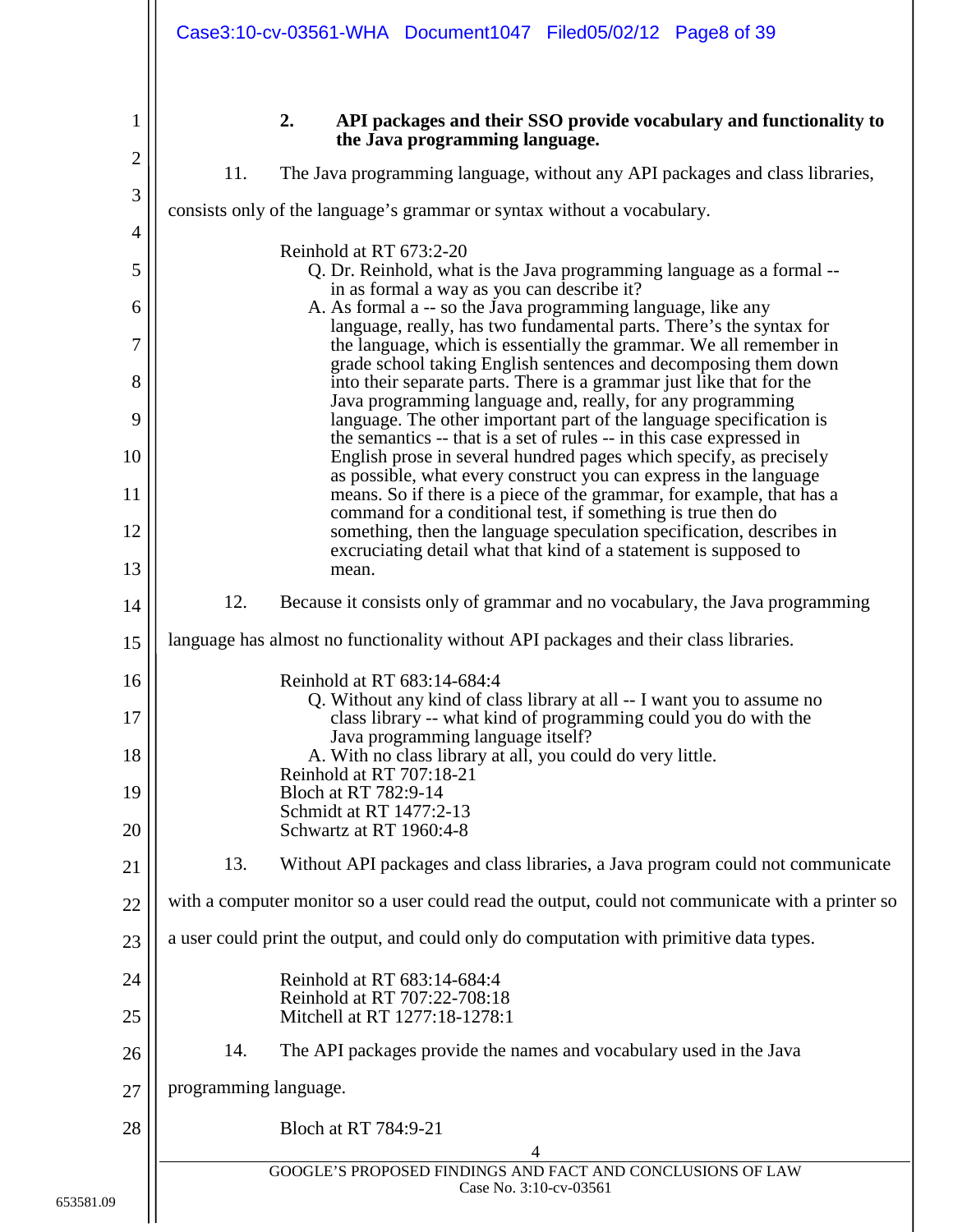|        |     | Case3:10-cv-03561-WHA Document1047 Filed05/02/12 Page9 of 39                                                                                                                                                |
|--------|-----|-------------------------------------------------------------------------------------------------------------------------------------------------------------------------------------------------------------|
|        |     |                                                                                                                                                                                                             |
| 1      |     | Q. Is there some respect, Dr. Bloch, in which the names of the APIs are<br>like words that are used in the Java programming language?                                                                       |
| 2<br>3 |     | A. Yes. They are very similar. The idea is that in order to do anything<br>with a language, you don't want to be confined to the small set of                                                               |
|        |     | words that are the so-called key words of the language. In Java that<br>means like "while" and "do" and "for." You want to be able to add                                                                   |
| 4<br>5 |     | your own vocabulary specific to what you want to do with the<br>language. So if you're going to run the language, say, to run a cash<br>register, then you want to be able to add a word to express putting |
| 6      |     | money into the till, taking money out of the till, and those new<br>words are APIs.                                                                                                                         |
| 7      |     | Mitchell at RT 1304:5-20 (from TX 3542, video clip of Mitchell Depo at<br>120:18-24; 121:1-10)                                                                                                              |
| 8      |     | Q. Okay. And using those same, roughly, seven elements identified --<br>or however many you want to count -- elements identified in                                                                         |
| 9      |     | paragraph 3 of the reply report as being part of the specification,<br>going back to paragraph 55 of your opposition report, what do you                                                                    |
| 10     |     | consider those elements as a group, as a specification, to be a written<br>expression of?                                                                                                                   |
| 11     |     | THE WITNESS: I mean, in a sense, these elements here are like parts<br>of speech. So nouns, verbs, adjectives, and so on. And using those                                                                   |
| 12     |     | parts of speech, package names, class and interface names,<br>relationships between them, the methods associated with each class,                                                                           |
| 13     |     | methods associated with interface, whether a method is static or not,<br>all of those things that are expressed in Java, it can't -- it -- you form                                                         |
| 14     |     | an API using those parts of speech in the same way I'd write a<br>technical paper using, you know, nouns, verbs, objects, so on.                                                                            |
| 15     |     | Screven at RT 542:7-10, 564:15-565:2<br>Bloch at RT 766:14-25                                                                                                                                               |
| 16     | 15. | By providing names and a vocabulary for the Java programming language, API                                                                                                                                  |
| 17     |     | packages and their SSO provide a system of expression in the Java programming language.                                                                                                                     |
| 18     |     | Bloch at RT 746:24-747:9                                                                                                                                                                                    |
| 19     |     | Q. And this was -- I remember when we talked earlier, Mr. Bloch, this -<br>- this phrase struck me as quite powerful in your presentation. "Code                                                            |
| 20     |     | should read like prose." Do you see that on your presentation?<br>A. Yes.                                                                                                                                   |
| 21     |     | Q. What were you driving at?<br>A. Well, writing a program is very much a creative process. And if you                                                                                                      |
| 22     |     | have good words to use, if the API gives you good words that really<br>mean what it is that you're doing with the API, then once it comes                                                                   |
| 23     |     | time for you to take that API and write a program with it, the<br>program will read like English text.<br>Bloch at RT 747:25-748:6                                                                          |
| 24     |     | Q. The point is, if you look at this code example—can the jury see the                                                                                                                                      |
| 25     |     | code example?<br>A. On the screen, yes, sir.                                                                                                                                                                |
| 26     |     | A. All right. It reads almost like English because the API has provided<br>a good vocabulary to express what it is that it is providing for the                                                             |
| 27     |     | programmers.                                                                                                                                                                                                |
| 28     |     |                                                                                                                                                                                                             |
|        |     | 5<br>GOOGLE'S PROPOSED FINDINGS AND FACT AND CONCLUSIONS OF LAW<br>Case No. 3:10-cv-03561                                                                                                                   |
|        |     |                                                                                                                                                                                                             |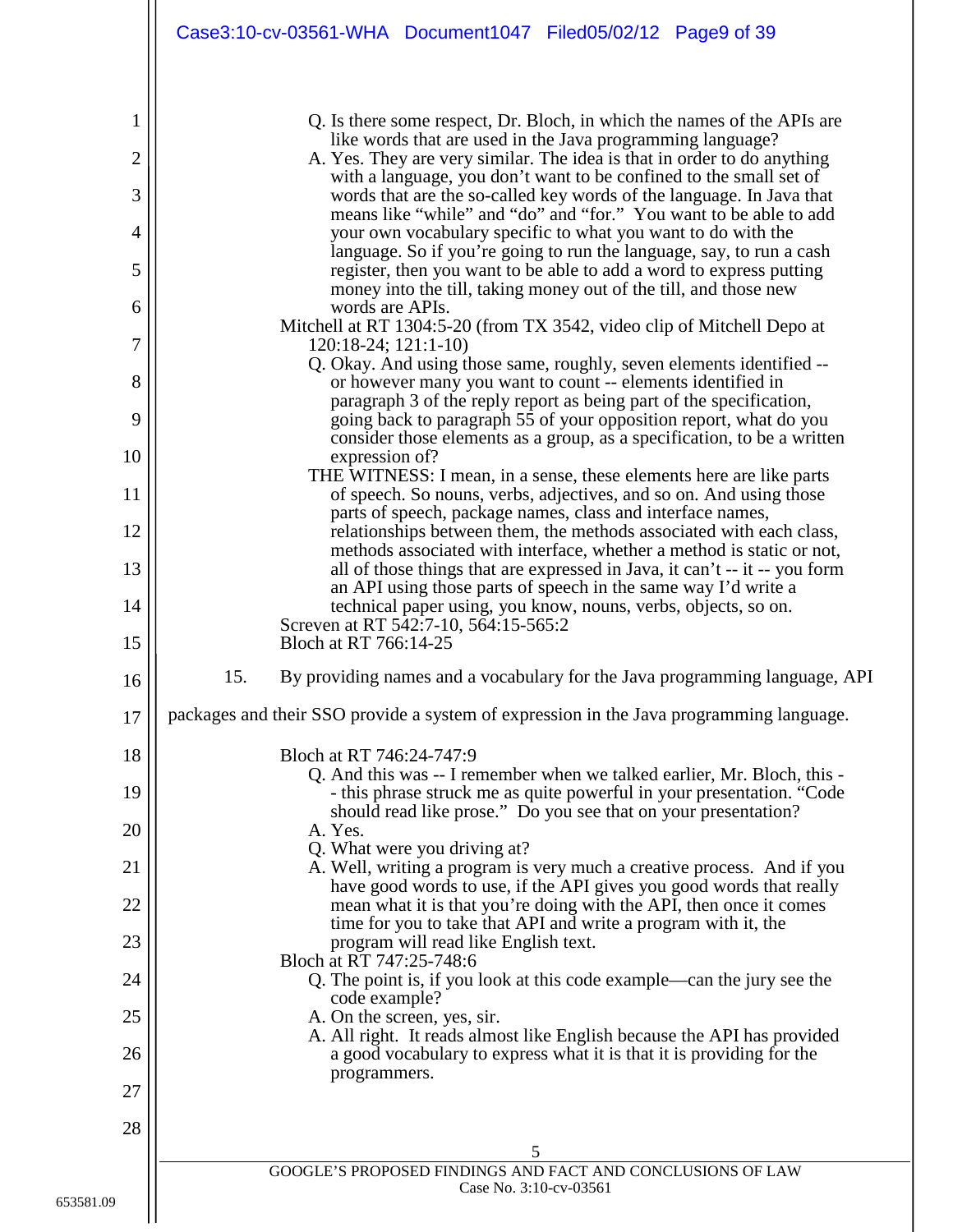<span id="page-9-0"></span>

|                             | Case3:10-cv-03561-WHA Document1047 Filed05/02/12 Page10 of 39                                                                                                                                                                                                                                                                                                                                                                                                                                                                                                                                                                                                                            |
|-----------------------------|------------------------------------------------------------------------------------------------------------------------------------------------------------------------------------------------------------------------------------------------------------------------------------------------------------------------------------------------------------------------------------------------------------------------------------------------------------------------------------------------------------------------------------------------------------------------------------------------------------------------------------------------------------------------------------------|
| 1<br>2<br>3<br>4            | 3.<br>Some of the 37 Java API packages, or their elements, are essential to<br>use the Java language.<br>16.<br>Several classes and methods in the 37 API packages at issue in this case are<br>literally essential to any use of the Java programming language.                                                                                                                                                                                                                                                                                                                                                                                                                         |
| 5<br>6<br>7<br>8<br>9<br>10 | Mitchell at RT 1274:16-24<br>Q. In other words, without any of java.lang, the API, the language<br>really doesn't work; isn't that right, Dr. Mitchell?<br>A. There are a few things, such as Object, that are in here that I think<br>are essential to the language.<br>Q. So without java.lang, the language doesn't work because java.lang<br>has things in it that are essential to the language, right?<br>A. Yes. There are also some things that might not be so essential to the<br>language.<br>Reinhold at RT 684:16-685:2, 679:12-21 (61 classes in the accused APIs<br>required by the Java Language Specification)<br>Bloch at RT 776:12-777:7, 777:19-778:9, 779:13-780:18 |
| 11<br>12                    | 17.<br>The 60 or 61 classes required to implement the Java language specification and<br>make any use of the Java language reference over 170 other classes consisting of over 2,000                                                                                                                                                                                                                                                                                                                                                                                                                                                                                                     |
| 13                          | public methods and fields spread across ten packages.                                                                                                                                                                                                                                                                                                                                                                                                                                                                                                                                                                                                                                    |
| 14<br>15                    | Bloch at RT 779:13-780:18<br>TX 610.2<br><b>TX 984</b>                                                                                                                                                                                                                                                                                                                                                                                                                                                                                                                                                                                                                                   |
| 16                          | 18.<br>The First Edition of the Java Language Specification included a specification for                                                                                                                                                                                                                                                                                                                                                                                                                                                                                                                                                                                                 |
| 17                          | the java.lang, java.io, and java.util API packages.                                                                                                                                                                                                                                                                                                                                                                                                                                                                                                                                                                                                                                      |
| 18<br>19<br>20              | TX 2564 at 23 ("This book attempts a complete specification of the syntax<br>and semantics of the Java language and the core packages java.lang,<br>java.io and java.util of its Application Programming Interface.")<br>Bloch at RT 781:11-24                                                                                                                                                                                                                                                                                                                                                                                                                                           |
| 21                          | 19.<br>The First Edition of the Java Language Specification stated that java.lang, java.io,                                                                                                                                                                                                                                                                                                                                                                                                                                                                                                                                                                                              |
| 22                          | and java.util packages "must be included in all general purpose Java systems."                                                                                                                                                                                                                                                                                                                                                                                                                                                                                                                                                                                                           |
| 23                          | TX 2564 at 31 ("Chapter 20 through 22 are the reference manual for the<br>core of the standard Java Application Programming Interface. These<br>packages must be included in all general purpose Java systems.")                                                                                                                                                                                                                                                                                                                                                                                                                                                                         |
| 24                          | 20.<br>Volume 1 of the Java Application Programming Interface described the java.lang,                                                                                                                                                                                                                                                                                                                                                                                                                                                                                                                                                                                                   |
| 25<br>26                    | java.io, and java.util packages as "the foundation of the Java language" and as "the general                                                                                                                                                                                                                                                                                                                                                                                                                                                                                                                                                                                             |
| 27                          | purpose libraries fundamental to every Java program."                                                                                                                                                                                                                                                                                                                                                                                                                                                                                                                                                                                                                                    |
| 28                          | TX 980 at 528 ("Volume I, Core packages, describes the libraries that are<br>the foundation of the Java language. These libraries include java.lang,<br>6                                                                                                                                                                                                                                                                                                                                                                                                                                                                                                                                |
|                             | GOOGLE'S PROPOSED FINDINGS AND FACT AND CONCLUSIONS OF LAW<br>Case No. 3:10-cv-03561                                                                                                                                                                                                                                                                                                                                                                                                                                                                                                                                                                                                     |

653581.09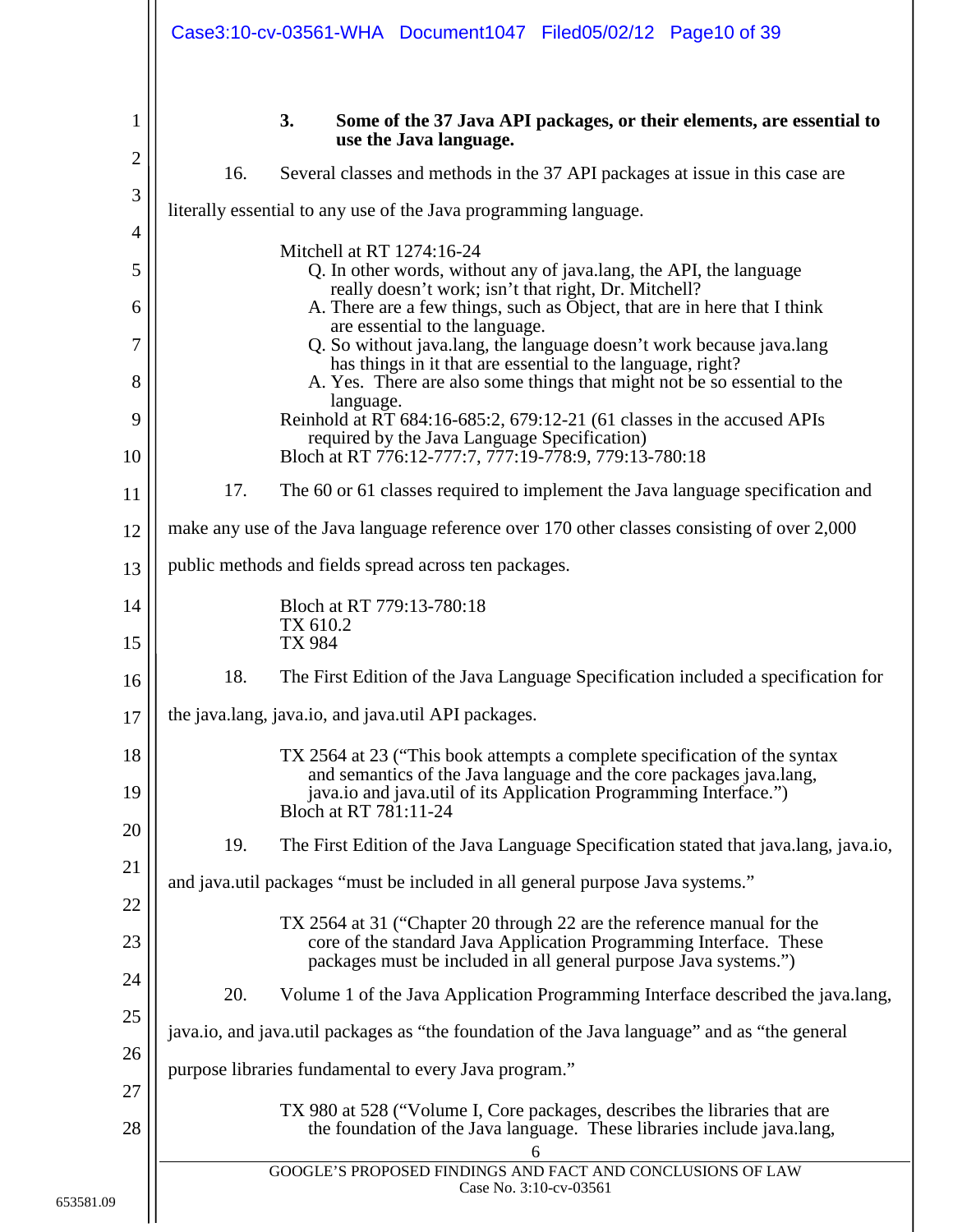<span id="page-10-0"></span>

|                          | Case3:10-cv-03561-WHA Document1047 Filed05/02/12 Page11 of 39                                                                                                                                                                                                                                                                                                                                                                                                                                                             |
|--------------------------|---------------------------------------------------------------------------------------------------------------------------------------------------------------------------------------------------------------------------------------------------------------------------------------------------------------------------------------------------------------------------------------------------------------------------------------------------------------------------------------------------------------------------|
| 1<br>$\overline{2}$<br>3 | java.io, java.util, and java.net. These are the general purpose libraries<br>fundamental to every Java program.")<br>4.<br>The 37 Java API packages and their SSO provide functionality relied<br>on by Java programmers.                                                                                                                                                                                                                                                                                                 |
| 4                        | 21.<br>When Sun released the Java programming language, its goal was to encourage                                                                                                                                                                                                                                                                                                                                                                                                                                         |
| 5                        | widespread use of the language by encouraging as many people as possible to use the language.                                                                                                                                                                                                                                                                                                                                                                                                                             |
| 6<br>7<br>8              | Schwartz at RT 1957:24-1958:4<br>Q. And did the company take steps to promote widespread use of the<br>Java language?<br>A. The company, Sun Microsystems, worked as hard as we could to<br>open the market and using Java, and the distribution of Java and the<br>technologies behind Java to open that market, absolutely.                                                                                                                                                                                             |
| 9                        | Schmidt at RT 1474:24-1475:10                                                                                                                                                                                                                                                                                                                                                                                                                                                                                             |
| 10                       | 22.<br>Because the functionality provided by the API packages (as accessed through the                                                                                                                                                                                                                                                                                                                                                                                                                                    |
| 11                       | packages' SSO) was necessary to make any meaningful use of the Java programming language,                                                                                                                                                                                                                                                                                                                                                                                                                                 |
| 12                       | Sun promoted the free use of the Java API packages developed as part of the free use of the Java                                                                                                                                                                                                                                                                                                                                                                                                                          |
| 13                       | programming language.                                                                                                                                                                                                                                                                                                                                                                                                                                                                                                     |
| 14<br>15<br>16<br>17     | Schwartz at RT 1961:13-19<br>Q. Mr. Schwartz, did Sun promote the Java language APIs along with<br>the language?<br>A. Absolutely. We had to, if you wanted to see that language broadly<br>accepted. So it's insufficient to just give you a language because<br>what do you do with it? I mean, how do you now write an<br>application?                                                                                                                                                                                 |
| 18<br>19<br>20<br>21     | Schwartz at RT 1962:2-9<br>Q. So were the APIs simply marketed along with the language? In<br>other words, free and available for everyone?<br>A. Yes. Absolutely. We talked about open APIs, and then you<br>compete on implementations. And what that means is we all had the<br>same set of APIs, but we would then create products, the virtual<br>machine specifically or the technology that underlies the language,<br>to go off and perform $-1$ 'm doing a bad job of explaining.<br>Schmidt at RT 1477:2-1478-9 |
| 22                       | 23.<br>Sun did not consider the Java API packages or their SSO proprietary, and it                                                                                                                                                                                                                                                                                                                                                                                                                                        |
| 23                       | worked hard to dispel any suggestion that the API packages were proprietary.                                                                                                                                                                                                                                                                                                                                                                                                                                              |
| 24                       | Schwartz at RT 1966:1-12                                                                                                                                                                                                                                                                                                                                                                                                                                                                                                  |
| 25                       | Q. So, Mr. Schwartz, was there ever a time during your tenure at Sun,<br>all the way up to 2010, I believe you said, where the APIs were                                                                                                                                                                                                                                                                                                                                                                                  |
| 26                       | considered – the Java APIs were considered proprietary or protected<br>by Sun?                                                                                                                                                                                                                                                                                                                                                                                                                                            |
| 27<br>28                 | A. No. And to the extent that anybody made that claim, we would have<br>worked very hard to say that's not true. These are open APIs. We<br>want to bring in as many people as possible because if we did, we                                                                                                                                                                                                                                                                                                             |
|                          | GOOGLE'S PROPOSED FINDINGS AND FACT AND CONCLUSIONS OF LAW<br>Case No. 3:10-cv-03561                                                                                                                                                                                                                                                                                                                                                                                                                                      |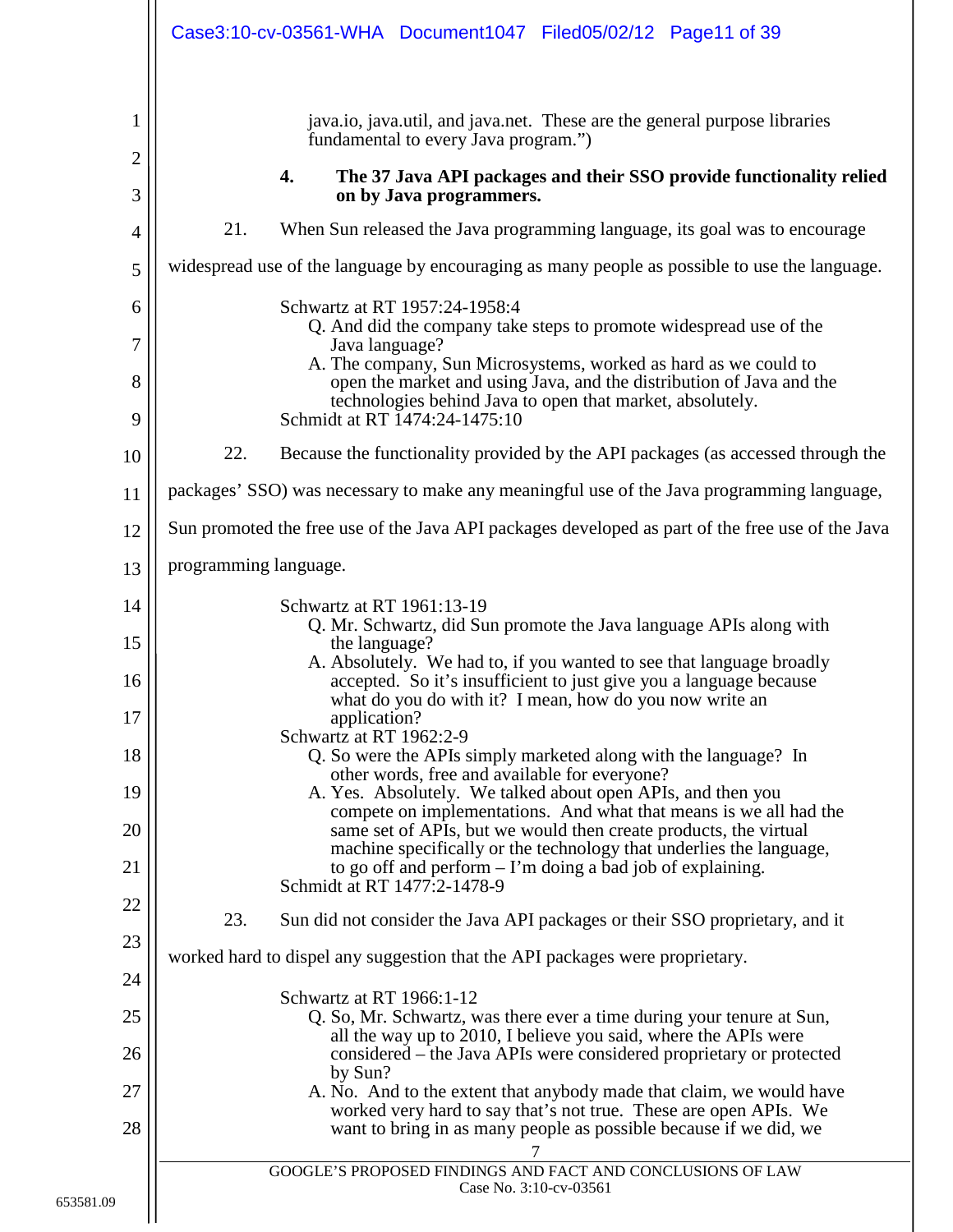|             |                            | Case3:10-cv-03561-WHA Document1047 Filed05/02/12 Page12 of 39                                                                                                                                                                                                                               |
|-------------|----------------------------|---------------------------------------------------------------------------------------------------------------------------------------------------------------------------------------------------------------------------------------------------------------------------------------------|
| 1<br>2<br>3 |                            | can bring them together. Now they have added to the Java<br>Community. Our market opportunity got that much bigger because<br>more people were a part of the community. We wanted to basically<br>build the biggest tent and invite as many people as possible.<br>Schwartz at RT 2003:7-20 |
| 4           | 24.                        | Part of Sun's active promotion of the Java programming language was to                                                                                                                                                                                                                      |
| 5           |                            | encourage its adoption by young programmers through teaching of the language in colleges and                                                                                                                                                                                                |
| 6           | universities.              |                                                                                                                                                                                                                                                                                             |
| 7           |                            | Schmidt at RT 1476:9-14<br>Schwartz at RT 1958:5-20                                                                                                                                                                                                                                         |
| 8           | 25.                        | Because the Java programming language lacks basic functionality unless the API                                                                                                                                                                                                              |
| 9           |                            | packages and associated libraries are present, Sun actively promoted teaching and use of the Java                                                                                                                                                                                           |
| 10<br>11    |                            | API packages as part of courses in the language.                                                                                                                                                                                                                                            |
| 12          |                            | Astrachan at RT 2091:3-15; 2093:14-17                                                                                                                                                                                                                                                       |
| 13          | 26.                        | Because Sun actively promoted teaching and use of the Java API packages with                                                                                                                                                                                                                |
| 14          |                            | the Java programming language, developers who are learning to program in the Java                                                                                                                                                                                                           |
| 15          |                            | programming language learn how to use the Java API packages, including their SSO, when they                                                                                                                                                                                                 |
| 16          | learn the language itself. |                                                                                                                                                                                                                                                                                             |
| 17<br>18    |                            | Bloch at RT 762:13-23<br>Swetland at RT 961:13-962:3<br>Morrill at RT 1018:4-23<br>Bornstein at RT 1769:11-17                                                                                                                                                                               |
| 19          | 27.                        | Because developers are taught the Java API packages together with the language,                                                                                                                                                                                                             |
| 20          |                            | developers expect and depend on the presence of the Java API packages, including their SSO, to                                                                                                                                                                                              |
| 21          |                            | enable them to write programs in the Java programming language.                                                                                                                                                                                                                             |
| 22          |                            | Astrachan at RT 2202:6-11; 2203:11-15                                                                                                                                                                                                                                                       |
| 23          |                            | Q. Professor, do you have an opinion regarding whether or not having<br>these 37 packages in Android is or is not something that's required<br>to meet the expectations of programmers who are writing in the Java                                                                          |
| 24          |                            | language?<br>A. I think it's required to meet expectations of Java programmers.                                                                                                                                                                                                             |
| 25          |                            | ***<br>Q. Professor, do you have an opinion regarding whether having these                                                                                                                                                                                                                  |
| 26          |                            | 37 packages in Android is or is not something that is required to<br>meet industry expectations?                                                                                                                                                                                            |
| 27          |                            | A. I do. I think they are required to meet industry expectations.<br>Mitchell at RT 2291:1-8                                                                                                                                                                                                |
| 28          |                            | 8                                                                                                                                                                                                                                                                                           |
|             |                            | GOOGLE'S PROPOSED FINDINGS AND FACT AND CONCLUSIONS OF LAW<br>Case No. 3:10-cv-03561                                                                                                                                                                                                        |
|             |                            |                                                                                                                                                                                                                                                                                             |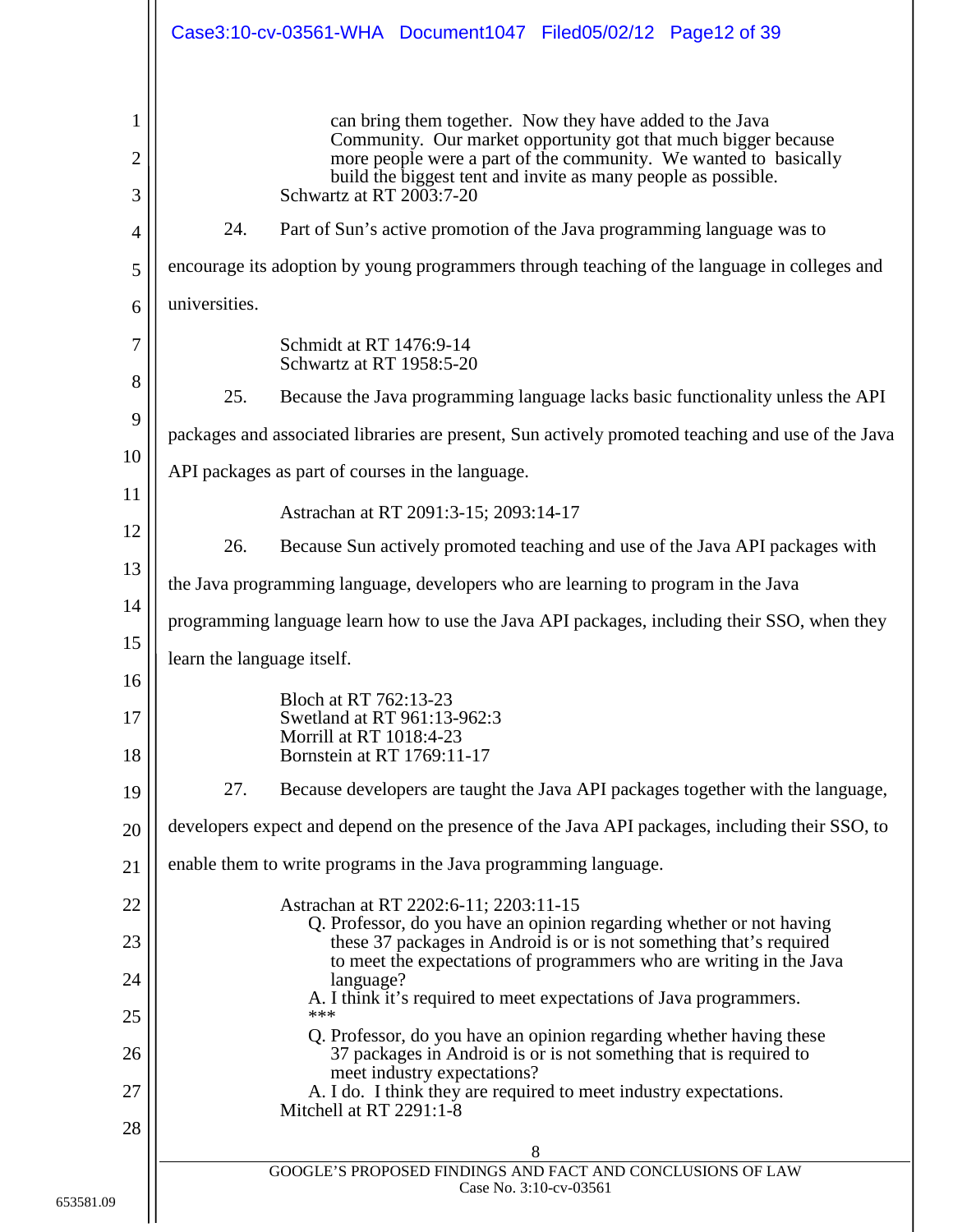|                     | Case3:10-cv-03561-WHA Document1047 Filed05/02/12 Page13 of 39                                                                                                                                                           |
|---------------------|-------------------------------------------------------------------------------------------------------------------------------------------------------------------------------------------------------------------------|
|                     |                                                                                                                                                                                                                         |
| 1                   | Q. How about Java, Dr. Mitchell. Let's talk about writing in the Java<br>language. When a programmer is writing a new program in the Java                                                                               |
| $\overline{2}$<br>3 | language, he or she expects to have available APIs that will perform<br>all the functions that are in these 37 packages, isn't that right?<br>A. I think if you said write something in Java, that might be the default |
| 4                   | assumption, but if you explain more about the context, someone<br>would happily $-$                                                                                                                                     |
| 5                   | Kurian at RT 364:17-21<br>Screven at RT 519:16-520:6                                                                                                                                                                    |
| 6                   | Mitchell at RT 2289:16-2290:3                                                                                                                                                                                           |
| 7                   | 28.<br>Because they are a part of the language, programmers often know by heart the                                                                                                                                     |
| 8                   | fully-qualified method names, which reflect the SSO of the API packages.                                                                                                                                                |
| 9                   | Mitchell at RT 2289:24-2290:3<br>Q. Well, they are just not well-known. Many programmers who have                                                                                                                       |
| 10                  | been programming in Java for a long time, they have a lot of these<br>Method signatures memorized; don't they, Professor?                                                                                               |
| 11                  | A. Computer geeks are good at memorizing that kind of stuff, yes.<br>Astrachan at 2169:25-2170:13                                                                                                                       |
| 12                  | 29.<br>Books that instruct developers how to write in the Java programming language,                                                                                                                                    |
| 13                  | including Josh Bloch's award-winning book <i>Effective Java</i> , include instruction and discussion                                                                                                                    |
| 14                  | about the Java API packages and their SSO.                                                                                                                                                                              |
| 15                  | Bloch at RT 762:24-763:13                                                                                                                                                                                               |
| 16                  | Bloch at RT 762:13-23<br>Swetland at RT 961:13-962:3<br>Morrill at RT 1018:4-16                                                                                                                                         |
| 17                  | 30.<br>When companies build their own API packages, they typically rely on and build                                                                                                                                    |
| 18                  | on top of the standard Java API packages.                                                                                                                                                                               |
| 19                  | Reinhold at RT 685:5-20 (emphasis added)                                                                                                                                                                                |
| 20                  | Q. Do people design their own APIs for Java?<br>A. Yes, sir. They do all the time.                                                                                                                                      |
| 21                  | Q. And when they are doing that -- well, how are they doing that if the<br>APIs are required by the Java programming language?                                                                                          |
| 22                  | A. I'm sorry. I don't understand the question. If people are designing<br>their own APIs for Java, then they are building on top of the Java                                                                            |
| 23                  | programming language. They are building typically on top of all of<br><i>the standard Java APIs</i> and creating their own APIs for whatever                                                                            |
| 24                  | problem they are trying to solve. So, for example, there are -- you<br>know, large financial firms on Wall Street invest heavily in creating                                                                            |
| 25                  | their own internally APIs for their own class libraries to handle<br>financial trading activities, but those are not -- those are strictly built                                                                        |
| 26                  | on top of all of this Java platform stuff we have been speaking<br>about.                                                                                                                                               |
| 27                  |                                                                                                                                                                                                                         |
| 28                  | 9                                                                                                                                                                                                                       |
|                     | GOOGLE'S PROPOSED FINDINGS AND FACT AND CONCLUSIONS OF LAW<br>Case No. 3:10-cv-03561                                                                                                                                    |
|                     |                                                                                                                                                                                                                         |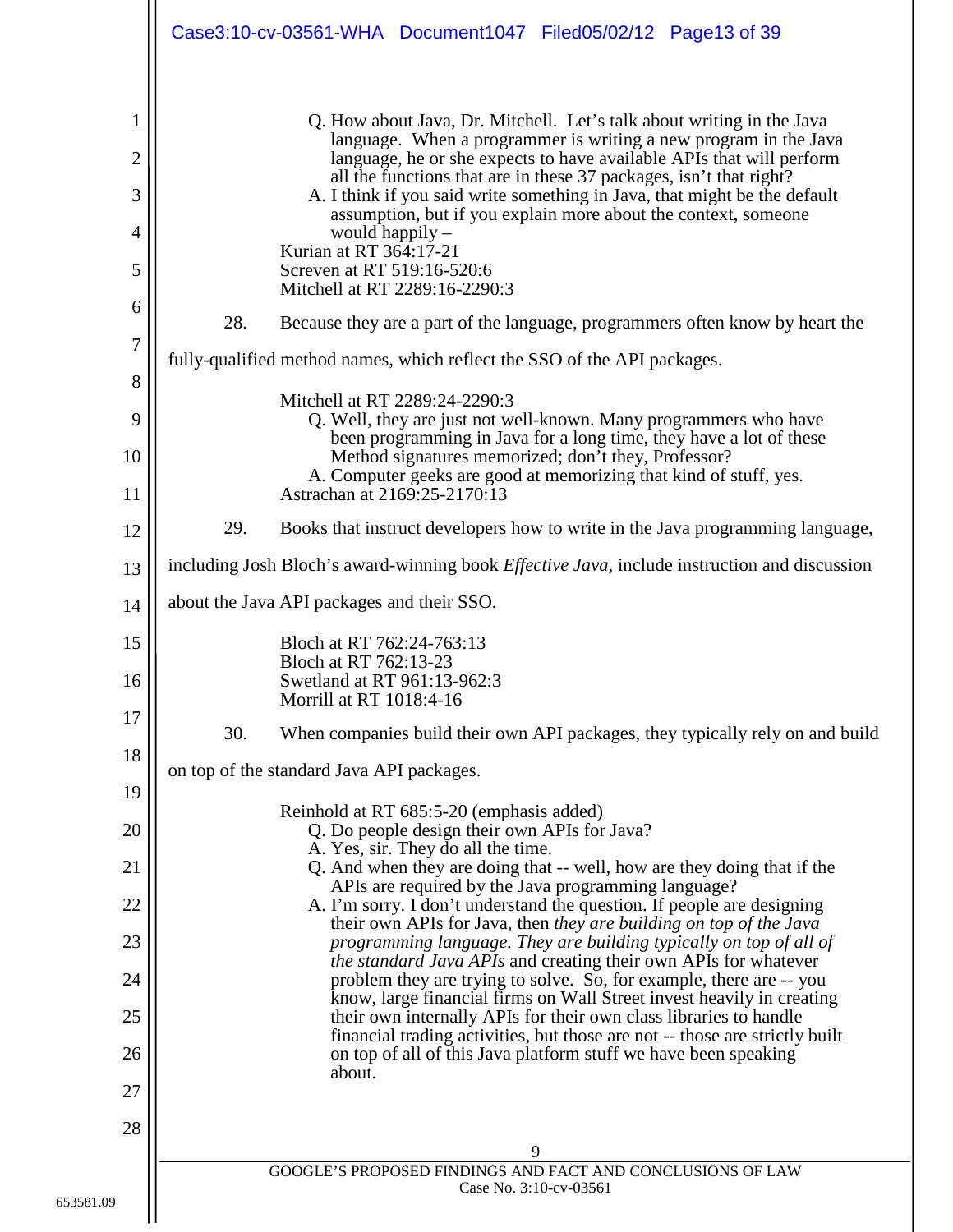<span id="page-13-0"></span>

|                | Case3:10-cv-03561-WHA Document1047 Filed05/02/12 Page14 of 39                                                                                                                                                      |
|----------------|--------------------------------------------------------------------------------------------------------------------------------------------------------------------------------------------------------------------|
| 1              | 31.<br>The functionalities provided by the 37 API packages at issue are all required to                                                                                                                            |
| $\overline{c}$ | make practical use of the Java programming language.                                                                                                                                                               |
| 3              | Bornstein at RT 1782:6-17                                                                                                                                                                                          |
| $\overline{4}$ | Q. Did your determination of what packages would be implemented in<br>the core library have anything to do with what you thought were                                                                              |
| 5              | expectations of Java language programmers?<br>A. Yes, absolutely.                                                                                                                                                  |
| 6              | Q. And what did it have to do with that?<br>A. Well, you know, I was talking a bit about, like, what's in people's<br>heads as part of what it means to be an API. And so as a Java                                |
| $\overline{7}$ | programmer, as, say, a typical Java programmer, there's certain of<br>these APIs which you just sort of, like, fundamentally think of as                                                                           |
| 8<br>9         | kind of part of $-$ part of the system that you can just use without<br>really having to think too much about it.<br>Astrachan 2195:10-2201:17                                                                     |
| 10             | 32.<br>Java language programmers and developers have always understood that the Java                                                                                                                               |
| 11             | API packages, along with the Java programming language, were free to use.                                                                                                                                          |
| 12             | Swetland at RT 962:4-14<br>Lindholm at RT 861:9-23                                                                                                                                                                 |
| 13             | Bornstein at RT 1769:18-1770:1                                                                                                                                                                                     |
| 14<br>15       | 5.<br>In order to provide the functionality expected by Java language<br>programmers, the SSO of the Java API packages must be the same.                                                                           |
| 16             | 33.<br>Two platforms are "compatible" if they have common APIs and API packages                                                                                                                                    |
| 17             | such that a program written using those APIs and API packages would be understood by and                                                                                                                           |
| 18             | work on both platforms.                                                                                                                                                                                            |
| 19             | Mitchell at 2292:25-2293:14<br>Q. So as to the $-$ as to the three lines of code that Dr. Astrachan wrote $-$                                                                                                      |
| 20             | where he said give it the address, go get it and read it $-$ you would<br>expect that code to work on the Java platform, correct?                                                                                  |
| 21             | A. Yes.<br>Q. And you would expect it to work on the Android platform, correct,                                                                                                                                    |
| 22             | because it uses the same specifications?<br>A. If it uses the same API, and the code meets the same specifications                                                                                                 |
| 23             | you would expect the same outcome.<br>Q. So as to those four APIs, as to those four method signatures that                                                                                                         |
| 24             | Professor Astrachan used in his program, for those four at least, the<br>Java platform and the Android platform are compatible, aren't they?<br>A. Yes, that sounds like a great definition of "compatible" to me. |
| 25             | 34.<br>The 37 Java API packages at issue here, including their SSO, are required for                                                                                                                               |
| 26             | compatibility between implementations of the API packages—including the Android and Java                                                                                                                           |
| 27             |                                                                                                                                                                                                                    |
| 28             | 10                                                                                                                                                                                                                 |
|                | GOOGLE'S PROPOSED FINDINGS AND FACT AND CONCLUSIONS OF LAW<br>Case No. 3:10-cv-03561                                                                                                                               |
|                |                                                                                                                                                                                                                    |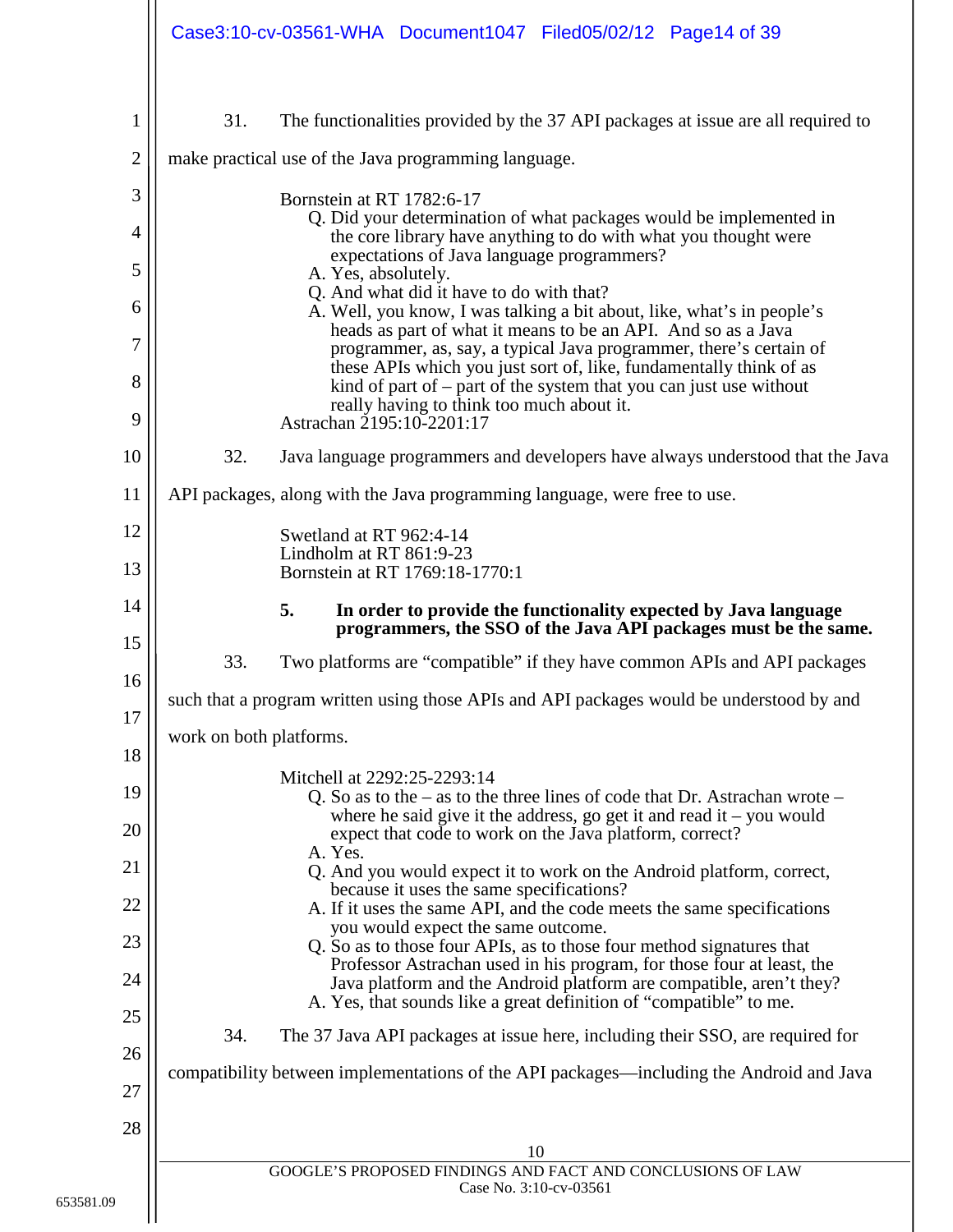|                | Case3:10-cv-03561-WHA Document1047 Filed05/02/12 Page15 of 39                                                                                                                |
|----------------|------------------------------------------------------------------------------------------------------------------------------------------------------------------------------|
| 1              | platforms—and to enable preexisting programs written using the methods defined by the API                                                                                    |
| $\overline{2}$ | packages to run on new implementations.                                                                                                                                      |
| 3              | Bornstein at RT 1787:20-1788:4                                                                                                                                               |
| 4              | THE COURT: All right. And as I understand it, you, in fact, wanted to<br>do that so that the programming community would feel comfortable                                    |
| 5              | using the same terminology?<br>THE WITNESS: Yeah. And, actually, not even just a matter of<br>comfort, but there's a lot of source code out there that wasn't -- you         |
| 6              | know, wasn't written by -- well, that was written by lots of people<br>that already existed that could potentially work just fine on Android.                                |
| 7              | And if we went and changed all the names of things, then that<br>source code wouldn't just work --                                                                           |
| 8              | Mitchell at RT 2286:17-2287:8<br>Q. Now, the question of compatibility. I think this is, needs some                                                                          |
| 9<br>10        | clarification. You heard some back-and-forth, both with Google's<br>counsel and with me, from Dr. Astrachan about when this code                                             |
| 11             | would, quote, run on Android and a Java Platform. Can you explain<br>to the jury, is Android -- is the Android Platform or the -- let me                                     |
| 12             | start over again. Are the Android class libraries compatible with the<br>Java class libraries?<br>A. I think the point that was illustrated by this code and Dr. Astrachan's |
| 13             | description of it is that, for a given piece of code such as this Class<br>that he wrote with a marker, it may run on both platforms if the only                             |
| 14             | things it requires are things that are common to the two. And so that<br>would be generally true about any program. If what it requires is the                               |
| 15             | same on both platforms, it would run on both.<br>Mitchell at RT 2292:25-2293:14                                                                                              |
| 16             | Astrachan at RT 2168:1-2172:11<br>Astrachan at RT 2183:2-20                                                                                                                  |
| 17             | 35.<br>If a Java programmer does not use the exact name that reflects the SSO of an API                                                                                      |
| 18             | package, the programmer's code will not be able to access the prewritten implementing code                                                                                   |
| 19             | associated with the relevant method or other element defined in the API package.                                                                                             |
| 20             | Bloch at RT 765:3-9<br>Q. And when the programmer speaks to the library to try and get it to                                                                                 |
| 21             | do something for her or him, does the programmer have to speak in<br>very precise language, or general language?                                                             |
| 22<br>23       | A. Very, very precise. If you get anything even a little bit wrong, if you<br>type a capital letter when the method name has a lower case letter in                          |
| 24             | Java your program won't run. It won't even compile.<br>Bloch at RT 803:9-20                                                                                                  |
| 25             | Lee at RT 1176:17-1177:12<br>Screven at RT 509:4-16<br>Mitchell at RT 1301:21-1303:7                                                                                         |
| 26             | Mitchell at RT 2291:18-2292:7<br>Astrachan at RT 2154:2-8                                                                                                                    |
| 27             | 36.<br>Java and Android are compatible as to the 37 API packages in this case.                                                                                               |
| 28             | Astrachan at RT 2171:24-2172:11                                                                                                                                              |
|                | 11<br>GOOGLE'S PROPOSED FINDINGS AND FACT AND CONCLUSIONS OF LAW<br>Case No. 3:10-cv-03561                                                                                   |
|                |                                                                                                                                                                              |

653581.09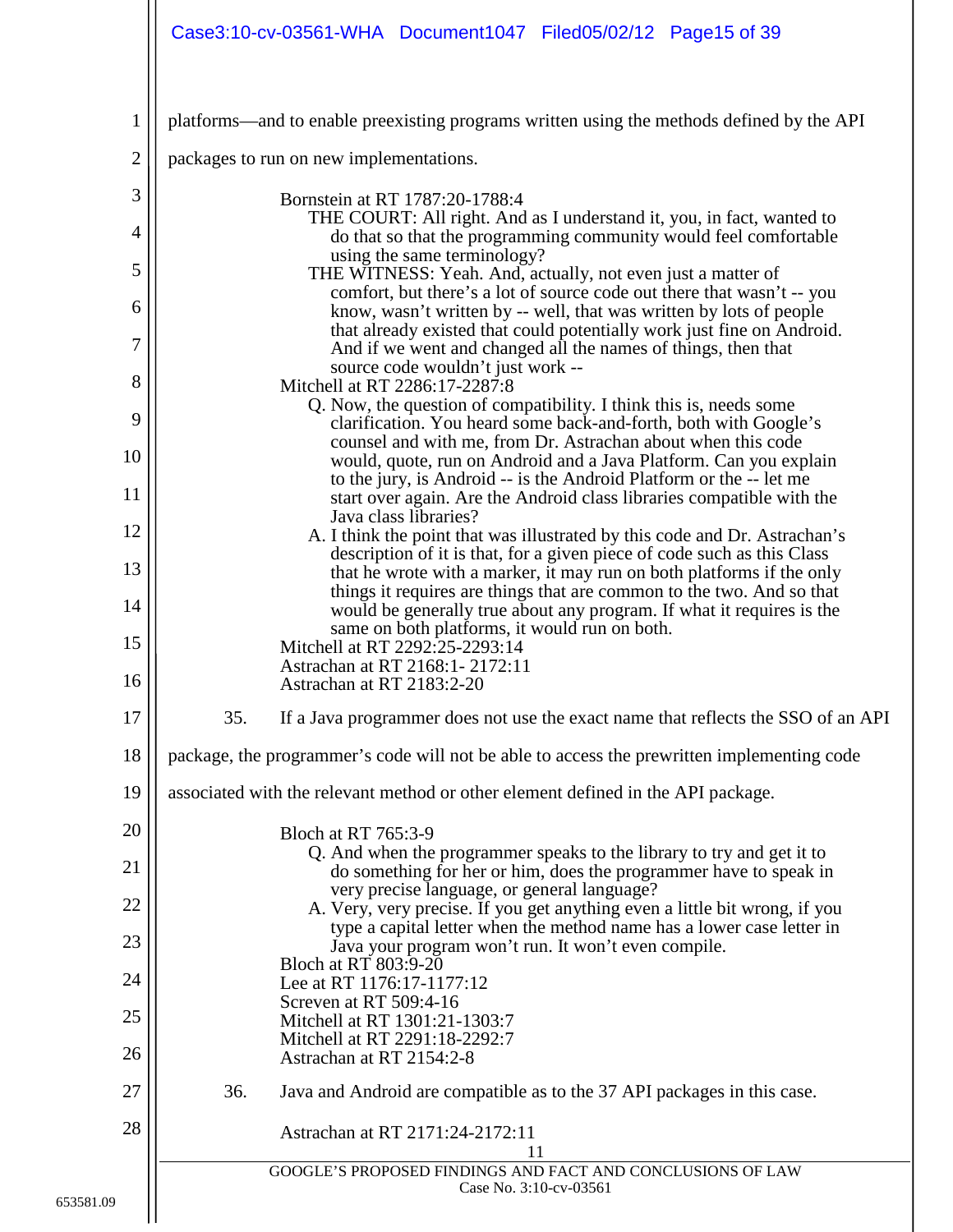<span id="page-15-1"></span><span id="page-15-0"></span>

|           | Mitchell at RT 2292:25-2293:14                                                                                                                                                                                                                                    |
|-----------|-------------------------------------------------------------------------------------------------------------------------------------------------------------------------------------------------------------------------------------------------------------------|
| <b>B.</b> | <b>Equitable Defenses</b>                                                                                                                                                                                                                                         |
|           | 1.<br>Sun knew about and approved unlicensed, open source<br>implementations of the Java API packages as long as the<br>implementation did not use the Java brand.                                                                                                |
| 37.       | Before Google began developing Android, the GNU project publicly distributed an                                                                                                                                                                                   |
|           | independent implementation of Sun's Java platform known as "Classpath."                                                                                                                                                                                           |
|           | Schwartz at RT 1972:8-12<br>Bloch at RT 805:10-17                                                                                                                                                                                                                 |
| 38.       | GNU Classpath used the Java programming language and implemented the                                                                                                                                                                                              |
|           | specifications of the Java API packages at issue in this case, but GNU did not call its                                                                                                                                                                           |
|           | implementation Java.                                                                                                                                                                                                                                              |
|           | Schwartz at RT 1972:25-1973:3<br>Schwartz at RT 1972:8-12                                                                                                                                                                                                         |
| 39.       | Sun was aware of GNU Classpath.                                                                                                                                                                                                                                   |
|           | Schwartz at RT 1973:4-5                                                                                                                                                                                                                                           |
| 40.       | GNU never took a license from Sun for Classpath.                                                                                                                                                                                                                  |
|           | Schwartz at RT 1974:9-12                                                                                                                                                                                                                                          |
| 41.       | Sun never publicly suggested that GNU had done anything wrong by developing                                                                                                                                                                                       |
|           | and publicly distributing GNU Classpath, much less pursued legal action against GNU.                                                                                                                                                                              |
|           | Schwartz at RT 1973:24-1974:8<br>RT at 1863:20-1864:2 (Oracle Response to Google RFA No. 145)                                                                                                                                                                     |
| 42.       | Beginning in 2005, the Apache Software Foundation ("Apache") publicly                                                                                                                                                                                             |
|           | distributed an independent implementation of Sun's Java SE platform known as "Harmony."                                                                                                                                                                           |
|           | Kurian at RT 397:24-398:4                                                                                                                                                                                                                                         |
| 43.       | Apache Harmony included an independent implementation of the specifications of                                                                                                                                                                                    |
|           | the Java API packages at issue in this case, including their SSO.                                                                                                                                                                                                 |
|           | Kurian at RT 396:20-397:3<br>Q. Okay. But Apache had a group of class libraries, correct? You have<br>to answer verbally, Mr. Kurian.<br>A. Yes, sir.<br>Q. And many of those class libraries were in Android. At least that's<br>what you told the Google folks? |
|           | 12<br>GOOGLE'S PROPOSED FINDINGS AND FACT AND CONCLUSIONS OF LAW                                                                                                                                                                                                  |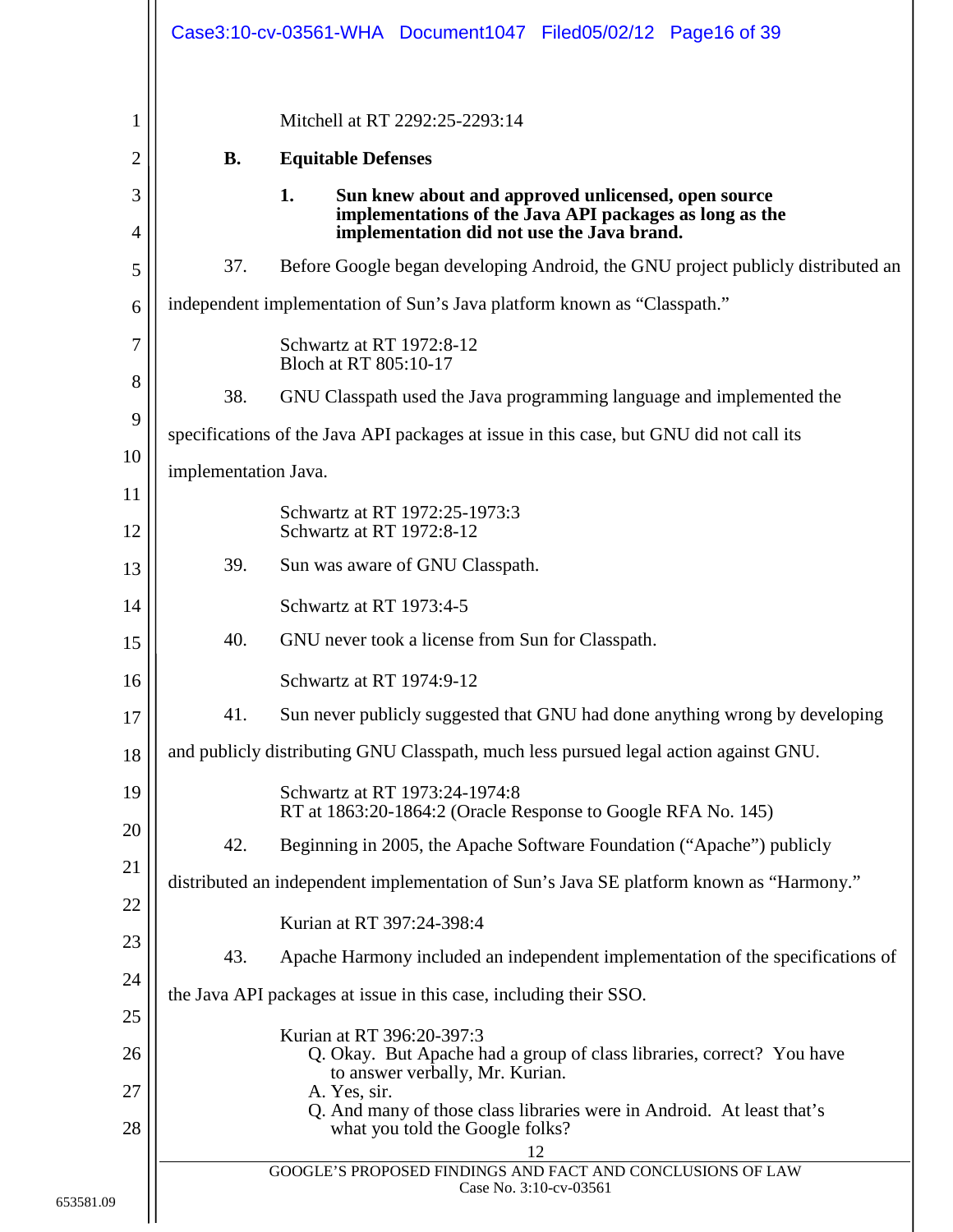|                                                        | Case3:10-cv-03561-WHA Document1047 Filed05/02/12 Page17 of 39                                                                                                                                                                                                                                                                                                                                                                                                                                                                                                                                                                                                                                                                                                                                                                                   |
|--------------------------------------------------------|-------------------------------------------------------------------------------------------------------------------------------------------------------------------------------------------------------------------------------------------------------------------------------------------------------------------------------------------------------------------------------------------------------------------------------------------------------------------------------------------------------------------------------------------------------------------------------------------------------------------------------------------------------------------------------------------------------------------------------------------------------------------------------------------------------------------------------------------------|
| 1<br>$\overline{2}$<br>3<br>4<br>5<br>6<br>7<br>8<br>9 | A. I said some of the class libraries were in Android, yes.<br>Q. Did that include all of the class libraries in the 37 APIs that are<br>accused here in this case?<br>A. Yes, sir.<br>Kurian at RT 397:24-398:4<br>Q. So in 2005, 2006, 2007, 2008, 2009, Apache was using the same<br>libraries and the same APIs we're talking about in this case, without<br>license from Sun, correct?<br>A. Correct. And Sun had been trying to negotiate with Apache about a<br>license because Apache had petitioned Sun for such a license.<br>44.<br>Apache never took a license from Sun for Harmony.<br>Kurian at RT 396:8-9<br>Screven at RT 561:2-5<br>45.<br>Sun was aware of Apache Harmony but never publicly suggested that Apache had<br>done anything wrong by developing and publicly distributing Harmony, much less pursued legal        |
| 10<br>11                                               | action against Apache for Harmony.                                                                                                                                                                                                                                                                                                                                                                                                                                                                                                                                                                                                                                                                                                                                                                                                              |
| 12<br>13<br>14<br>15<br>16<br>17<br>18<br>19<br>20     | Screven at RT 561:25-562:1; 562:17-563:2<br>RT at 1863:20-1864:2 (Oracle Response to Google RFA No. 145)<br>46.<br>Sun's public position about Apache Harmony was that as long as Apache did not<br>call its product Java, it could ship Harmony for any purpose, including for use in mobile devices.<br>TX 2341 (May 9, 2007 article quoting Sun CEO Jonathan Schwartz saying<br>"there is no reason that Apache cannot ship Harmony today")<br>Schwartz at RT 2010:5-12<br>Q. And your testimony is that if they didn't wish to call it Java, this<br>fight was non-existent?<br>A. I've made that statement time and time again in the media. They are<br>more than happy to ship their -- or we're more than happy for them<br>to ship their code. They just can't call it Java.<br>Q. Including on mobile devices, sir?<br>A. Absolutely. |
| 21                                                     | 47.<br>The Google executives and engineers responsible for Android were aware of the                                                                                                                                                                                                                                                                                                                                                                                                                                                                                                                                                                                                                                                                                                                                                            |
| 22                                                     | GNU Classpath and Apache Harmony projects at the time they were developing Android.                                                                                                                                                                                                                                                                                                                                                                                                                                                                                                                                                                                                                                                                                                                                                             |
| 23<br>24                                               | Rubin at RT 1688:16-23<br>Swetland at RT 965:22-966:4<br>Bornstein at RT 1985:9-1986:1                                                                                                                                                                                                                                                                                                                                                                                                                                                                                                                                                                                                                                                                                                                                                          |
| 25                                                     | 48.<br>IBM incorporated Apache Harmony code—including implementations of the API                                                                                                                                                                                                                                                                                                                                                                                                                                                                                                                                                                                                                                                                                                                                                                |
| 26                                                     | packages at issue in this case—into its commercial products.                                                                                                                                                                                                                                                                                                                                                                                                                                                                                                                                                                                                                                                                                                                                                                                    |
| 27                                                     | Schwartz at RT 1977:21-1978:4<br>Rubin at RT 1689:12-15                                                                                                                                                                                                                                                                                                                                                                                                                                                                                                                                                                                                                                                                                                                                                                                         |
| 28                                                     | 13                                                                                                                                                                                                                                                                                                                                                                                                                                                                                                                                                                                                                                                                                                                                                                                                                                              |
|                                                        | GOOGLE'S PROPOSED FINDINGS AND FACT AND CONCLUSIONS OF LAW<br>Case No. 3:10-cv-03561                                                                                                                                                                                                                                                                                                                                                                                                                                                                                                                                                                                                                                                                                                                                                            |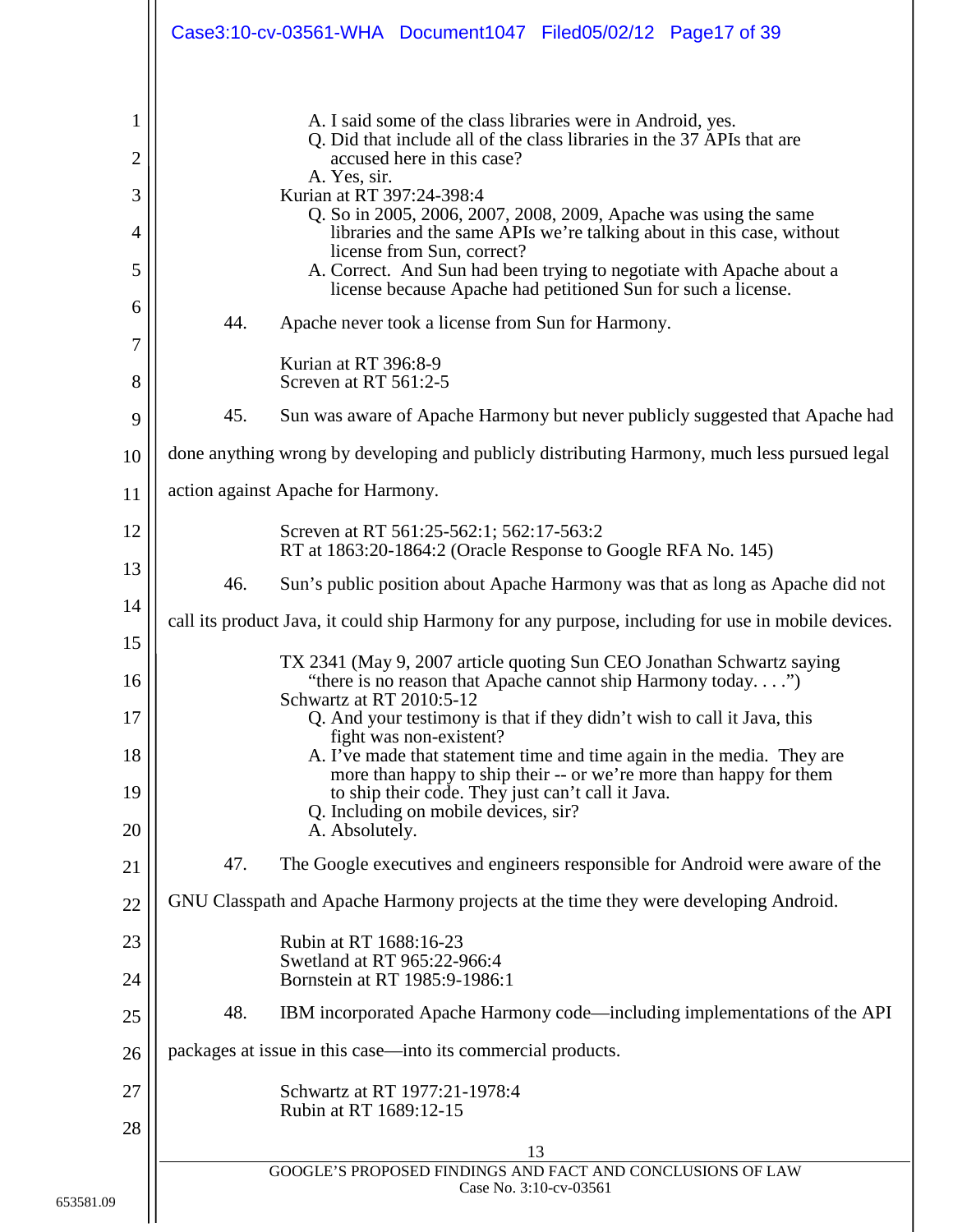|                | Case3:10-cv-03561-WHA Document1047 Filed05/02/12 Page18 of 39                                                                                                  |
|----------------|----------------------------------------------------------------------------------------------------------------------------------------------------------------|
| 1              | 49.<br>Sun never publicly suggested that IBM had done anything wrong by incorporating                                                                          |
| $\overline{c}$ | Harmony code into its commercial products, much less pursued any legal action against IBM.                                                                     |
| 3              | 50.<br>At the time Google was developing Android, Google was aware that IBM was                                                                                |
| $\overline{4}$ | using Apache Harmony code in its commercial products.                                                                                                          |
| 5              | Rubin at RT 1688:24-1689:15                                                                                                                                    |
| 6              | 51.<br>During the discussions in the Java Community Process concerning whether Sun                                                                             |
| 7              | should grant Apache a license so that Apache could use the Java trademark, no one from Sun or                                                                  |
| 8              | Oracle ever said that Apache Harmony was infringing copyrights of Sun or Oracle.                                                                               |
| 9              | Lee at RT 1198:16-20                                                                                                                                           |
| 10             | Bloch at RT 833:12-17                                                                                                                                          |
| 11             | 52.<br>Google obtained Harmony code implementing the API packages at issue from                                                                                |
| 12             | Apache, subject to the Apache license, for use in the Android core libraries.                                                                                  |
| 13             | Rubin at RT 1684:2-17; 1688:8-23<br>Bornstein at RT 1985:9-1986:1                                                                                              |
| 14<br>15       | 2.<br>As early as 2005, Sun knew Google intended to implement Java API<br>packages in Android, and Sun never told Google it needed a license to<br>do so.      |
| 16             | 53.<br>As early as September 19, 2005, Sun knew that Google intended to build a Java-                                                                          |
| 17             | based smartphone, regardless of whether Sun and Google worked together on the project.                                                                         |
| 18             | TX 617 (Andy Rubin to Leo Cizek, September 19, 2005: "If Sun doesn't                                                                                           |
| 19             | want to partner with us to support this initiative, we are fine releasing<br>our work and not calling it Java.").<br>Rubin at RT 1608:6-10 (discussing TX 617) |
| 20             | The top management of both Google (Eric Schmidt and Andy Rubin) and Sun<br>54.                                                                                 |
| 21             | (Scott McNealy and Jonathan Schwartz) participated in discussions about a potential partnership                                                                |
| 22             | between Sun and Google to develop an open-sourced Java-based platform (Android).                                                                               |
| 23             | Schwartz at RT 1978:13-15                                                                                                                                      |
| 24             | Schmidt at RT 1486:20-25<br>TX 205; TX 435; TX 2372                                                                                                            |
| 25             | At no point during the 2005-06 partnership negotiations between Sun and Google<br>55.                                                                          |
| 26             | did Sun ever assert to Google that Google needed a license to implement the Java API packages.                                                                 |
| 27             | Cizek at RT 1101:7-17                                                                                                                                          |
| 28             | 14                                                                                                                                                             |

<span id="page-17-0"></span>

| GOOGLE'S PROPOSED FINDINGS AND FACT AND CONCLUSIONS OF LAW |  |
|------------------------------------------------------------|--|
| Case No. 3:10-cv-03561                                     |  |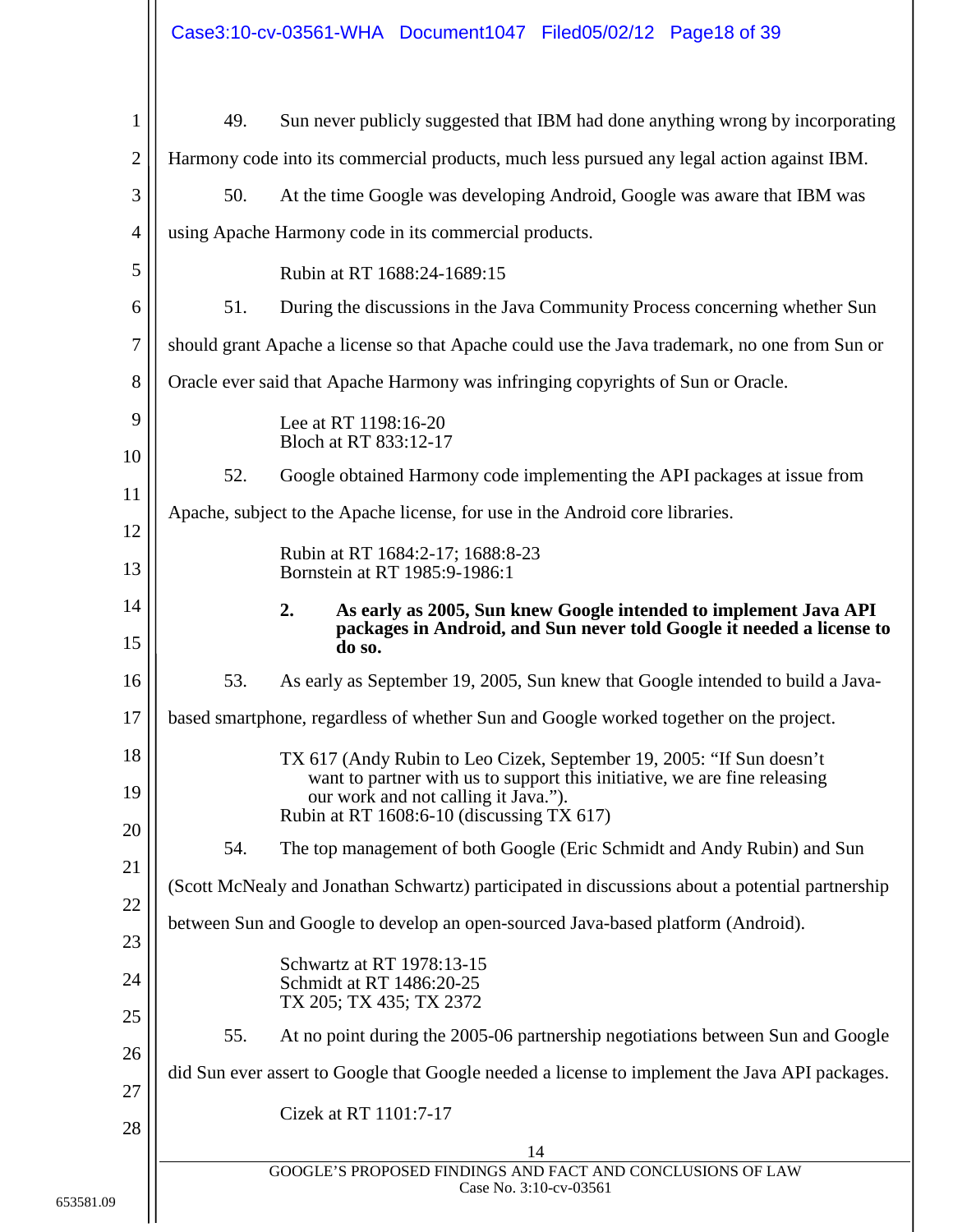|          | Case3:10-cv-03561-WHA Document1047 Filed05/02/12 Page19 of 39                                                                            |
|----------|------------------------------------------------------------------------------------------------------------------------------------------|
| 1        | Q. Mr. Cizek, you described during your testimony earlier that you had                                                                   |
| 2        | a total of three conversations with Google representatives regarding<br>Android; is that right?                                          |
| 3        | A. Yes.<br>***                                                                                                                           |
| 4        | Q. And in each of those conversations there was no discussion,<br>whatsoever, of copyrights that Sun may claim to have, correct?         |
| 5        | A. Not in any meeting I was at, correct.<br>Schmidt at RT 1505:22-1506:2                                                                 |
| 6        | Q. And was it your understanding that anyone was objecting to<br>Google's use of either the language or the APIs in Android?             |
| 7        | A. There was no such objection.<br>Q. And did anyone at any time ever tell you that you needed a license                                 |
| 8        | to use the language or the APIs as part of Android?<br>A. Uhm, they did not.                                                             |
| 9        | 56.<br>As a result of the discussions between Sun and Google, Sun knew that Google                                                       |
| 10       | intended to implement the Java API packages in Android.                                                                                  |
| 11       | Schwartz at RT 1984:21-25<br>Q. Were you aware that Google was planning to use [the Java API]                                            |
| 12       | packages] in its product?<br>A. Yes. We were aware that they were – and I believe they had made                                          |
| 13       | statements to the effect that they were creating a Java Linux phone,<br>so they were not subtle about it.                                |
| 14       | Schmidt at RT 1493:25-1494:3<br>Q. And are you confident that by this point in time, which is April of                                   |
| 15       | '06, Mr. Schwartz was well aware of what the various components<br>of Android would be?                                                  |
| 16       | A. Uhm, yes.                                                                                                                             |
| 17       | 57.<br>The partnership negotiations between Sun and Google about the Android platform                                                    |
| 18       | broke down in mid- to late-2006.                                                                                                         |
| 19       | TX 2008 (Cizek contact report entry for May 26, 2006: "After many<br>meetings incl. Alan Brenner, it was agreed that the two companies   |
| 20       | cannot come to a meeting of minds on how to work together re CDC-<br>HI and open source.").                                              |
| 21       | Cizek at RT 1088:4-22 (discussing TX 2008)<br>Schmidt at RT 1500:24-1501:1                                                               |
| 22       | Rubin at RT 1674:7-8<br>58.<br>After the negotiations between Google and Sun for an Android partnership broke                            |
| 23       | down, Sun still was aware that Google intended to implement the Java APIs in Android.                                                    |
| 24       |                                                                                                                                          |
| 25       | Schwartz at RT 1989:2-7<br>Q. I take it before the time that you wrote this email [TX 3441]                                              |
| 26<br>27 | (November 9, 2007 email)], you knew that Android would use the<br>Java programming language and a bunch of the Java APIs as well?<br>*** |
| 28       | A. We knew because everyone in the industry knew.                                                                                        |
|          | 15                                                                                                                                       |
|          | GOOGLE'S PROPOSED FINDINGS AND FACT AND CONCLUSIONS OF LAW<br>Case No. 3:10-cv-03561                                                     |
|          |                                                                                                                                          |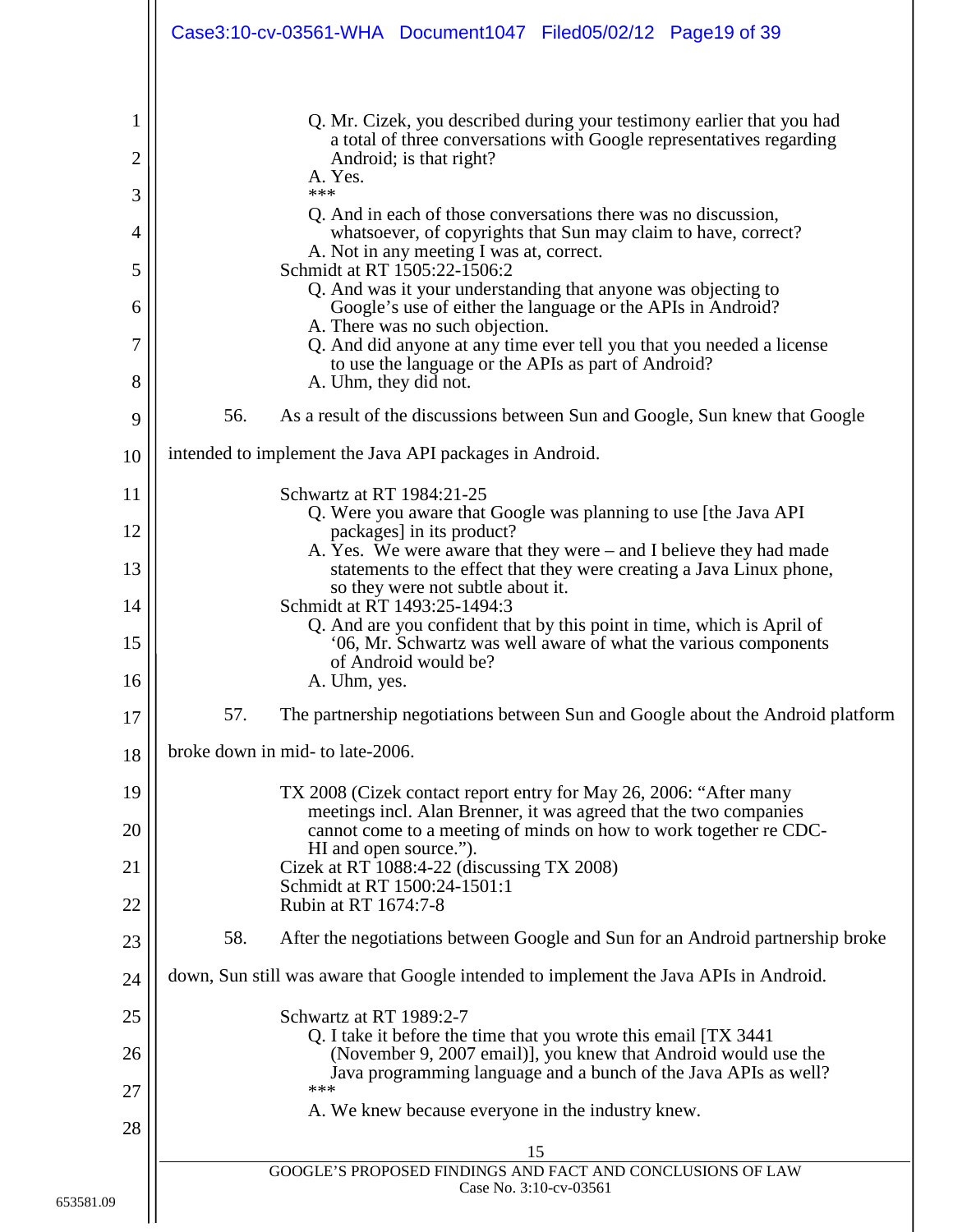<span id="page-19-0"></span>

|                |                            |                                                  | Case3:10-cv-03561-WHA Document1047 Filed05/02/12 Page20 of 39                                  |                        |                                                                                                                                          |
|----------------|----------------------------|--------------------------------------------------|------------------------------------------------------------------------------------------------|------------------------|------------------------------------------------------------------------------------------------------------------------------------------|
| 1              | 59.                        |                                                  |                                                                                                |                        | In 2007, Sun intentionally elected not to pursue further licensing discussions with                                                      |
| $\overline{2}$ | Google concerning Android. |                                                  |                                                                                                |                        |                                                                                                                                          |
| 3              |                            |                                                  | TX 2009 (March 17, 2007 email from Vineet Gupta to Leo Cizek)                                  |                        |                                                                                                                                          |
| 4              |                            |                                                  | Cizek at RT 1091:1-6 (discussing TX 2009)                                                      |                        | Q. In fact, that's what he told you. He told you to hold off because                                                                     |
| 5              |                            | A. Yes.                                          |                                                                                                |                        | they're trying to work on bigger stuff with Google; is that right?                                                                       |
| 6              |                            | A. Yes.                                          | Q. And you followed Mr. Gupta's instruction, right?                                            |                        |                                                                                                                                          |
| 7              | 60.                        |                                                  |                                                                                                |                        | Sun never told Google it could not release Android without a license to the Java                                                         |
| 8              |                            |                                                  | API packages, much less threatened Google with legal action.                                   |                        |                                                                                                                                          |
| 9              | 61.                        |                                                  |                                                                                                |                        | Based on Sun's actions and inactions, Google reasonably believed that it did not                                                         |
| 10             |                            |                                                  |                                                                                                |                        | need a license from Sun to implement the Java API packages (or their SSO) in Android.                                                    |
| 11             |                            | Rubin at RT 1691:15-21                           |                                                                                                |                        | [Q.] Back in the day when you were developing the Android platform,                                                                      |
| 12             |                            | language APIs?                                   | did you believe you needed a license from Sun to use the Java                                  |                        |                                                                                                                                          |
| 13             |                            |                                                  |                                                                                                |                        | A. Well, no. Specifically we, you know, used some of the APIs that<br>were developed by the Apache Software Foundation and, obviously    |
| 14             |                            |                                                  | believe that we needed a license from Sun.                                                     |                        | we, you know, agreed to their Open Source license, but we did not                                                                        |
| 15             |                            |                                                  | Schmidt at RT 1505:22-1506:2<br>Q. And was it your understanding that anyone was objecting to  |                        |                                                                                                                                          |
| 16<br>17       |                            |                                                  | Google's use of either the language or the APIs in Android?<br>A. There was no such objection. |                        |                                                                                                                                          |
| 18             |                            |                                                  | to use the language or the APIs as part of Android?                                            |                        | Q. And did anyone at any time ever tell you that you needed a license                                                                    |
| 19             |                            | A. Uhm, they did not.<br>Lindholm at RT 861:9-23 | Bornstein at RT 1857:20-1858:6                                                                 |                        |                                                                                                                                          |
| 20             | 3.                         |                                                  |                                                                                                |                        | After Google publicly announced Android, Sun congratulated Google                                                                        |
| 21             |                            |                                                  | and welcomed Google to the Java community.                                                     |                        |                                                                                                                                          |
| 22             | 62.                        |                                                  |                                                                                                |                        | Google announced the Android platform to the public on November 5, 2007.                                                                 |
| 23             |                            |                                                  | Rubin at RT 1718:22-1719:1                                                                     |                        | TX 2352 (November 5, 2007 blog post from Sun CEO Jonathan Schwartz)                                                                      |
| 24             | 63.                        |                                                  |                                                                                                |                        | Jonathan Schwartz, Sun's CEO from 2006-2010, maintained a blog on the Sun                                                                |
| 25             |                            |                                                  | web site that contained official statements of Sun itself.                                     |                        |                                                                                                                                          |
| 26             |                            | Schwartz at 1968:5-15                            |                                                                                                |                        |                                                                                                                                          |
| 27             |                            |                                                  | Q. Was the blog posted on Sun's website?                                                       |                        | A. The blog was posted on Sun's website and it was our mechanism of<br>communicating what was important to us, you know, for telling our |
| 28             |                            |                                                  |                                                                                                | 16                     | shareholders how we were doing, for telling our employees what                                                                           |
|                |                            |                                                  | GOOGLE'S PROPOSED FINDINGS AND FACT AND CONCLUSIONS OF LAW                                     | Case No. 3:10-cv-03561 |                                                                                                                                          |
|                |                            |                                                  |                                                                                                |                        |                                                                                                                                          |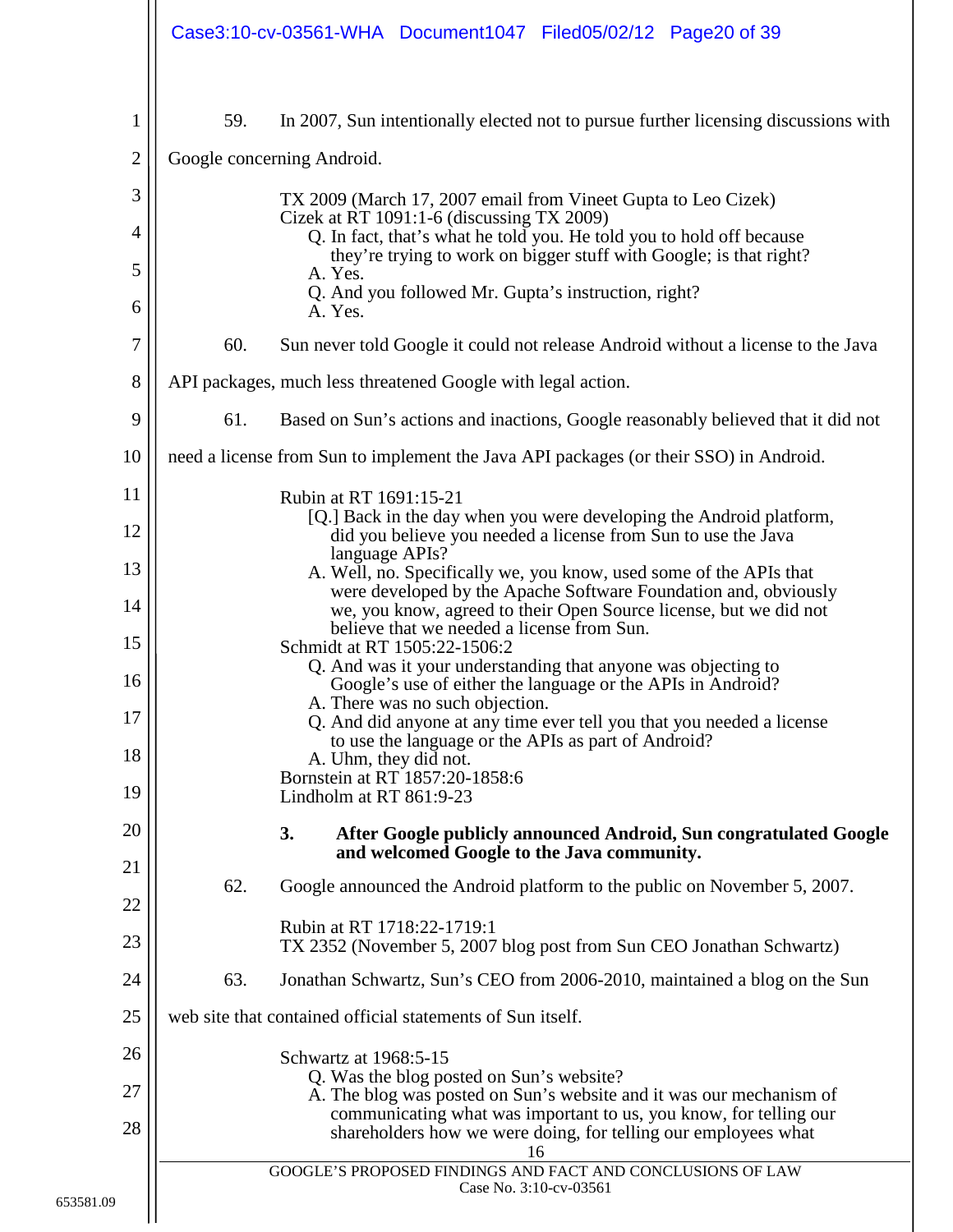|                                                 | Case3:10-cv-03561-WHA Document1047 Filed05/02/12 Page21 of 39                                                                                                                                                                                                                                                                                                                                                    |
|-------------------------------------------------|------------------------------------------------------------------------------------------------------------------------------------------------------------------------------------------------------------------------------------------------------------------------------------------------------------------------------------------------------------------------------------------------------------------|
| 1<br>$\overline{2}$<br>3<br>$\overline{4}$<br>5 | was important, for telling our customers how to think about our new<br>products?<br>Q. Did you consider the statements you made on the blog to be official<br>statements of Sun itself?<br>A. That's exactly what they were. They were the equivalent to me of<br>holding a press conference, but I didn't need to call the press.<br>64.<br>On November 5, 2007, the day Google announced Android, Mr. Schwartz |
| 6                                               | published a post on his official Sun blog congratulating Google on the release of Android and                                                                                                                                                                                                                                                                                                                    |
| 7                                               | praising Android for "strapp[ing] another set of rockets" onto the Java community's momentum.                                                                                                                                                                                                                                                                                                                    |
| 8                                               | TX 2352 (November 5, 2007 blog post)<br>Schwartz at RT 1968:5-15                                                                                                                                                                                                                                                                                                                                                 |
| 9                                               | 65.<br>As Sun's CEO, Jonathan Schwartz was responsible for all decision-making at Sun                                                                                                                                                                                                                                                                                                                            |
| 10                                              | during this time, including Sun's licensing and use of its intellectual property.                                                                                                                                                                                                                                                                                                                                |
| 11                                              | Schwartz at RT 1966:18-1967:3<br>Q. Can you tell the jurors what responsibilities did you have once you                                                                                                                                                                                                                                                                                                          |
| 12                                              | became chief executive officer, Mr. Schwartz?<br>A. Well, I was responsible for all the operations of the company: For                                                                                                                                                                                                                                                                                           |
| 13                                              | setting the vision, for articulating our strategy, for delivering our<br>performance, for executing on product road maps. As chief                                                                                                                                                                                                                                                                               |
| 14                                              | executive, you're responsible for everything that happens in the<br>company.                                                                                                                                                                                                                                                                                                                                     |
| 15                                              | Q. So would that include licensing and the use of the company's<br>intellectual property?                                                                                                                                                                                                                                                                                                                        |
| 16                                              | A. Absolutely. And setting the strategies around our intellectual<br>property.                                                                                                                                                                                                                                                                                                                                   |
| 17                                              | Ellison at RT 310:21-311:6                                                                                                                                                                                                                                                                                                                                                                                       |
| 18                                              | 66.<br>Google's top management (CEO Eric Schmidt and Android project head Andy                                                                                                                                                                                                                                                                                                                                   |
| 19                                              | Rubin) read Mr. Schwartz's blog post at the time it was published, and understood it to mean that                                                                                                                                                                                                                                                                                                                |
| 20                                              | Sun approved of Android and would support the platform.                                                                                                                                                                                                                                                                                                                                                          |
| 21                                              | Schmidt at RT 1514:8-9<br>Rubin at RT 1706:4-15                                                                                                                                                                                                                                                                                                                                                                  |
| 22                                              | Q. So, Mr. Rubin, you read this back in 2007?<br>A. Yes. It came out, you know, the same day or the next day after,                                                                                                                                                                                                                                                                                              |
| 23                                              | when we had announced Android for the first time.<br>Q. And was this a topic of discussion also at Google?                                                                                                                                                                                                                                                                                                       |
| 24<br>25                                        | A. Yes, very much so.<br>Q. Were you pleased by the announcement?                                                                                                                                                                                                                                                                                                                                                |
|                                                 | A. By what was written on the blog, sir?<br>Q. Yes.                                                                                                                                                                                                                                                                                                                                                              |
| 26<br>27                                        | A. Yes. Obviously, in my many months and years of negotiating with<br>Sun, this was, you know, full support of what we were doing with<br>Android and acknowledging that Sun was supportive of it.                                                                                                                                                                                                               |
| 28                                              |                                                                                                                                                                                                                                                                                                                                                                                                                  |
|                                                 | 17                                                                                                                                                                                                                                                                                                                                                                                                               |
|                                                 | GOOGLE'S PROPOSED FINDINGS AND FACT AND CONCLUSIONS OF LAW<br>Case No. 3:10-cv-03561                                                                                                                                                                                                                                                                                                                             |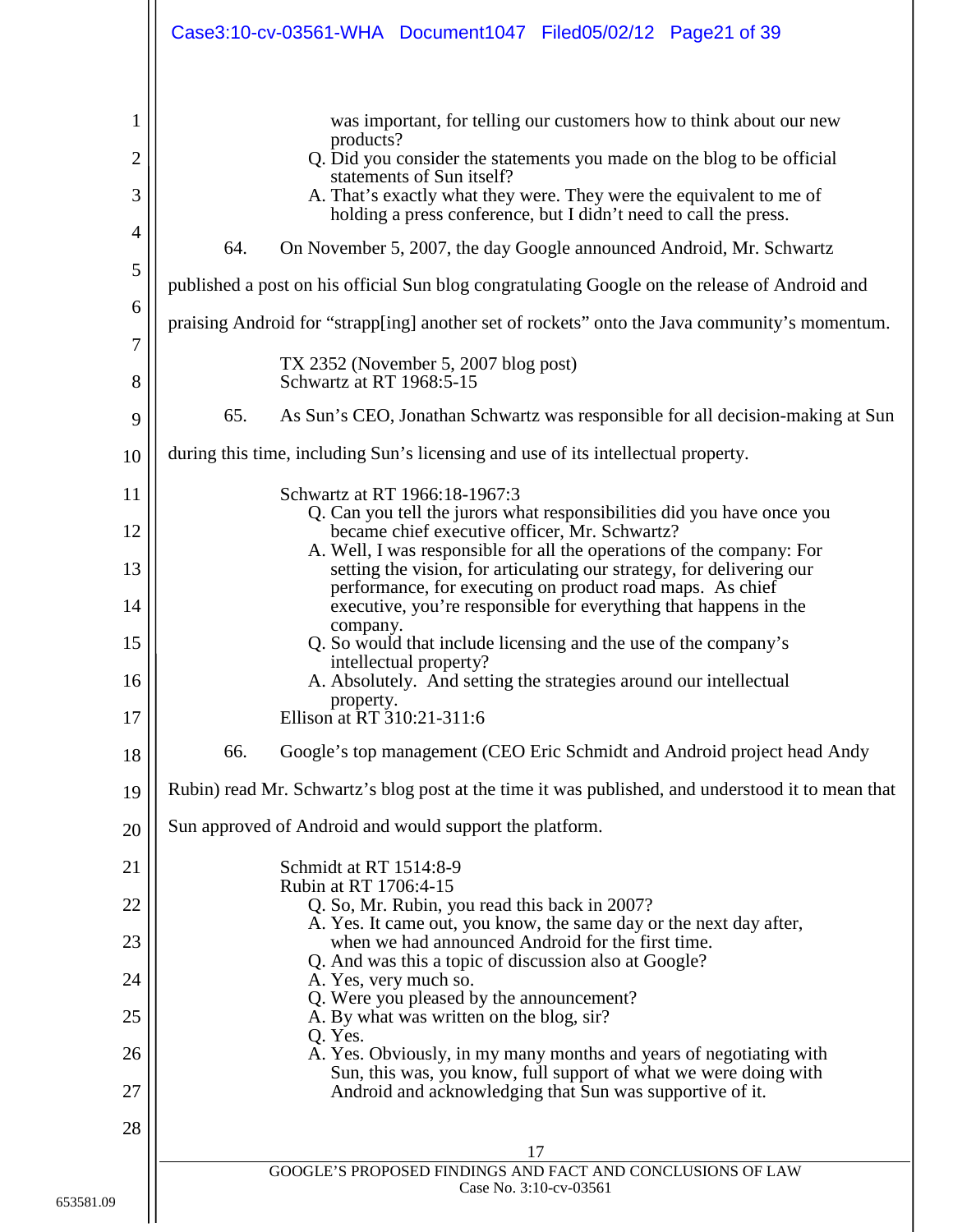| $\mathbf{1}$   | 67. | Members of Google's Android engineering staff read Mr. Schwartz's blog post at                                                                                                              |
|----------------|-----|---------------------------------------------------------------------------------------------------------------------------------------------------------------------------------------------|
| $\overline{2}$ |     | the time it was published and understood it to mean that Sun approved of Android and would                                                                                                  |
| 3              |     | commit its engineering resources to support the platform.                                                                                                                                   |
| $\overline{4}$ |     | Morrill at RT 1025:11-1026:2; 1027:25-1028:11                                                                                                                                               |
| 5              | 68. | On November 9, 2007, Sun CEO Jonathan Schwartz sent an email message to                                                                                                                     |
| 6              |     | Google CEO Eric Schmidt congratulating Google on the release of Android and offering Sun's                                                                                                  |
| $\overline{7}$ |     | support for the upcoming announcement of the Android Software Development Kit ("SDK").                                                                                                      |
| 8<br>9         |     | TX 3441 (Email from Schwartz to Schmidt: "Let us know how we can<br>help support your announcement next week – we're happy to do so.")<br>Schmidt at RT 1510:14-1512:5 (discussing TX 3441) |
| 10             | 69. | Before the time he wrote the November 9, 2007 email [TX 3441], Mr. Schwartz                                                                                                                 |
| 11             |     | knew that Google would use in Android the Java language and the Java API packages.                                                                                                          |
| 12             |     | Schwartz at RT 1989:2-7.                                                                                                                                                                    |
| 13             | 70. | After Google's announcement of Android and Sun CEO Jonathan Schwartz's blog                                                                                                                 |
| 14             |     | post, Mr. Schwartz continued to make supportive comments in the market about Android.                                                                                                       |
| 15             |     | Schwartz at RT 1991:20-1992:1<br>Q. Now, following the announcement and the posting of your blog, did                                                                                       |
| 16             |     | you continue to make supportive comments in the market about<br>Android?                                                                                                                    |
| 17             |     | A. Yes, because there would be no point in standing up and saying, you<br>know, "They are doing something wrong. We didn't think they were                                                  |
| 18             |     | doing anything wrong." We didn <sup>7</sup> t like it, but we weren't going to<br>stop it by complaining about it.                                                                          |
| 19             | 71. | On November 12, 2007, one week after the initial announcement of Android,                                                                                                                   |
| 20             |     | Google released the Android SDK, which included the Java API packages at issue, and their SSO.                                                                                              |
| 21             |     | Schmidt at RT 1509:3-15                                                                                                                                                                     |
| 22             |     | Q. Would anyone that wanted to know what APIs Android was using at<br>that time have been able to find out?                                                                                 |
| 23             |     | A. Yes, absolutely.<br>Q. How would they do that?                                                                                                                                           |
| 24             |     | A. By looking at the developer kit, because the developer kit would<br>state the APIs that were available.                                                                                  |
| 25<br>26       |     | Q. So there would be some Android APIs included?<br>A. Yes.                                                                                                                                 |
| 27             |     | Q. And some Java APIs?<br>A. Yes.                                                                                                                                                           |
| 28             |     | Q. And anyone that wanted to know what was in it, they could look on<br>the website; it would all be there?<br>A. Absolutely.                                                               |
|                |     | 18                                                                                                                                                                                          |
|                |     | GOOGLE'S PROPOSED FINDINGS AND FACT AND CONCLUSIONS OF LAW<br>Case No. 3:10-cv-03561                                                                                                        |
|                |     |                                                                                                                                                                                             |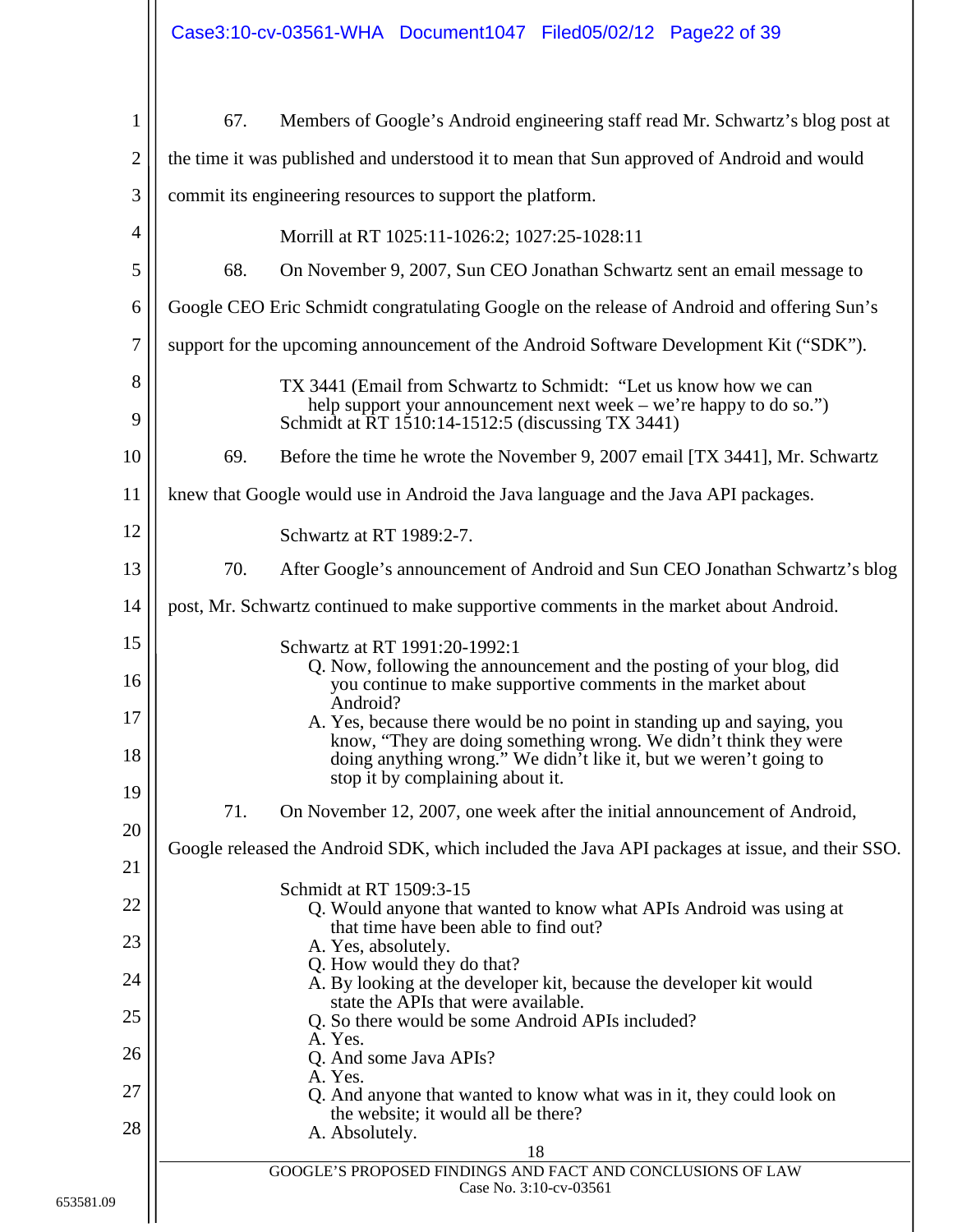<span id="page-22-0"></span>

|                                                                                                               | Case3:10-cv-03561-WHA Document1047 Filed05/02/12 Page23 of 39                                                                                                                                                                                                                                                                                                                                                                                                                                                                                                                                                                                                                                                                                                                                                                                                                                                                                                                                                                                                                                                                                                                                                                                                                                                                                                                                                                                                                                                       |  |
|---------------------------------------------------------------------------------------------------------------|---------------------------------------------------------------------------------------------------------------------------------------------------------------------------------------------------------------------------------------------------------------------------------------------------------------------------------------------------------------------------------------------------------------------------------------------------------------------------------------------------------------------------------------------------------------------------------------------------------------------------------------------------------------------------------------------------------------------------------------------------------------------------------------------------------------------------------------------------------------------------------------------------------------------------------------------------------------------------------------------------------------------------------------------------------------------------------------------------------------------------------------------------------------------------------------------------------------------------------------------------------------------------------------------------------------------------------------------------------------------------------------------------------------------------------------------------------------------------------------------------------------------|--|
| 1<br>$\overline{2}$<br>3<br>$\overline{4}$<br>5<br>6<br>7<br>8<br>9<br>10<br>11<br>12<br>13<br>14<br>15<br>16 | Mitchell at RT 1307:15-23<br>Q. The organization and structure of the 37 APIs in Android was<br>published on a website back in 2007?<br>A. I didn't check the date. I don't recall, but I believe that's completely<br>possible.<br>Q. And, certainly, the organization structure in Android is something<br>that anyone that wanted to could determine back as far as 2007,<br>right?<br>A. Well, whenever this was available on the web. And someone else<br>could have looked at it just the same way I did.<br>Rubin at RT 1703:16-21<br>72.<br>As Sun's CEO, Mr. Schwartz made an affirmative decision not to pursue litigation<br>against Google over Android.<br>Schwartz at RT 2002:5-7<br>Q. Mr. Schwartz, as CEO of Sun, did you make a decision not to<br>pursue litigation against Google over Android?<br>A. Yes. We didn't feel we had any grounds.<br>Schwartz at RT 2004: 9-14<br>[A.] What we knew was the Open Source Community was free to<br>create products, just as Oracle and IBM had created Linux. You<br>know, Google and others would go off and create, you know,<br>different handsets. They were independent implementations that<br>may have used portions of our ideas, but so long as they didn't use<br>our code proper, they did nothing wrong.<br>4.<br>After Google's announcement of Android and release of the SDK, Sun<br>continued to talk with Google and publicly support Android.<br>In the spring of 2008, Sun CEO Jonathan Schwartz met personally with Google<br>73. |  |
| 17<br>18                                                                                                      | CEO Eric Schmidt at Sun's headquarters to discuss opportunities for Sun to get involved with                                                                                                                                                                                                                                                                                                                                                                                                                                                                                                                                                                                                                                                                                                                                                                                                                                                                                                                                                                                                                                                                                                                                                                                                                                                                                                                                                                                                                        |  |
| 19<br>20                                                                                                      | Android.<br>Schmidt at RT 1521:3-18<br>TX 3466 (March 31, 2008 Email from Schmidt to Schwartz)<br>Schwartz at RT 1993:13-21; 1995:9-16                                                                                                                                                                                                                                                                                                                                                                                                                                                                                                                                                                                                                                                                                                                                                                                                                                                                                                                                                                                                                                                                                                                                                                                                                                                                                                                                                                              |  |
| 21                                                                                                            | 74.<br>Mr. Schwartz did not suggest to Mr. Schmidt at the spring 2008 meeting, or at any                                                                                                                                                                                                                                                                                                                                                                                                                                                                                                                                                                                                                                                                                                                                                                                                                                                                                                                                                                                                                                                                                                                                                                                                                                                                                                                                                                                                                            |  |
| 22<br>23                                                                                                      | other time, that Google had done anything wrong through its implementation of the 37 Java API                                                                                                                                                                                                                                                                                                                                                                                                                                                                                                                                                                                                                                                                                                                                                                                                                                                                                                                                                                                                                                                                                                                                                                                                                                                                                                                                                                                                                       |  |
| 24                                                                                                            | packages in Android (including its use of the SSO of those Java API packages).                                                                                                                                                                                                                                                                                                                                                                                                                                                                                                                                                                                                                                                                                                                                                                                                                                                                                                                                                                                                                                                                                                                                                                                                                                                                                                                                                                                                                                      |  |
| 25                                                                                                            | Schmidt at RT 1526:25-1527:15; RT 1528:6-23; 1568:5-14<br>Schwartz at RT 1996:5-16<br>Q. Do you remember asking him about the Android licensing program                                                                                                                                                                                                                                                                                                                                                                                                                                                                                                                                                                                                                                                                                                                                                                                                                                                                                                                                                                                                                                                                                                                                                                                                                                                                                                                                                             |  |
| 26                                                                                                            | in the meeting?<br>A. I do. And, again, this was -- we had heard our customers saying they                                                                                                                                                                                                                                                                                                                                                                                                                                                                                                                                                                                                                                                                                                                                                                                                                                                                                                                                                                                                                                                                                                                                                                                                                                                                                                                                                                                                                          |  |
| 27<br>28                                                                                                      | were very suspicious of Google and they were very suspicious of the<br>licensing agreements that had been used to deliver the handset<br>platform. What Google had done is built basically an open source<br>19                                                                                                                                                                                                                                                                                                                                                                                                                                                                                                                                                                                                                                                                                                                                                                                                                                                                                                                                                                                                                                                                                                                                                                                                                                                                                                     |  |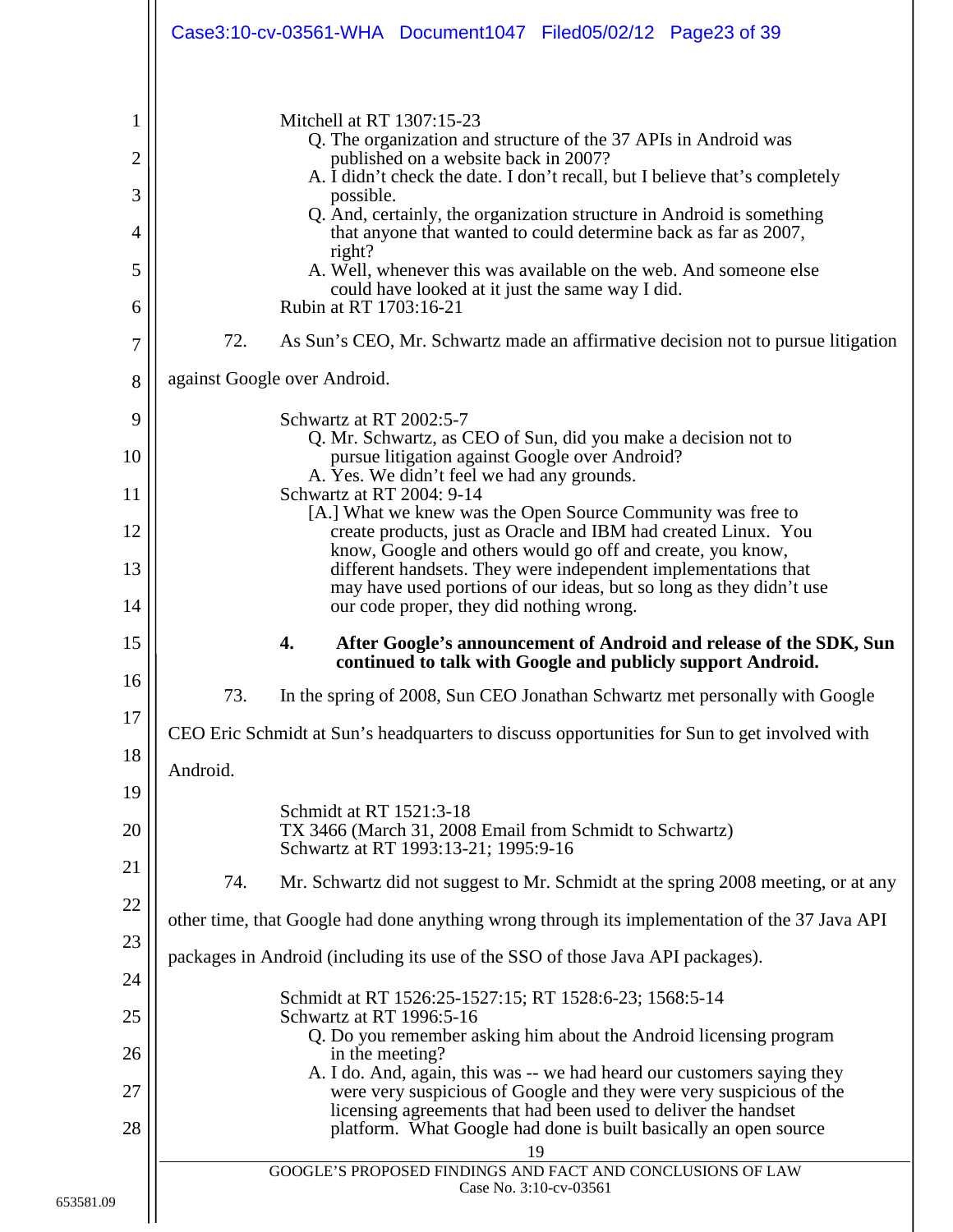|                                                                     | Case3:10-cv-03561-WHA Document1047 Filed05/02/12 Page24 of 39                                                                                                                                                                                                                                                                                                                                                                                                                                                                                                                                                                                                                                                                                                                                                                                                                                                                                                                                                                                |
|---------------------------------------------------------------------|----------------------------------------------------------------------------------------------------------------------------------------------------------------------------------------------------------------------------------------------------------------------------------------------------------------------------------------------------------------------------------------------------------------------------------------------------------------------------------------------------------------------------------------------------------------------------------------------------------------------------------------------------------------------------------------------------------------------------------------------------------------------------------------------------------------------------------------------------------------------------------------------------------------------------------------------------------------------------------------------------------------------------------------------|
| 1<br>$\overline{2}$<br>3<br>4<br>5<br>6<br>$\overline{7}$<br>8<br>9 | phone and they were telling everybody the world over, "Hey, just<br>use our technology and then you can build a phone." So what we<br>were trying to tell Google, "That's fine, but people are suspicious of<br>picking up your technology. If you come to us, we can make them<br>less suspicious."<br>Schwartz at RT 1992:2-12<br>Q. And did you actually give interviews in which you said you thought<br>Android was helping Java?<br>A. I did. And to understand that imagine for a moment that Google had<br>selected Microsoft Windows. That was the choice. They could have<br>picked Microsoft Windows or they could pick an Open Source Java<br>implementation. If you were in our shoes, which would you prefer?<br>At least if they picked an Open Source Java implementation, they<br>could be a part of the community. If they had picked something that<br>was completely variant, it would have had no utility to us<br>whatsoever.<br>75.<br>Based on Sun's public reaction to the Android announcements, and Mr. Schmidt's |
| 10                                                                  | meetings with Mr. Schwartz, Google reasonably believed that Sun approved of Android.                                                                                                                                                                                                                                                                                                                                                                                                                                                                                                                                                                                                                                                                                                                                                                                                                                                                                                                                                         |
| 11<br>12                                                            | Schmidt at RT 1528:13-1529:1<br>Q. Can you tell the jury what you understood?                                                                                                                                                                                                                                                                                                                                                                                                                                                                                                                                                                                                                                                                                                                                                                                                                                                                                                                                                                |
| 13                                                                  | A. My understanding was that what we were doing was permissible.<br>Q. And can you elaborate a little bit more on that? Why did you feel                                                                                                                                                                                                                                                                                                                                                                                                                                                                                                                                                                                                                                                                                                                                                                                                                                                                                                     |
| 14                                                                  | that way?<br>A. Well, because of the sum of my experiences and interactions, the                                                                                                                                                                                                                                                                                                                                                                                                                                                                                                                                                                                                                                                                                                                                                                                                                                                                                                                                                             |
| 15<br>16<br>17                                                      | briefings that I have had, I was very comfortable that what we were<br>doing was both legally correct, permitted by the necessary licenses,<br>or lack of licenses, and consistent with the policies of Sun at the<br>time, as well as obviously Google's.<br>Q. And did Mr. Schwartz ever say anything that contradicted that?<br>A. He did not.<br>Bornstein at RT 1824:24-1825:7                                                                                                                                                                                                                                                                                                                                                                                                                                                                                                                                                                                                                                                          |
| 18                                                                  | 76.<br>A few months after Google announced Android, Sun (Vineet Gupta) met with                                                                                                                                                                                                                                                                                                                                                                                                                                                                                                                                                                                                                                                                                                                                                                                                                                                                                                                                                              |
| 19                                                                  | Google (Andy Rubin) to offer Sun's congratulations on and support for Android.                                                                                                                                                                                                                                                                                                                                                                                                                                                                                                                                                                                                                                                                                                                                                                                                                                                                                                                                                               |
| 20                                                                  | Rubin at RT 1708:6-14; 1708:23-1709:12                                                                                                                                                                                                                                                                                                                                                                                                                                                                                                                                                                                                                                                                                                                                                                                                                                                                                                                                                                                                       |
| 21<br>22                                                            | 77.<br>While congratulating Google on Android Mr. Gupta also told Mr. Rubin that Sun                                                                                                                                                                                                                                                                                                                                                                                                                                                                                                                                                                                                                                                                                                                                                                                                                                                                                                                                                         |
| 23                                                                  | had designed a product (named "Flex" or "FX") to run on top of the Android platform.                                                                                                                                                                                                                                                                                                                                                                                                                                                                                                                                                                                                                                                                                                                                                                                                                                                                                                                                                         |
| 24                                                                  | Rubin at RT 1708:6-14; 1709:21-1710:2                                                                                                                                                                                                                                                                                                                                                                                                                                                                                                                                                                                                                                                                                                                                                                                                                                                                                                                                                                                                        |
| 25                                                                  | 78.<br>In May 2008, at Sun's annual Java One conference for Java developers and                                                                                                                                                                                                                                                                                                                                                                                                                                                                                                                                                                                                                                                                                                                                                                                                                                                                                                                                                              |
| 26                                                                  | partners, Sun publicly demonstrated its JavaFX product running on Android.                                                                                                                                                                                                                                                                                                                                                                                                                                                                                                                                                                                                                                                                                                                                                                                                                                                                                                                                                                   |
| 27<br>28                                                            | TX 3103 (Video of Sun representatives demonstrating Java FX application<br>running on top of Android at 2008 JavaOne developer conference)<br>Schwartz at RT 1996:17-20; 1997:19-25 [re TX 3103]                                                                                                                                                                                                                                                                                                                                                                                                                                                                                                                                                                                                                                                                                                                                                                                                                                             |
|                                                                     | 20<br>GOOGLE'S PROPOSED FINDINGS AND FACT AND CONCLUSIONS OF LAW                                                                                                                                                                                                                                                                                                                                                                                                                                                                                                                                                                                                                                                                                                                                                                                                                                                                                                                                                                             |
|                                                                     | Case No. 3:10-cv-03561                                                                                                                                                                                                                                                                                                                                                                                                                                                                                                                                                                                                                                                                                                                                                                                                                                                                                                                                                                                                                       |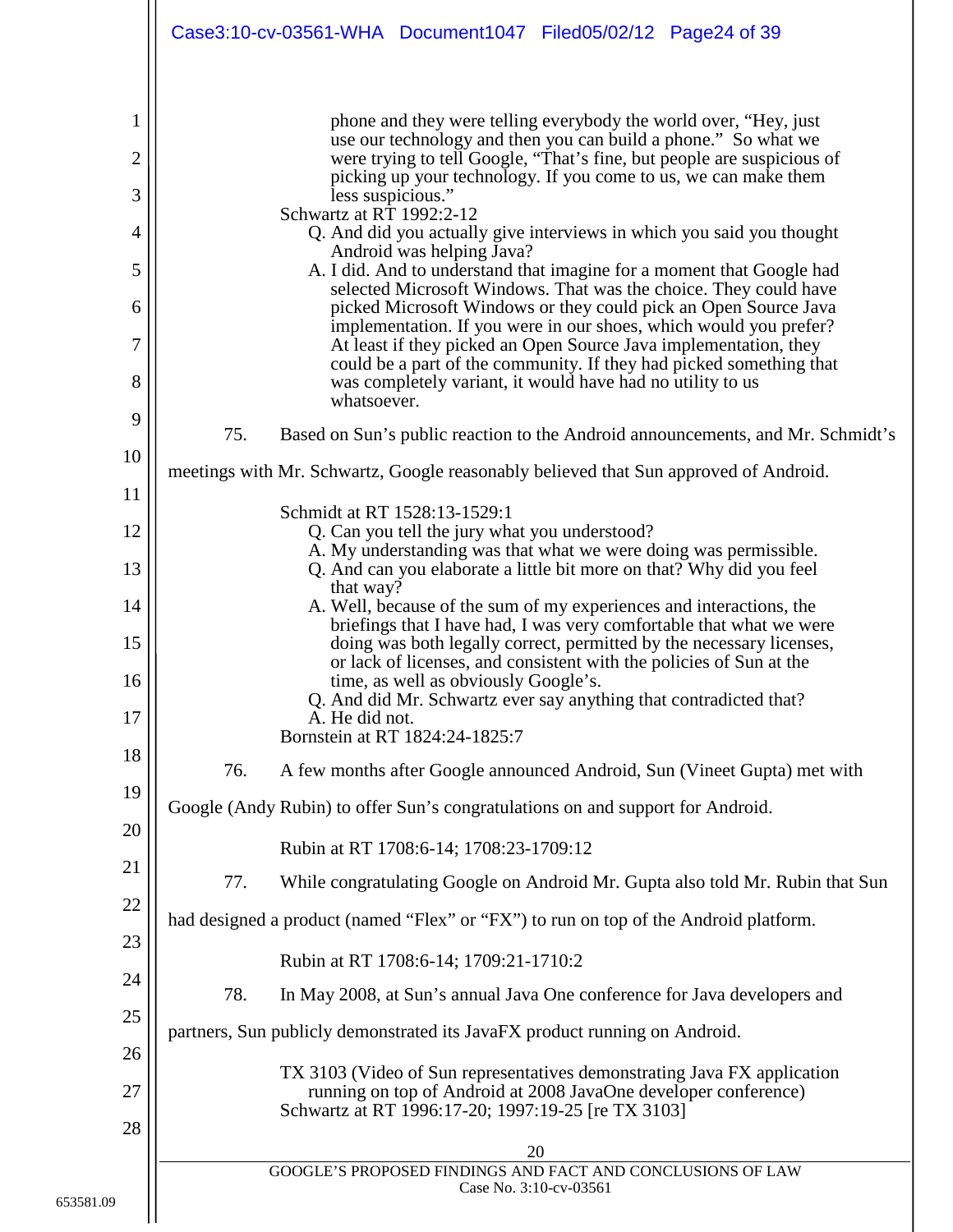<span id="page-24-0"></span>

|                |     | Case3:10-cv-03561-WHA Document1047 Filed05/02/12 Page25 of 39                                                                                                                                                                            |
|----------------|-----|------------------------------------------------------------------------------------------------------------------------------------------------------------------------------------------------------------------------------------------|
| $\mathbf{1}$   | 79. | Mr. Rubin was aware that Sun demonstrated a Java FX application running on top                                                                                                                                                           |
| $\overline{2}$ |     | of Android at the 2008 JavaOne developer conference.                                                                                                                                                                                     |
| 3              |     | Rubin at RT 1710:17-1711:11; 1713:2-15                                                                                                                                                                                                   |
| $\overline{4}$ | 80. | Sun's public position at the time of the May 2008 JavaOne developer conference                                                                                                                                                           |
| 5              |     | was to praise Android for its positive effect on the Java community.                                                                                                                                                                     |
| 6              |     | TX 2259 at 10 ("Q2 What is Sun's position on Google Android? Sun is                                                                                                                                                                      |
| $\overline{7}$ |     | pleased to have Google amplify the global momentum behind Java<br>technology the world's most prolific open source software platform on<br>more than six billion devices. We are excited by the Open Handset                             |
| 8<br>9         |     | Alliance's upcoming open source contributions of new services and<br>frameworks. We welcome Google to the community and look forward<br>to collaborating on the evolution of the Java platform as part of our<br>ongoing relationship.") |
| 10             | 81. | Sun and Google were business partners before Google announced Android, and                                                                                                                                                               |
| 11             |     | continued to work together after Google announced Android.                                                                                                                                                                               |
| 12             |     | TX 2019 (email from Leo Cizek to Jacob Lehrbaum discussing potential                                                                                                                                                                     |
| 13             |     | revenue opportunities from working with Google around Java FX<br>Mobile)                                                                                                                                                                 |
| 14<br>15       |     | Schwartz at RT 1986:18-1987:7<br>Cizek at RT 1094:5-25; 1096:4-1097:4<br>Schmidt at RT 1516:9-18                                                                                                                                         |
| 16             |     | 5.<br>Google was aware of and relied on Sun's public statements of approval<br>and acts of support for the Android platform.                                                                                                             |
| 17             | 82. | Andy Rubin, the Google executive in charge of Android, relied on Sun's inaction                                                                                                                                                          |
| 18<br>19       |     | and affirmative statements of approval by hiring engineers, creating Google applications for                                                                                                                                             |
| 20             |     | Android, and investing time and money to help Google and its partners bring phones to market.                                                                                                                                            |
| 21             |     | Rubin at RT 1715:2-1717:25<br>Q. Yes. Taking all these things together -- the statement by Mr.                                                                                                                                           |
| 22             |     | Schwartz, your meetings with Mr. Gupta, your various interaction<br>with Sun employees, the demonstration at JavaOne -- did you rely                                                                                                     |
| 23             |     | on all these things in making decisions about Android going<br>forward?                                                                                                                                                                  |
| 24             |     | ***<br>THE WITNESS: Okay. Yes, you know, based on the positive support I                                                                                                                                                                 |
| 25             |     | got from, you know, Sun's media posts as well as the meetings that<br>we had subsequently to our announcement, I did, in fact, uhm, you                                                                                                  |
| 26             |     | know, come to understand that this general support was going to be<br>good for my business.                                                                                                                                              |
| 27             |     | Q. And in reliance on that, what steps, if any, did you take vis-a-vis<br>Android?<br>***                                                                                                                                                |
| 28             |     |                                                                                                                                                                                                                                          |
|                |     | 21<br>GOOGLE'S PROPOSED FINDINGS AND FACT AND CONCLUSIONS OF LAW<br>Case No. 3:10-cv-03561                                                                                                                                               |
|                |     |                                                                                                                                                                                                                                          |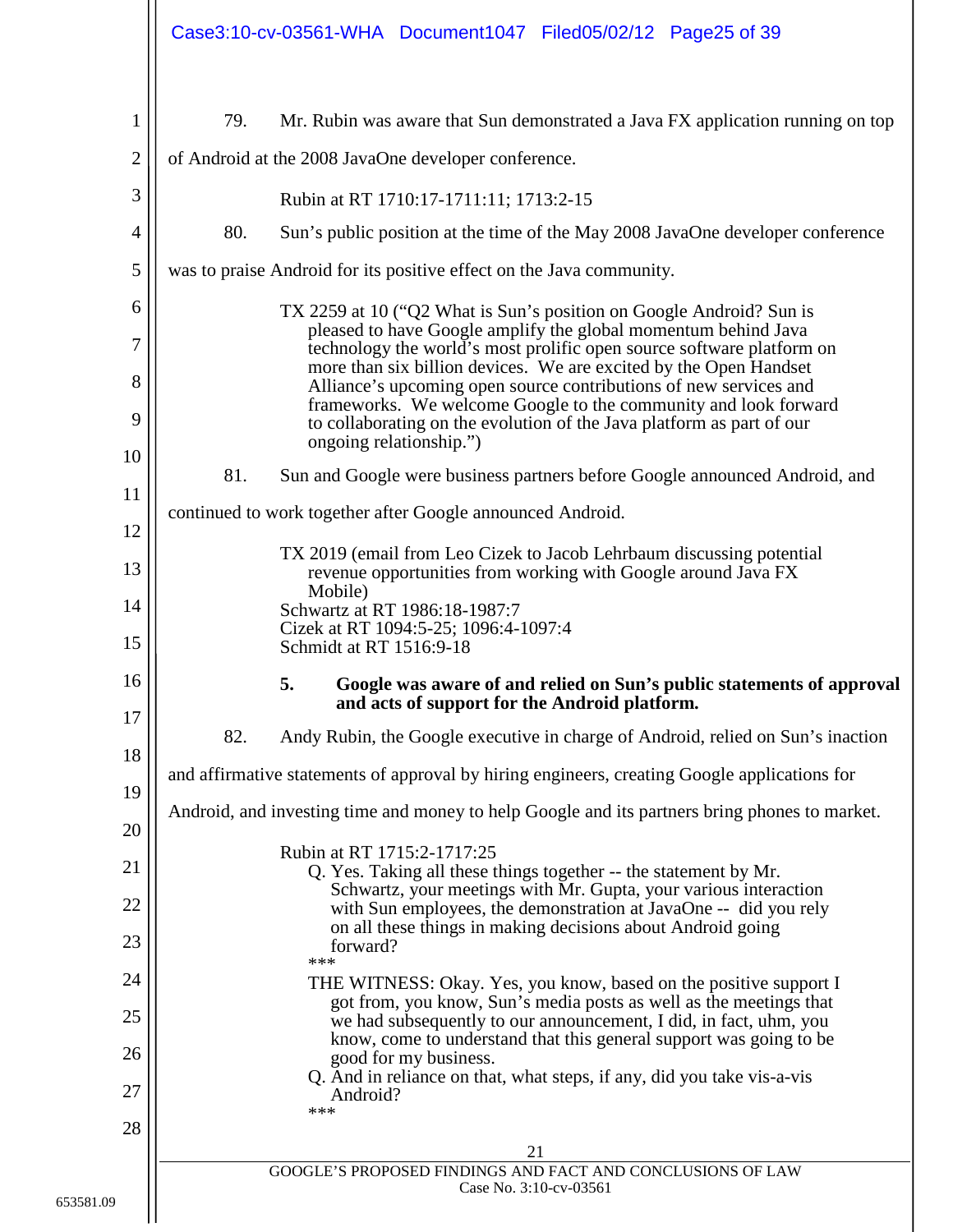| THE WITNESS: I continued to invest in what our strategy was from<br>1<br>the beginning, which was Java as a programming language and a<br>$\overline{2}$<br>clean-room implementation of these core libraries. |  |
|----------------------------------------------------------------------------------------------------------------------------------------------------------------------------------------------------------------|--|
|                                                                                                                                                                                                                |  |
|                                                                                                                                                                                                                |  |
| BY MR. VAN NEST:<br>3<br>Q. And by continuing investments, what do you mean?                                                                                                                                   |  |
| A. I continued to hire people. We grew. We were still growing. And I<br>continued to hire engineers to work on the effort. I continued to have<br>4                                                            |  |
| the team that had been dedicated to the effort, you know, kind of<br>5<br>double down and continue to support Java, the programming                                                                            |  |
| language and the libraries.<br>I also invested extensively in building Google applications in the<br>6                                                                                                         |  |
| Java programming language. In this time frame, things like Google<br>7<br>Maps, the application that allows you to, you know, get mapping                                                                      |  |
| information didn't exist. So I had a whole team focused on,<br>8<br>essentially, that top box on that architectural diagram, developing                                                                        |  |
| their applications in the Java programming language.<br>9<br>Q. Did you also spend time and money working with your handset                                                                                    |  |
| partners?<br>10<br>A. Uhm, yes. This was leading up to the release of the first Android                                                                                                                        |  |
| handset, the HTC handset. These partnerships were complex and<br>11<br>very broad. It involved relationships with every handset                                                                                |  |
| manufacturer that was, you know, probably in the top ten or so,<br>12<br>whether it's a Motorola or a Samsung or an LG or an HTC, Sony<br>Ericsson; all the handset manufacturers that were potential          |  |
| 13<br>customers of Android or customers of open source we were working<br>with.                                                                                                                                |  |
| ****<br>14<br>Q. And throughout this period, I take it, Mr. Rubin, you were still the                                                                                                                          |  |
| 15<br>head of the Android team?<br>A. Yes, I was.                                                                                                                                                              |  |
| 16<br>Q. And responsible for development of the platform?<br>A. Yes.                                                                                                                                           |  |
| 17<br>Q. And for whatever investments Google made in Android?<br>A. The product, the strategy, the business and the engineering.                                                                               |  |
| 18<br>83.<br>Google further relied on Sun's inaction and affirmative statements of approval for                                                                                                                |  |
| 19<br>Android by "doubl[ing] down" on Java and declining to investigate any alternatives to the Java                                                                                                           |  |
| 20<br>programming language.                                                                                                                                                                                    |  |
| 21<br>Rubin at RT 1716:14-19                                                                                                                                                                                   |  |
| Rubin at RT 1717:12-17<br>22<br>Q. And did you at that time -- whoops -- do any investigation yourself                                                                                                         |  |
| 23<br>of whether or not it would be feasible to replace Java language in<br>Android?<br>A. Not at that time. Obviously, based on the positive press and the<br>24                                              |  |
| positive tone of Sun's interactions, I didn't think that was necessary.<br>25                                                                                                                                  |  |
| 84.<br>In October 2008, during the time period of Sun's inaction and affirmative<br>26                                                                                                                         |  |
| statements of approval for Android, Google publicly released the full source code for the Android<br>27                                                                                                        |  |
| platform, including the implementation of the Java API packages at issue and their SSO.<br>28                                                                                                                  |  |
| 22<br>GOOGLE'S PROPOSED FINDINGS AND FACT AND CONCLUSIONS OF LAW                                                                                                                                               |  |
| Case No. 3:10-cv-03561                                                                                                                                                                                         |  |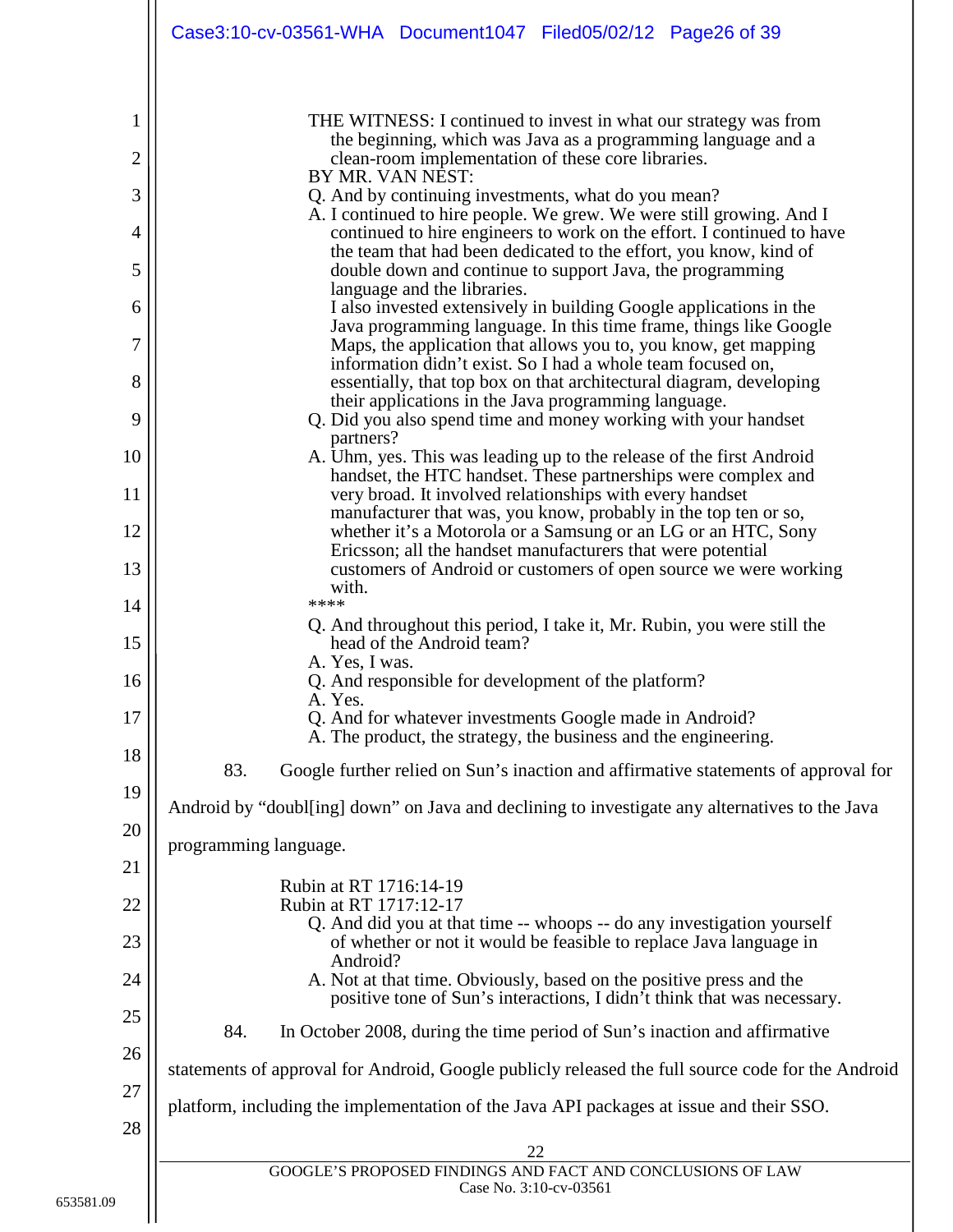<span id="page-26-0"></span>

|                                                                                                    | Case3:10-cv-03561-WHA Document1047 Filed05/02/12 Page27 of 39                                                                                                                                                                                                                                                                                                                                                                                                                                                                                                                                                                                                                                                                                                                                                                                                                                                                                                                                                                                                                                                                                                                                                                                                                                                                                                                                                                              |
|----------------------------------------------------------------------------------------------------|--------------------------------------------------------------------------------------------------------------------------------------------------------------------------------------------------------------------------------------------------------------------------------------------------------------------------------------------------------------------------------------------------------------------------------------------------------------------------------------------------------------------------------------------------------------------------------------------------------------------------------------------------------------------------------------------------------------------------------------------------------------------------------------------------------------------------------------------------------------------------------------------------------------------------------------------------------------------------------------------------------------------------------------------------------------------------------------------------------------------------------------------------------------------------------------------------------------------------------------------------------------------------------------------------------------------------------------------------------------------------------------------------------------------------------------------|
| $\mathbf{1}$<br>$\overline{2}$<br>3                                                                | Rubin at RT 1719:10-14<br>85.<br>During the time period of Sun's inaction and affirmative statements of approval<br>for Android, Google increased the number of engineers on the Android team from 5 to 90.                                                                                                                                                                                                                                                                                                                                                                                                                                                                                                                                                                                                                                                                                                                                                                                                                                                                                                                                                                                                                                                                                                                                                                                                                                |
| 4<br>5<br>6<br>7                                                                                   | Rubin at RT 1687:10-19<br>During the time period of Sun's inaction and affirmative statements of approval<br>86.<br>for Android, Google and its partners brought several smartphones to market, and continue to do<br>so today.                                                                                                                                                                                                                                                                                                                                                                                                                                                                                                                                                                                                                                                                                                                                                                                                                                                                                                                                                                                                                                                                                                                                                                                                            |
| 8<br>9<br>10<br>11                                                                                 | Rubin at RT 1718:1-14; 1719:15-1720:12<br>87.<br>Even after the public release of the Android source code in October 2008 and<br>launch of several Android-based phones, Sun never suggested to Google or in any public forum<br>that Google did not have the right to use in Android the Java API packages at issue in this case.                                                                                                                                                                                                                                                                                                                                                                                                                                                                                                                                                                                                                                                                                                                                                                                                                                                                                                                                                                                                                                                                                                         |
| 12<br>13<br>14<br>15<br>16<br>17<br>18<br>19<br>20<br>21<br>22<br>23<br>24<br>25<br>26<br>27<br>28 | 6.<br>Oracle initially encouraged Android and tried to partner with Google.<br>88.<br>In June 2009, after Oracle Corporation announced it was acquiring Sun, Oracle<br>CEO Larry Ellison appeared onstage at the 2009 Java One conference with Sun's Chairman Scott<br>McNealy, and announced that Oracle planned to keep the Java ecosystem open, was "flattered"<br>by Google's use of Java in Android, and expected to see many more Android products in the<br>future from "our friends at Google."<br>TX 2939 (video of Larry Ellison at JavaOne)<br>TX 2041 at 10-11 (transcript of Larry Ellison at JavaOne)<br>89.<br>In early and mid-2010, Mr. Ellison met with Eric Schmidt and Larry Page about<br>potential partnerships between Google and Oracle related to Android, and he tried to sell Oracle's<br>Java virtual machine to Google for use in Android in place of Google's Dalvik virtual machine.<br>TX3450 (Ellison Depo. at 83:16 -25 & 90:23-91:01)<br>Ellison at RT 340:8-341:13<br>90.<br>In his meetings with Mr. Schmidt and Mr. Page, Mr. Ellison never suggested that<br>Google needed a license to use the Java API packages or their SSO.<br>91.<br>In June 2010, Oracle President Safra Catz met with Google to discuss Google's<br>allegedly improper use of Java in Android, but Ms. Catz did not suggest to Google that Google<br>needed a license to implement the Java API packages or their SSO.<br>23 |
|                                                                                                    | GOOGLE'S PROPOSED FINDINGS AND FACT AND CONCLUSIONS OF LAW<br>Case No. 3:10-cv-03561                                                                                                                                                                                                                                                                                                                                                                                                                                                                                                                                                                                                                                                                                                                                                                                                                                                                                                                                                                                                                                                                                                                                                                                                                                                                                                                                                       |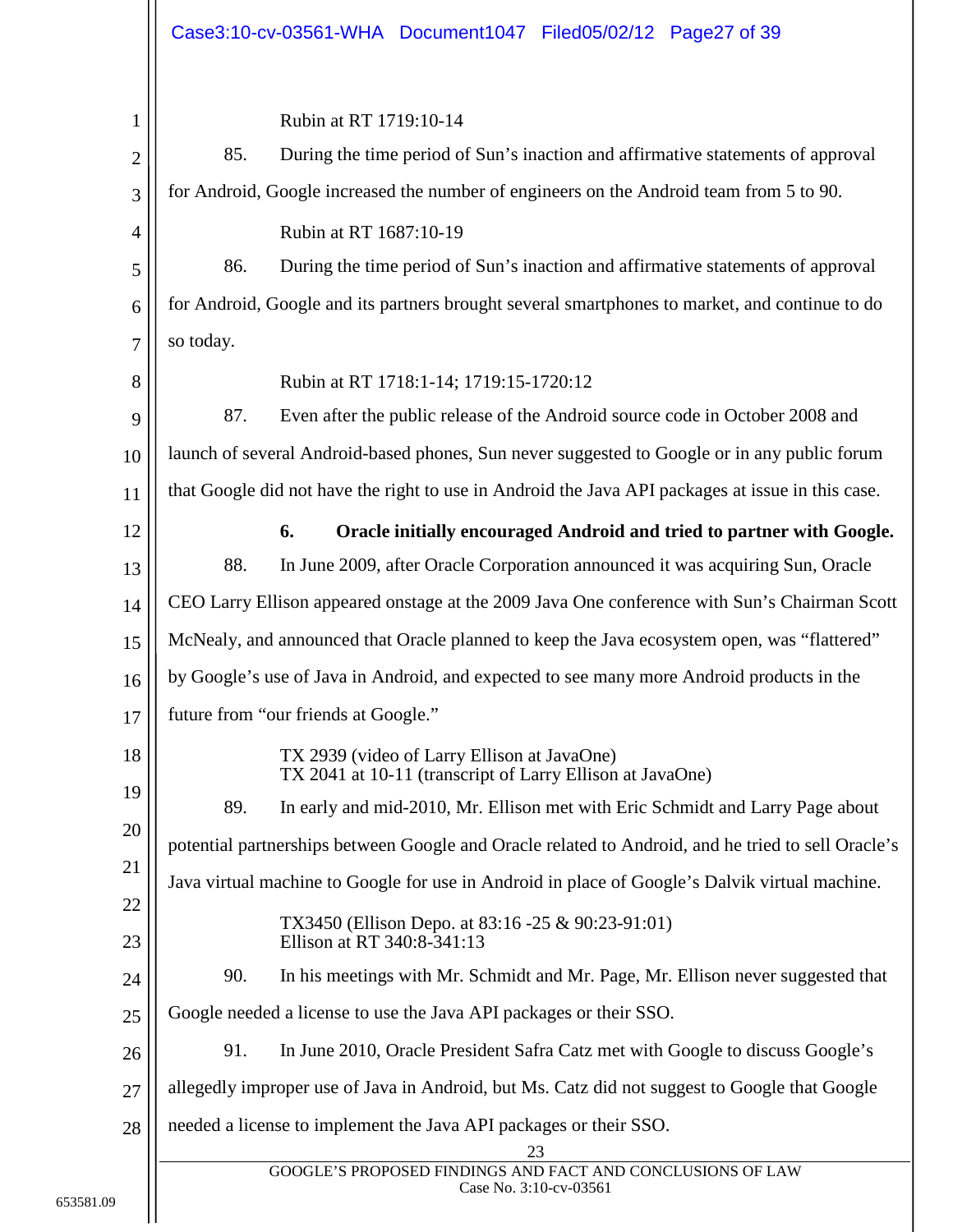<span id="page-27-2"></span><span id="page-27-1"></span><span id="page-27-0"></span>

|                                                              | Case3:10-cv-03561-WHA Document1047 Filed05/02/12 Page28 of 39                                                                                                                                                                                                                                                                                                                                                                                                                                                                                                                                                                                                                                                                                                                                                                                                                                                                                                                                                                                 |
|--------------------------------------------------------------|-----------------------------------------------------------------------------------------------------------------------------------------------------------------------------------------------------------------------------------------------------------------------------------------------------------------------------------------------------------------------------------------------------------------------------------------------------------------------------------------------------------------------------------------------------------------------------------------------------------------------------------------------------------------------------------------------------------------------------------------------------------------------------------------------------------------------------------------------------------------------------------------------------------------------------------------------------------------------------------------------------------------------------------------------|
| 1<br>$\overline{2}$<br>3<br>4<br>5<br>6<br>7<br>8<br>9<br>10 | TX 1074 (June 28, 2010 email from Eustace to Catz, stating: "I have<br>discussed your proposals with Google engineers, lawyers, founders,<br>and executives, and they are not acceptable. We will not pay for code<br>that we are not using, or license IP that we strongly believe we are not<br>violating, and that you refuse to enumerate.")<br>Catz at RT 2313:23-2314:7<br>Q. So to what extent, if at all, did you press Oracle's position to Mr.<br>Eustace at the meeting in June of 2010?<br>A. I did. I told him that Android needed to be licensed because of our<br>intellectual property, and that they needed to become compatible.<br>Q. And did Mr. Eustace have a response?<br>A. He -- he asked -- he asked specifically, what IP?<br>92.<br>Prior to filing this lawsuit, neither Sun nor Oracle ever suggested to Google that<br>Google had violated any Sun or Oracle copyrights by implementing the API packages or using<br>the SSO of the Java API packages in Android, or that the SSO of the Java API packages was |
| 11<br>12<br>13                                               | either protectable or protected under copyright law.<br><b>CONCLUSIONS OF LAW</b><br>П.                                                                                                                                                                                                                                                                                                                                                                                                                                                                                                                                                                                                                                                                                                                                                                                                                                                                                                                                                       |
| 14                                                           | Copyrightability<br>A.                                                                                                                                                                                                                                                                                                                                                                                                                                                                                                                                                                                                                                                                                                                                                                                                                                                                                                                                                                                                                        |
|                                                              |                                                                                                                                                                                                                                                                                                                                                                                                                                                                                                                                                                                                                                                                                                                                                                                                                                                                                                                                                                                                                                               |
|                                                              | Section 102(b) of the Copyright Act<br>1.                                                                                                                                                                                                                                                                                                                                                                                                                                                                                                                                                                                                                                                                                                                                                                                                                                                                                                                                                                                                     |
| 15                                                           | 1.<br>Oracle bears the burden of proving infringement, and proving its assertion that the                                                                                                                                                                                                                                                                                                                                                                                                                                                                                                                                                                                                                                                                                                                                                                                                                                                                                                                                                     |
| 16                                                           | structure, sequence and organization of the 37 API packages ("API SSO") is copyrightable (and                                                                                                                                                                                                                                                                                                                                                                                                                                                                                                                                                                                                                                                                                                                                                                                                                                                                                                                                                 |
| 17                                                           | thus protectable) is part of that burden of proof.                                                                                                                                                                                                                                                                                                                                                                                                                                                                                                                                                                                                                                                                                                                                                                                                                                                                                                                                                                                            |
| 18<br>19                                                     | Jada Toys, Inc. v. Mattel, Inc., 518 F.3d 628, 636 (9th Cir. 2008) (copyright<br>plaintiff "must show that he or she owns the copyright and that<br>defendant copied protected elements of the work") (quotations marks                                                                                                                                                                                                                                                                                                                                                                                                                                                                                                                                                                                                                                                                                                                                                                                                                       |
| 20                                                           | and citation omitted).                                                                                                                                                                                                                                                                                                                                                                                                                                                                                                                                                                                                                                                                                                                                                                                                                                                                                                                                                                                                                        |
| 21                                                           | 2.<br>The copyright registrations in evidence do not raise a presumption regarding the                                                                                                                                                                                                                                                                                                                                                                                                                                                                                                                                                                                                                                                                                                                                                                                                                                                                                                                                                        |
| 22<br>23                                                     | copyrightability of any elements of the works that are not identified on the face of the<br>registrations. Because the API SSO is not identified on the face of the registrations at issue,                                                                                                                                                                                                                                                                                                                                                                                                                                                                                                                                                                                                                                                                                                                                                                                                                                                   |
| 24                                                           | Oracle is not entitled to a presumption of copyrightability of the API SSO.                                                                                                                                                                                                                                                                                                                                                                                                                                                                                                                                                                                                                                                                                                                                                                                                                                                                                                                                                                   |
| 25                                                           |                                                                                                                                                                                                                                                                                                                                                                                                                                                                                                                                                                                                                                                                                                                                                                                                                                                                                                                                                                                                                                               |
| 26                                                           | TX 464, 475;<br>Copyright MSJ Order [Dkt. 433] at 8 (presumptions based on a certificate                                                                                                                                                                                                                                                                                                                                                                                                                                                                                                                                                                                                                                                                                                                                                                                                                                                                                                                                                      |
|                                                              | of registration are not presumptions regarding "specific elements of a<br>registered work")                                                                                                                                                                                                                                                                                                                                                                                                                                                                                                                                                                                                                                                                                                                                                                                                                                                                                                                                                   |
| 27<br>28                                                     |                                                                                                                                                                                                                                                                                                                                                                                                                                                                                                                                                                                                                                                                                                                                                                                                                                                                                                                                                                                                                                               |
|                                                              | 24<br>GOOGLE'S PROPOSED FINDINGS AND FACT AND CONCLUSIONS OF LAW                                                                                                                                                                                                                                                                                                                                                                                                                                                                                                                                                                                                                                                                                                                                                                                                                                                                                                                                                                              |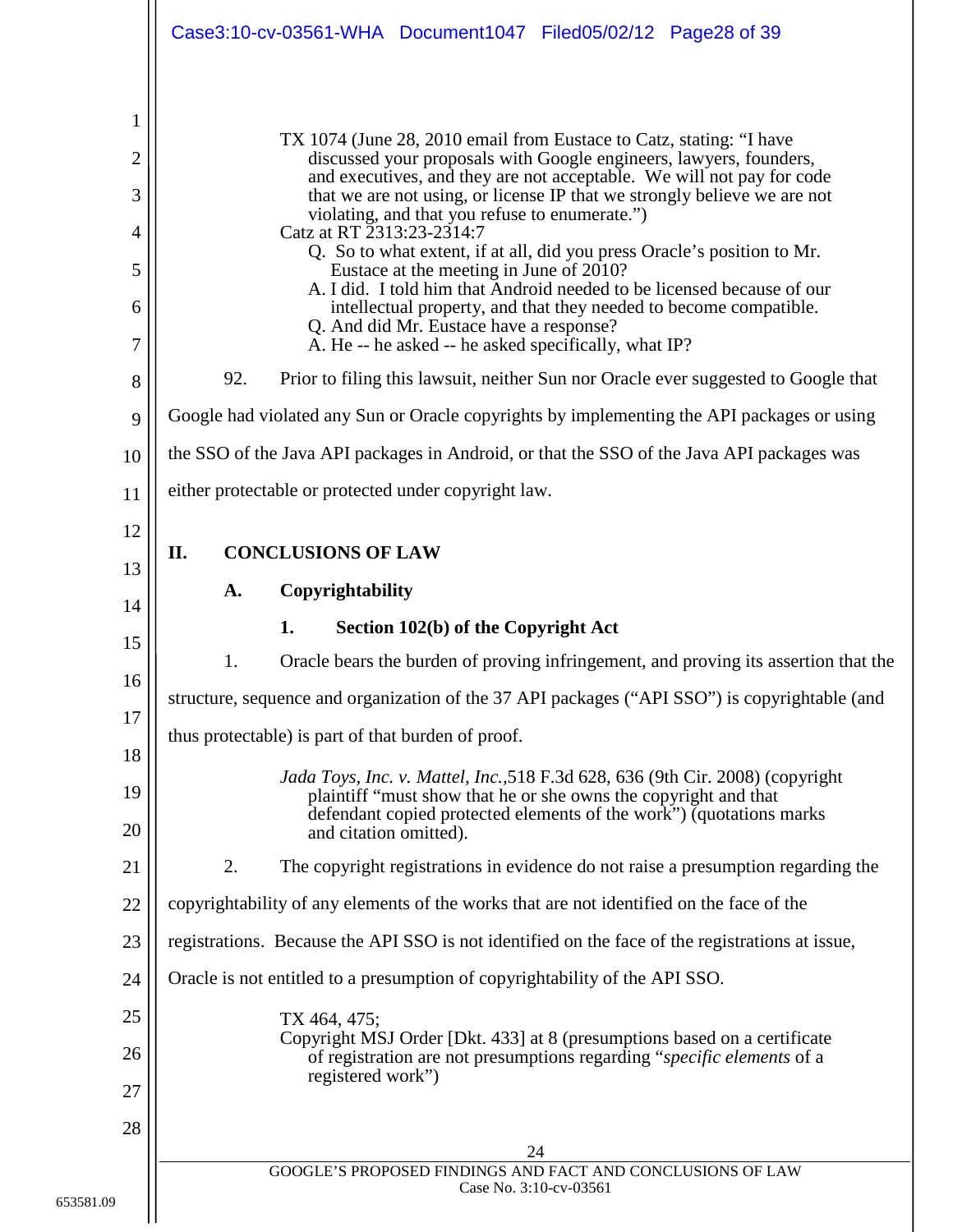<span id="page-28-2"></span><span id="page-28-1"></span><span id="page-28-0"></span>

|                | Case3:10-cv-03561-WHA Document1047 Filed05/02/12 Page29 of 39                                                                                                                                                        |
|----------------|----------------------------------------------------------------------------------------------------------------------------------------------------------------------------------------------------------------------|
| $\mathbf{1}$   | 3.<br>Even if Oracle were entitled to a presumption of copyrightability, which it is not,                                                                                                                            |
| $\overline{2}$ | the copyright registrations in evidence do not shift the burden of <i>persuasion</i> to Google, and                                                                                                                  |
| 3              | Google has come forward with evidence sufficient to satisfy any burden of <i>production</i> .                                                                                                                        |
| $\overline{4}$ | Findings of Fact 1-35                                                                                                                                                                                                |
| 5              | Fed. R. Evid 301 (burden shifting applies to burden of production, not<br>burden of persuasion)                                                                                                                      |
| 6              | Entertainment Res. v. Genesis Creative Group, 122 F.3d 1211, 1218 (9th<br>Cir. 1997) (where burden of production has been shifted, the defendant                                                                     |
| 7              | "must simply offer some evidence or proof to dispute or deny the<br>plaintiff's prima facie case of infringement"; if defendant's evidence<br>raises a "serious question," this shifts the burden back to plaintiff) |
| 8              | Section 102(b) of the Copyright Act provides that "[i]n no case does copyright<br>4.                                                                                                                                 |
| 9              | protection for an original work of authorship extend to any idea, procedure, process, system,                                                                                                                        |
| 10             | method of operation, concept, principle, or discovery, regardless of the form in which it is                                                                                                                         |
| 11             | described, explained, illustrated, or embodied in such work." Thus, ideas, systems and methods                                                                                                                       |
| 12             | of operation are unprotected, even if they are part of "an original work of authorship." This                                                                                                                        |
| 13             | means, for example, that even if a larger work is copyrightable (e.g., a book about the Java                                                                                                                         |
| 14             | programming language or methods of operating prewritten code libraries described in the book),                                                                                                                       |
| 15             | the copyright for that book does not extend to the ideas, systems or methods of operation that are                                                                                                                   |
| 16             | part of that book (e.g., the Java programming language). Plaintiff must prove that each element it                                                                                                                   |
| 17             | claims was infringed is, by itself, copyrightable.                                                                                                                                                                   |
| 18             | 17 U.S.C. § 102(b)                                                                                                                                                                                                   |
| 19             | Apple Computer, Inc. v. Microsoft Corp., 35 F.3d 1435, 1446 (9th Cir.<br>1994) ("the party claiming infringement may place 'no reliance upon                                                                         |
| 20             | any similarity in expression resulting from' unprotectable elements"<br>(emphasis in original), quoting Aliotti v. R. Dakin & Co., 831 F.2d 898,                                                                     |
| 21             | 901 (9th Cir. 1987))                                                                                                                                                                                                 |
| 22             | 5.<br>The API SSO is part of the medium through which Java language developers                                                                                                                                       |
| 23             | express themselves, and is therefore part of an uncopyrightable system or method of operation.                                                                                                                       |
| 24             | Findings of Fact 1-3, 8-9, 11-32<br>Lotus Dev. Corp. v. Borland Int'l, Inc., 49 F.3d 807 (1st Cir. 1995), aff'd                                                                                                      |
| 25             | by an equally divided court, 516 U.S. 233 (1996)<br>Hutchins v. Zoll Med. Corp, 492 F.3d 1377, 1383-84 (Fed. Cir. 2007)                                                                                              |
| 26             | ("copyright does not protect the technologic process independent of the<br>program that carries it out"; "Mr. Hutchins' copyright is limited to                                                                      |
| 27             | preventing the copying of the specific computer program that he<br>developed")                                                                                                                                       |
| 28             | 25                                                                                                                                                                                                                   |
|                | GOOGLE'S PROPOSED FINDINGS AND FACT AND CONCLUSIONS OF LAW<br>Case No. 3:10-cv-03561                                                                                                                                 |
|                |                                                                                                                                                                                                                      |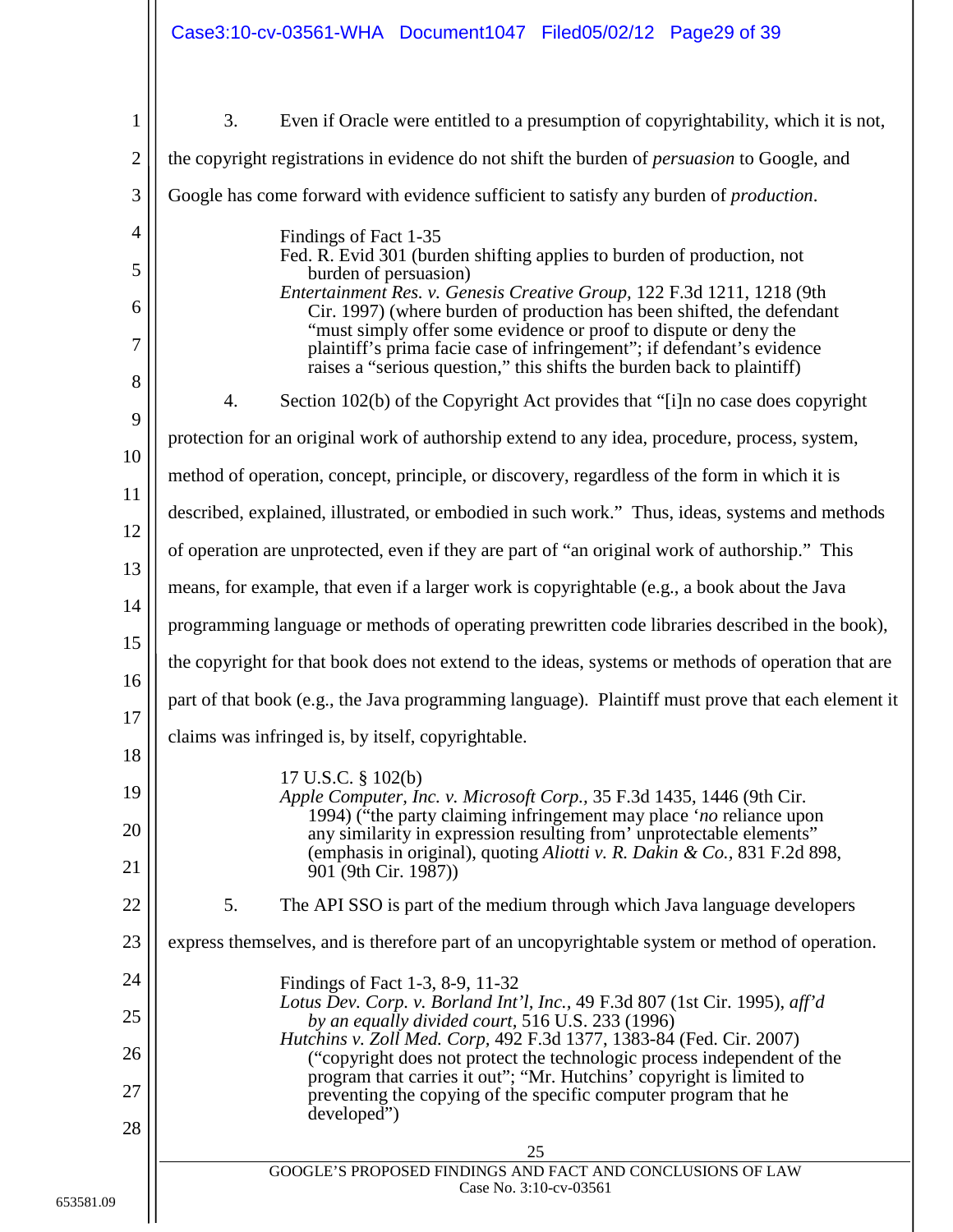<span id="page-29-4"></span><span id="page-29-3"></span><span id="page-29-2"></span><span id="page-29-1"></span><span id="page-29-0"></span>

|                                                       | Case3:10-cv-03561-WHA Document1047 Filed05/02/12 Page30 of 39                                                                                                                                                                                                                                                      |
|-------------------------------------------------------|--------------------------------------------------------------------------------------------------------------------------------------------------------------------------------------------------------------------------------------------------------------------------------------------------------------------|
| $\mathbf{1}$<br>$\overline{2}$<br>3<br>$\overline{4}$ | Mitel, Inc. v. Iqtel, Inc., 896 F. Supp. 1050, 1055-56 (D. Colo. 1995), aff'd<br>124 F.3d 1366 (10th Cir. 1997)<br>6.<br>"Computer programs are, in essence, utilitarian articles—articles that accomplish<br>tasks. As such, they contain many logical, structural, and visual display elements that are dictated |
| 5                                                     | by the function to be performed, by considerations of efficiency, or by external factors such as                                                                                                                                                                                                                   |
| 6                                                     | compatibility requirements and industry demands."                                                                                                                                                                                                                                                                  |
| 7                                                     | Sega Enters. Ltd. v. Accolade, Inc., 977 F.2d 1510, 1524 (9th Cir. 1992)                                                                                                                                                                                                                                           |
| 8                                                     | 7.<br>Copyright does not protect functional requirements for compatibility.                                                                                                                                                                                                                                        |
| 9                                                     | Sega, 977 F.2d at 1522 (citing 17 U.S.C. § 102(b)) <sup>1</sup><br>Computer Assoc. Int'l, Inc. v. Altai, Inc., 982 F.2d 693, 706-10 (2d Cir.<br>1992)                                                                                                                                                              |
| 10                                                    | CMM Cable Rep, Inc. v. Ocean Coast Props., 97 F.3d 1504, 1519 (1st Cir.<br>1996) (copyright does not protect "'forms of expression dictated solely                                                                                                                                                                 |
| 11                                                    | at functional considerations"") (quoting 1 MELVILLE B. NIMMER &<br>DAVID NIMMER, NIMMER ON COPYRIGHT § 2.01[B])                                                                                                                                                                                                    |
| 12                                                    | Engineering Dynamics, Inc. v. Structural Software, Inc., 46 F.3d 408, 409-<br>10 (5th Cir. 1995), supplemental opinion clarifying the scope of 26                                                                                                                                                                  |
| 13                                                    | F.3d 1335 (5th Cir. 1994) (holding that "copyright only protects<br>originality of user interface to the extent that the selection of variable                                                                                                                                                                     |
| 14                                                    | inputs from the universe of potential inputs reflects non-functional<br>judgments," and explaining that "[t] his opinion cannot properly be read                                                                                                                                                                   |
| 15                                                    | to deter achieving compatibility with other models or to the practice<br>employed by users of programs of analyzing application programs to                                                                                                                                                                        |
| 16<br>17                                              | 'read' the file formats of other programs") (citing Sega, 977 F.2d at<br>1525-27; Gates Rubber Co. v. Bando Chem. Indus., Ltd., 9 F.3d 823,<br>838 (10th Cir. 1993))                                                                                                                                               |
| 18                                                    | <i>Incredible Techs., Inc. v. Virtual Techs., Inc., 400 F.3d 1007, 1012 (7th</i><br>Cir. 2005) ("The exclusion of functional features from copyright                                                                                                                                                               |
| 19                                                    | protection grows out of the tension between copyright and patent laws.<br>Functional features are generally within the domain of the patent<br>laws.'')                                                                                                                                                            |
| 20                                                    | SAS Inst., Inc. v. World Programming Ltd., Case C-406/10 (E.U. Ct.                                                                                                                                                                                                                                                 |
| 21                                                    | Justice May 2, 2012), $\alpha$ at $\P$ 23-24, 29-46 ("[N] either the functionality<br>of a computer program nor the programming language and the format                                                                                                                                                            |
| 22                                                    | of data files used in a computer program in order to exploit certain of<br>its functions constitute a form of expression of that program and, as                                                                                                                                                                   |
| 23                                                    | such, are not protected by copyright in computer programs for the<br>purposes of [Directive 91/250].")                                                                                                                                                                                                             |
| 24                                                    |                                                                                                                                                                                                                                                                                                                    |
| 25                                                    |                                                                                                                                                                                                                                                                                                                    |
| 26                                                    | Oracle has repeatedly argued that Google mischaracterizes Sega. Google's characterization,<br>however, is precisely correct. See Google 4/5/12 Br. [Dkt. 860] at 5:1-14.                                                                                                                                           |
| 27                                                    | A copy of this opinion is attached as Exhibit A, and is available at<br>http://curia.europa.eu/juris/document/document.jsf?text=&docid=122362&pageIndex=0&doclan                                                                                                                                                   |
| 28                                                    | g=EN&mode=req&dir=&occ=first∂=1&cid=147296.<br>26                                                                                                                                                                                                                                                                  |
|                                                       | GOOGLE'S PROPOSED FINDINGS AND FACT AND CONCLUSIONS OF LAW<br>Case No. 3:10-cv-03561                                                                                                                                                                                                                               |
|                                                       |                                                                                                                                                                                                                                                                                                                    |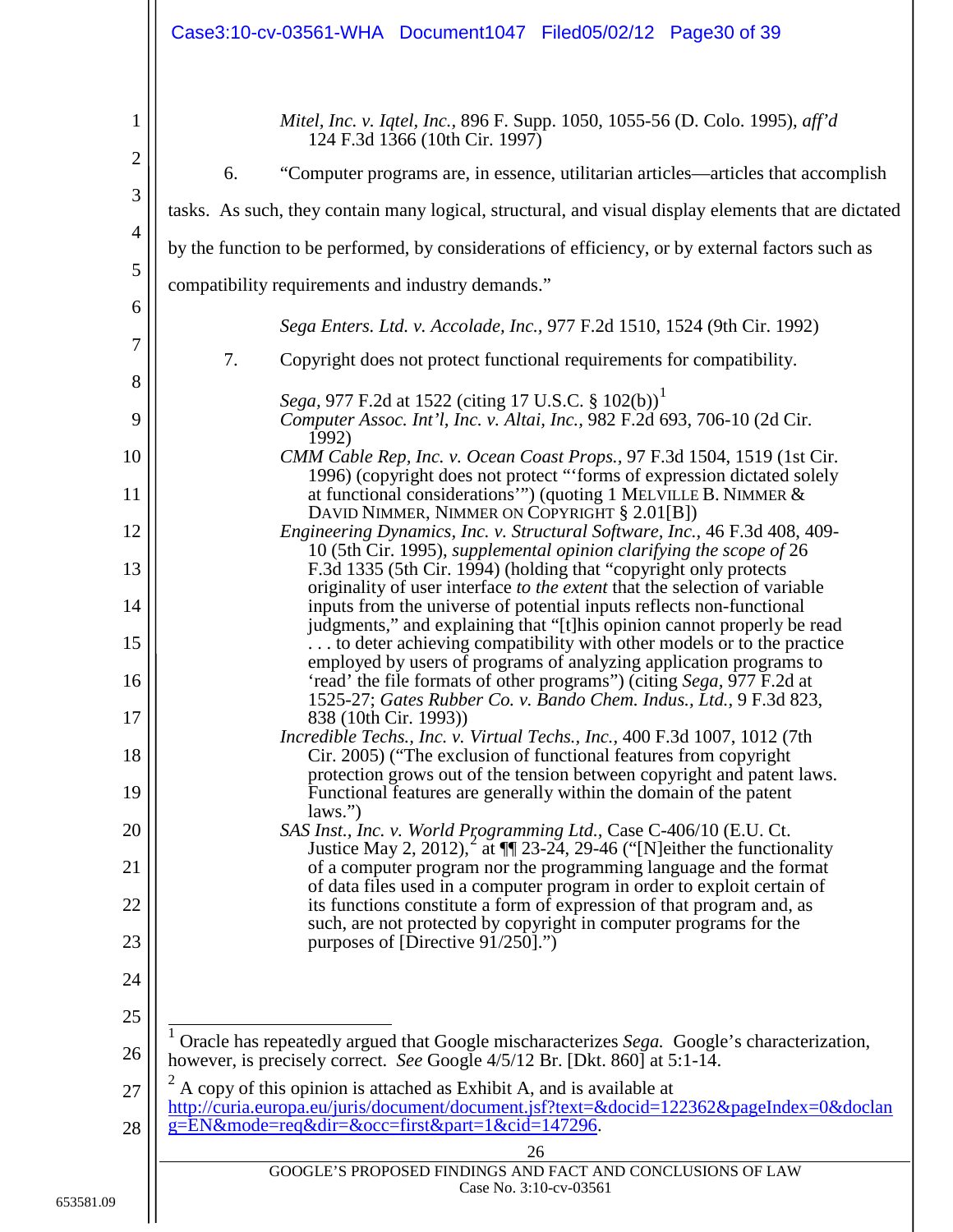<span id="page-30-1"></span><span id="page-30-0"></span>

|                | Case3:10-cv-03561-WHA Document1047 Filed05/02/12 Page31 of 39                                                                                                                                                                                     |
|----------------|---------------------------------------------------------------------------------------------------------------------------------------------------------------------------------------------------------------------------------------------------|
| 1              | 8.<br>The API SSO is functionally required for compatibility with the 37 API packages,                                                                                                                                                            |
| $\overline{2}$ | and copyright protection therefore does not extend to the structure, sequence and organization of                                                                                                                                                 |
| 3              | the 37 API packages.                                                                                                                                                                                                                              |
| 4<br>5         | Findings of Fact 1-9, 16-22, 33-36<br>Conclusion of Law 7                                                                                                                                                                                         |
| 6              | 9.<br>Functional requirements for compatibility are unprotected whether the defendant's                                                                                                                                                           |
| 7              | work is fully compatible or only partially compatible.                                                                                                                                                                                            |
| 8              | Lotus Dev. Corp. v. Borland Int'l, Inc., 49 F.3d 807, 815 (1st Cir. 1995),<br>aff'd by an equally divided court, 516 U.S. 233 (1996) (noting that the<br>defendant's computer program had "many Borland options not                               |
| 9              | available on Lotus 1-2-3"; concluding that the Lotus menu hierarchy is<br>an unprotectable method of operation)                                                                                                                                   |
| 10<br>11       | Feist Pubs, Inc. v. Rural Tele. Serv. Co., Inc., 499 U.S. 340, 350 (1991)<br>(anyone is allowed "to build freely upon the ideas and information                                                                                                   |
| 12             | conveyed by a work")<br>10.<br>Regardless of whether the process of designing the API packages required                                                                                                                                           |
| 13             | "creativity," the API SSO is not creative <i>expression</i> —it is a <i>system for</i> expression, and the form                                                                                                                                   |
| 14             | of expression that can be used to express the design ideas is limited and dictated by the Java                                                                                                                                                    |
| 15             | programming language.                                                                                                                                                                                                                             |
| 16             | Findings of Fact 6, 7, 10                                                                                                                                                                                                                         |
| 17<br>18       | Conclusions of Law 5, 8<br>ATC Distribution Group, Inc. v. Whatever It Takes Transmissions & Parts,<br>Inc., 402 F.3d 700, 707 (6th Cir. 2005) ("Original and creative ideas,<br>however, are not copyrightable ") (citing 17 U.S.C. $\S$ 102(b)) |
| 19             | 11.<br>The API SSO is thus on the unprotectable "idea" side of the idea/expression                                                                                                                                                                |
| 20             | dichotomy. Section 102(b) of the Copyright Act therefore precludes copyright protection for the                                                                                                                                                   |
| 21             | API SSO, without regard for its alleged originality, creativity, elegance, "life-changing" nature, or                                                                                                                                             |
| 22             | the amount effort it took to develop.                                                                                                                                                                                                             |
| 23             | 17 U.S.C. § 102(b)                                                                                                                                                                                                                                |
| 24             | Conclusions of Law 4-10<br><i>Feist</i> , 499 U.S. at 352-61 (rejecting "sweat of the brow" doctrine)                                                                                                                                             |
| 25             | Nichols v. Universal Pictures Corp., 45 F.2d 119, 122 (2d Cir. 1930)<br>(Learned Hand, J.) ("Though the plaintiff discovered the vein, she                                                                                                        |
| 26             | could not keep it to herself; so defined, the them was too generalized an<br>abstraction from what she wrote. It was only part of her ideas.")<br>ATC Distribution Group, Inc. v. Whatever It Takes Transmissions & Parts,                        |
| 27<br>28       | Inc., 402 F.3d 700, 707 (6th Cir. 2005) ("Original and creative ideas,<br>however, are not copyrightable") (citing 17 U.S.C. $\S$ 102(b))<br>Lotus, 49 F.3d 807                                                                                   |
|                | 27<br>GOOGLE'S PROPOSED FINDINGS AND FACT AND CONCLUSIONS OF LAW                                                                                                                                                                                  |
|                | Case No. 3:10-cv-03561                                                                                                                                                                                                                            |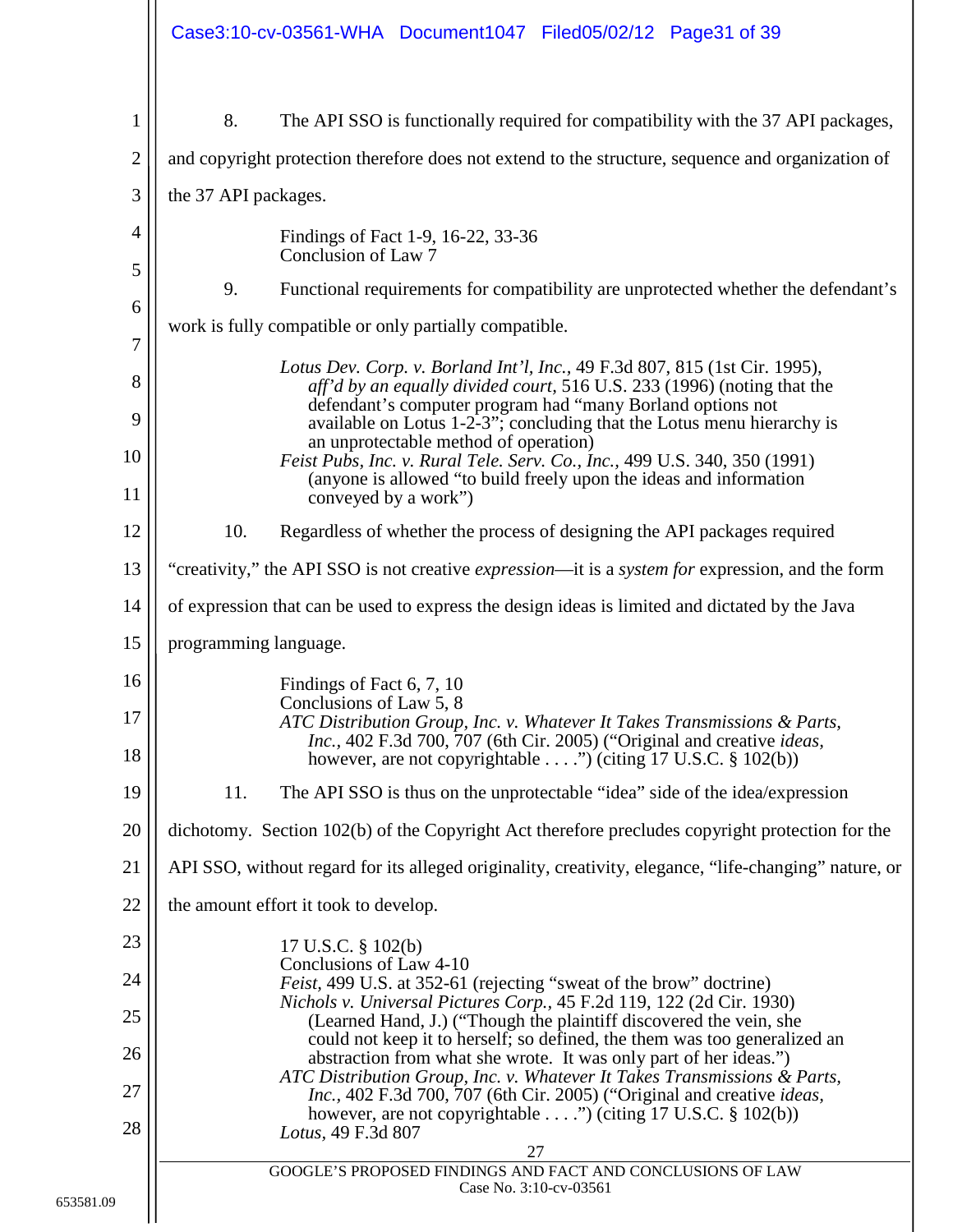<span id="page-31-3"></span><span id="page-31-2"></span><span id="page-31-1"></span><span id="page-31-0"></span>

|                                                                 | Case3:10-cv-03561-WHA Document1047 Filed05/02/12 Page32 of 39                                                                                                                                                                                                                                                                                                                                                                                                                                                                                                                                                                                                                  |
|-----------------------------------------------------------------|--------------------------------------------------------------------------------------------------------------------------------------------------------------------------------------------------------------------------------------------------------------------------------------------------------------------------------------------------------------------------------------------------------------------------------------------------------------------------------------------------------------------------------------------------------------------------------------------------------------------------------------------------------------------------------|
| $\mathbf{1}$<br>$\overline{2}$<br>3<br>$\overline{4}$<br>5<br>6 | Baker v. Selden, 101 U.S. 99, 102-04 (1879)<br>Sega, 977 F.2d at 1527 (citing Feist and rejecting Sega's argument that<br>"considerable time, effort, and money went into development" of its<br>Genesis and Genesis-compatible video games)<br>SAS Inst., Inc., Case C-406/10, at ¶ 40 ("As the Advocate General states in<br>point 57 of his Opinion, to accept that the functionality of a computer<br>program can be protected by copyright would amount to making it<br>possible to monopolise ideas, to the detriment of technological progress<br>and industrial development.")<br>12.<br>The number of elements in the API SSO and their interrelationships, no matter |
| $\overline{7}$                                                  | how complex or how long it took to combine those elements, do not render them copyrightable,                                                                                                                                                                                                                                                                                                                                                                                                                                                                                                                                                                                   |
| 8                                                               | because section 102(b) provides that "[i]n no case" can ideas, systems or methods of operation be                                                                                                                                                                                                                                                                                                                                                                                                                                                                                                                                                                              |
| 9                                                               | protected by copyright. Sweat of the brow, effort in creating or compiling elements, cannot form                                                                                                                                                                                                                                                                                                                                                                                                                                                                                                                                                                               |
| 10                                                              | the basis for copyright protection.                                                                                                                                                                                                                                                                                                                                                                                                                                                                                                                                                                                                                                            |
| 11<br>12                                                        | 17 U.S.C. § 102(b)<br>Feist, 499 U.S. at 352-61                                                                                                                                                                                                                                                                                                                                                                                                                                                                                                                                                                                                                                |
| 13                                                              | 2.<br>Merger and scenes a faire                                                                                                                                                                                                                                                                                                                                                                                                                                                                                                                                                                                                                                                |
| 14                                                              | 13.<br>While Google bears the burden of <i>raising</i> the issues of merger and <i>scenes a faire</i> ,                                                                                                                                                                                                                                                                                                                                                                                                                                                                                                                                                                        |
| 15                                                              | Oracle bears the burden of <i>proof</i> , because the material in question is not protected if these                                                                                                                                                                                                                                                                                                                                                                                                                                                                                                                                                                           |
| 16                                                              | doctrines apply, and Oracle bears the burden of proving protectability as part of its burden to                                                                                                                                                                                                                                                                                                                                                                                                                                                                                                                                                                                |
| 17                                                              | prove infringement.                                                                                                                                                                                                                                                                                                                                                                                                                                                                                                                                                                                                                                                            |
| 18                                                              | <i>Jada Toys</i> , 518 F.3d at 636 (copyright plaintiff "must show that he or she<br>owns the copyright and that defendant copied protected elements of the                                                                                                                                                                                                                                                                                                                                                                                                                                                                                                                    |
| 19                                                              | work") (quotations marks and citation omitted)<br>Sega, 977 F.2d 1524 n.7 (relying on the lack of proof of alternatives in                                                                                                                                                                                                                                                                                                                                                                                                                                                                                                                                                     |
| 20                                                              | concluding that Sega's unlock code was not protected by copyright)<br>Allen v. Academic Games League of Am., Inc., 89 F.3d 614, 618 (9th Cir.                                                                                                                                                                                                                                                                                                                                                                                                                                                                                                                                  |
| 21                                                              | 1996) (applying merger doctrine to affirm summary judgment based on<br><i>plaintiff's</i> failure to prove that "it is possible to distinguish the                                                                                                                                                                                                                                                                                                                                                                                                                                                                                                                             |
| 22                                                              | expression of the rules of his game manuals from the idea of the rules<br>themselves")                                                                                                                                                                                                                                                                                                                                                                                                                                                                                                                                                                                         |
| 23                                                              | 14.<br>Applicability of the merger and <i>scenes a faire</i> doctrines should be assessed based                                                                                                                                                                                                                                                                                                                                                                                                                                                                                                                                                                                |
| 24                                                              | on the constraints on <i>Google</i> at the time of the alleged unauthorized use.                                                                                                                                                                                                                                                                                                                                                                                                                                                                                                                                                                                               |
| 25                                                              | Sega, 977 F.2d at 1524 (copyright protection did not extend to plaintiff's                                                                                                                                                                                                                                                                                                                                                                                                                                                                                                                                                                                                     |
| 26                                                              | "unlock" code, which was literally copied, because there was no<br>evidence that <i>defendant</i> had alternatives to using plaintiff's "unlock"                                                                                                                                                                                                                                                                                                                                                                                                                                                                                                                               |
| 27                                                              | code)<br>Lotus, 49 F.3d at 818 (to use plaintiff's method of operation, defendant was                                                                                                                                                                                                                                                                                                                                                                                                                                                                                                                                                                                          |
| 28                                                              | required to use "the precise command terms that make up the Lotus<br>menu command hierarchy")                                                                                                                                                                                                                                                                                                                                                                                                                                                                                                                                                                                  |
|                                                                 | 28<br>GOOGLE'S PROPOSED FINDINGS AND FACT AND CONCLUSIONS OF LAW                                                                                                                                                                                                                                                                                                                                                                                                                                                                                                                                                                                                               |
|                                                                 | Case No. 3:10-cv-03561                                                                                                                                                                                                                                                                                                                                                                                                                                                                                                                                                                                                                                                         |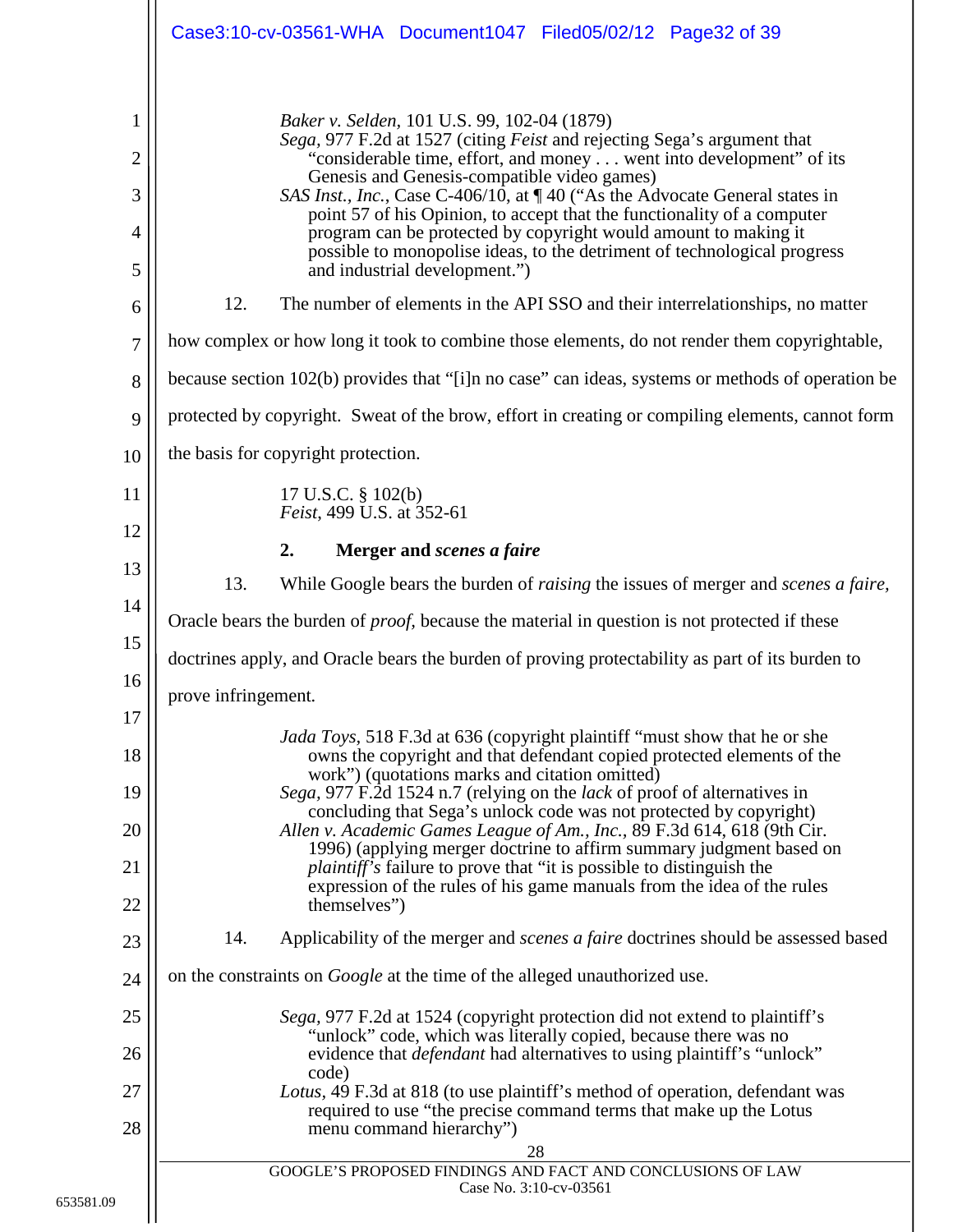<span id="page-32-1"></span><span id="page-32-0"></span>

|                                | Case3:10-cv-03561-WHA Document1047 Filed05/02/12 Page33 of 39                                                                                                                                                                                                                                                      |
|--------------------------------|--------------------------------------------------------------------------------------------------------------------------------------------------------------------------------------------------------------------------------------------------------------------------------------------------------------------|
| $\mathbf{1}$<br>$\overline{2}$ | Baystate Techs. v. Bentley Sys., 946 F. Supp. 1079, 1087-90 (D. Mass.<br>1996) (applying <i>scenes a faire</i> based on defendant's need to be<br>compatible with plaintiff's product)                                                                                                                             |
| 3                              | 15.<br>The merger doctrine is not limited to high levels of abstraction, and indeed can                                                                                                                                                                                                                            |
| $\overline{4}$                 | apply even to the literal words of an author's expression for the specific ideas he or she has                                                                                                                                                                                                                     |
| 5                              | chosen to express.                                                                                                                                                                                                                                                                                                 |
| 6<br>7                         | Allen, 89 F.3d 616-18 (applying merger doctrine to prevent plaintiff from<br>asserting copyright protection over his expression of his particular<br>rules for his particular games)                                                                                                                               |
| 8                              | 16.<br>"In some circumstances, even the exact set of commands used by the programmer                                                                                                                                                                                                                               |
| 9                              | is deemed functional rather than creative for purposes of copyright. '[W]hen specific                                                                                                                                                                                                                              |
| 10                             | instructions, even though previously copyrighted, are the only and essential means of                                                                                                                                                                                                                              |
| 11                             | accomplishing a given task, their later use by another will not amount to infringement."                                                                                                                                                                                                                           |
| 12                             | Sega, 977 F.2d at 1524 (quoting CONTU Report at 20)                                                                                                                                                                                                                                                                |
| 13                             | Herbert Rosenthal Jewelry Corp. v. Kalpakian, 446 F.2d 738, 742 (9th Cir.<br>1971) ("When the 'idea' and 'expression' are thus inseparable, copying                                                                                                                                                                |
| 14                             | the 'expression' will not be barred, since protecting the 'expression' in<br>such circumstances would confer a monopoly on the 'idea' upon the                                                                                                                                                                     |
| 15                             | copyright owner free of the conditions and limitations imposed by the<br>patent law.")<br>Baker, 101 U.S. at 104 (copyright does not protect that which "must"                                                                                                                                                     |
| 16                             | necessarily be used as incident" to an unprotectable idea)<br>Data East USA, Inc. v. Epyx, Inc., 862 F.2d 204, 208 (9th Cir. 1988)                                                                                                                                                                                 |
| 17                             | (infringement cannot be based on expression that is "as a practical<br>matter, indispensable or at least standard in the treatment of a given"                                                                                                                                                                     |
| 18                             | idea)<br>Allen, 89 F.3d at 617-18 (applying merger doctrine to deny protection to                                                                                                                                                                                                                                  |
| 19                             | plaintiff's particular expression of unprotectable game rules)<br>Computer Assoc., 982 F.2d at 707-10                                                                                                                                                                                                              |
| 20<br>21                       | Lexmark Int'l, Inc. v. Static Control Components, Inc., 387 F.3d 522, 535-<br>36 (6th Cir. 2004) (programming efficiency "figures prominently in the<br>copyrightability of computer programs")                                                                                                                    |
| 22<br>23                       | Bateman v. Mnemonics, Inc., 79 F.3d 1532, 1547 (11th Cir. 1996)<br>Matthew Bender & Co., Inc. v. West Pub. Co., 158 F.3d 674, 682 (2d Cir.<br>1998) (author must make "non-obvious choices from among more than<br>a few options"; copyright does not protect "obvious, garden-variety, or<br>routine selections") |
| 24                             | 17.<br>At the time Google implemented the API packages at issue, its choices were                                                                                                                                                                                                                                  |
| 25                             | constrained by the requirements of the Java language, requirements for compatibility with the 37                                                                                                                                                                                                                   |
| 26                             | API packages as they existed in J2SE, the expectations and demands of the Java language                                                                                                                                                                                                                            |
| 27<br>28                       | development community, and widely accepted programming practices within the computer                                                                                                                                                                                                                               |
|                                | 29                                                                                                                                                                                                                                                                                                                 |
|                                | GOOGLE'S PROPOSED FINDINGS AND FACT AND CONCLUSIONS OF LAW<br>Case No. 3:10-cv-03561                                                                                                                                                                                                                               |
|                                |                                                                                                                                                                                                                                                                                                                    |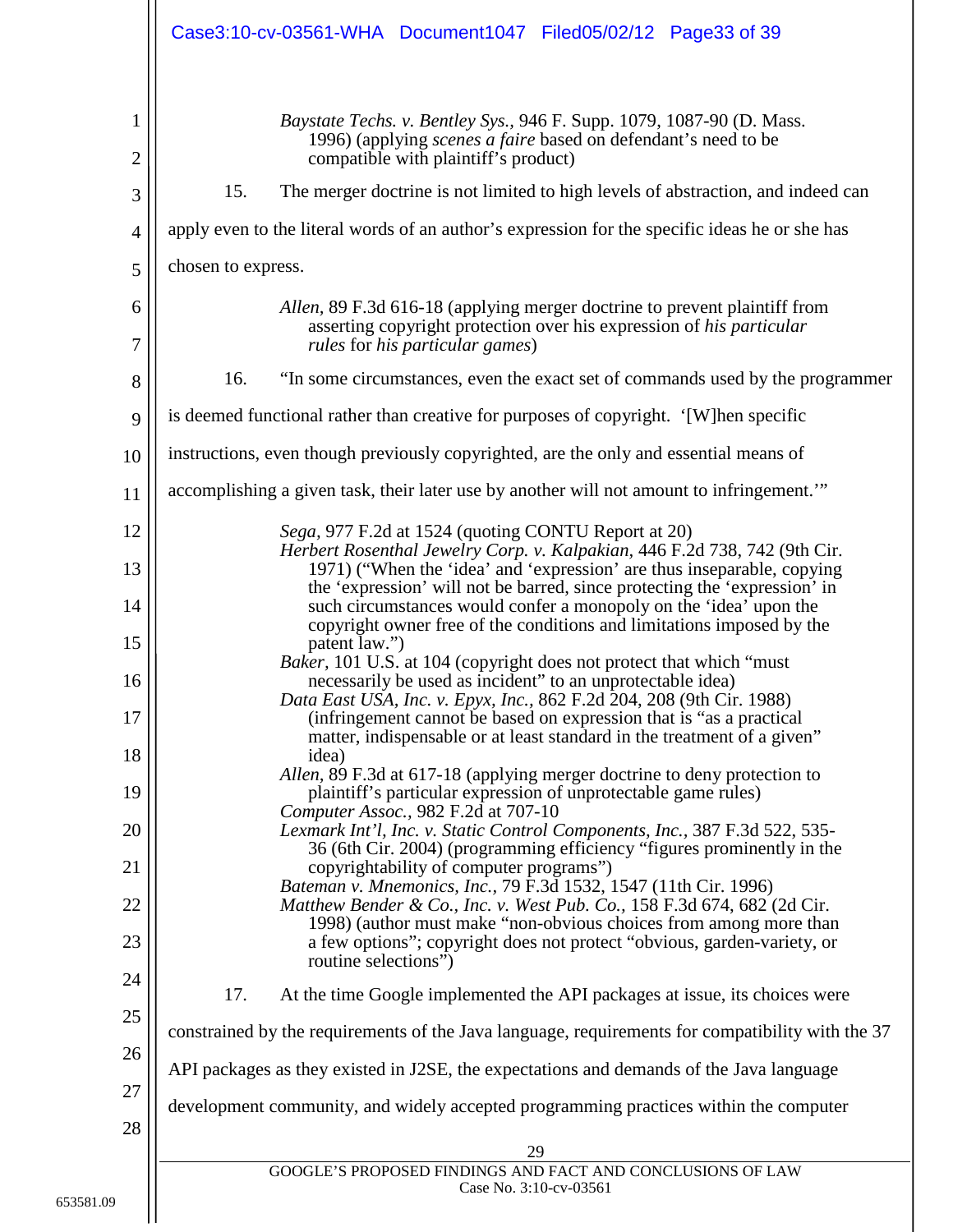## Case3:10-cv-03561-WHA Document1047 Filed05/02/12 Page34 of 39

<span id="page-33-1"></span>

| $\mathbf{1}$     | industry generally and specifically among industry users of the Java language. Once these                                                          |  |
|------------------|----------------------------------------------------------------------------------------------------------------------------------------------------|--|
| $\mathbf{2}$     | constraints are taken into account, Google was left with no room for creativity, and thus any                                                      |  |
| 3                | arguable expression merged with the underlying ideas—which means that copyright cannot                                                             |  |
| $\overline{4}$   | protect any arguable expression in the SSO of the API packages.                                                                                    |  |
| 5                | Findings of Fact 1-9, 11-36<br>Conclusions of Law 14-16                                                                                            |  |
| 6                | 18.<br>"Under the <i>scenes a faire</i> doctrine, when certain commonplace expressions are                                                         |  |
| $\boldsymbol{7}$ | indispensable and naturally associated with the treatment of a given idea, those expressions are                                                   |  |
| 8<br>9           | treated like ideas and therefore not protected by copyright."                                                                                      |  |
| 10               | Swirsky v. Carey, 376 F.3d 841, 850 (9th Cir. 2004) ("Under the scenes a<br><i>faire</i> doctrine, when certain commonplace expressions are        |  |
| 11               | indispensable and naturally associated with the treatment of a given<br>idea, those expressions are treated like ideas and therefore not protected |  |
| 12               | by copyright.")<br>Computer Assoc., 982 F.2d at 707-10                                                                                             |  |
| 13               | Gates Rubber, 9 F.3d at 838 (scenes a faire doctrine "excludes from<br>protection those elements of a program that have been dictated by           |  |
| 14               | external factors," including "software standards and compatibility<br>requirements") (citing Sega, 977 F.2d at 1525-27)                            |  |
| 15               | Lexmark, 387 F.3d at 535-36 (programming efficiency "figures<br>prominently in the copyrightability of computer programs")                         |  |
| 16               | Bateman, 79 F.3d at 1547<br><i>Baystate, 946 F. Supp. at 1087-90 ("Under the scenes a faire doctrine,</i>                                          |  |
| 17               | protection is denied to those elements of a program that have been<br>dictated by external factors")                                               |  |
| 18               | Mitel, 896 F. Supp. at 1055-56 (finding command codes to be<br>unprotectable <i>scenes a faire</i> where the "proclivities of technicians          |  |
| 19               | largely dictate the need to conform the command codes in order to have<br>market accessibility")                                                   |  |
| 20               | Matthew Bender & Co., Inc. v. West Pub. Co., 158 F.3d 674, 682 (2d Cir.<br>1998) (author must make "non-obvious choices from among more than       |  |
| 21               | a few options"; copyright does not protect "obvious, garden-variety, or<br>routine selections")                                                    |  |
| 22               | 19.<br>At the time Google implemented the APIs at issue, the package, class and method                                                             |  |
| 23               | names defined in the 37 API packages had become commonplace expressions that were                                                                  |  |
| 24               | indispensable and naturally associated with the functionality provided by those API packages in                                                    |  |
| 25               | the Java language development community. Google's freedom of choice was constrained by the                                                         |  |
| 26               | requirements of the Java language, requirements for compatibility with the 37 API packages as                                                      |  |
| 27               | they existed in J2SE, the expectations and demands of the Java language development                                                                |  |
| 28               | community, and widely accepted programming practices within the computer industry generally<br>30                                                  |  |
|                  | GOOGLE'S PROPOSED FINDINGS AND FACT AND CONCLUSIONS OF LAW<br>Case No. 3:10-cv-03561                                                               |  |

<span id="page-33-0"></span> $\begin{array}{c} \hline \end{array}$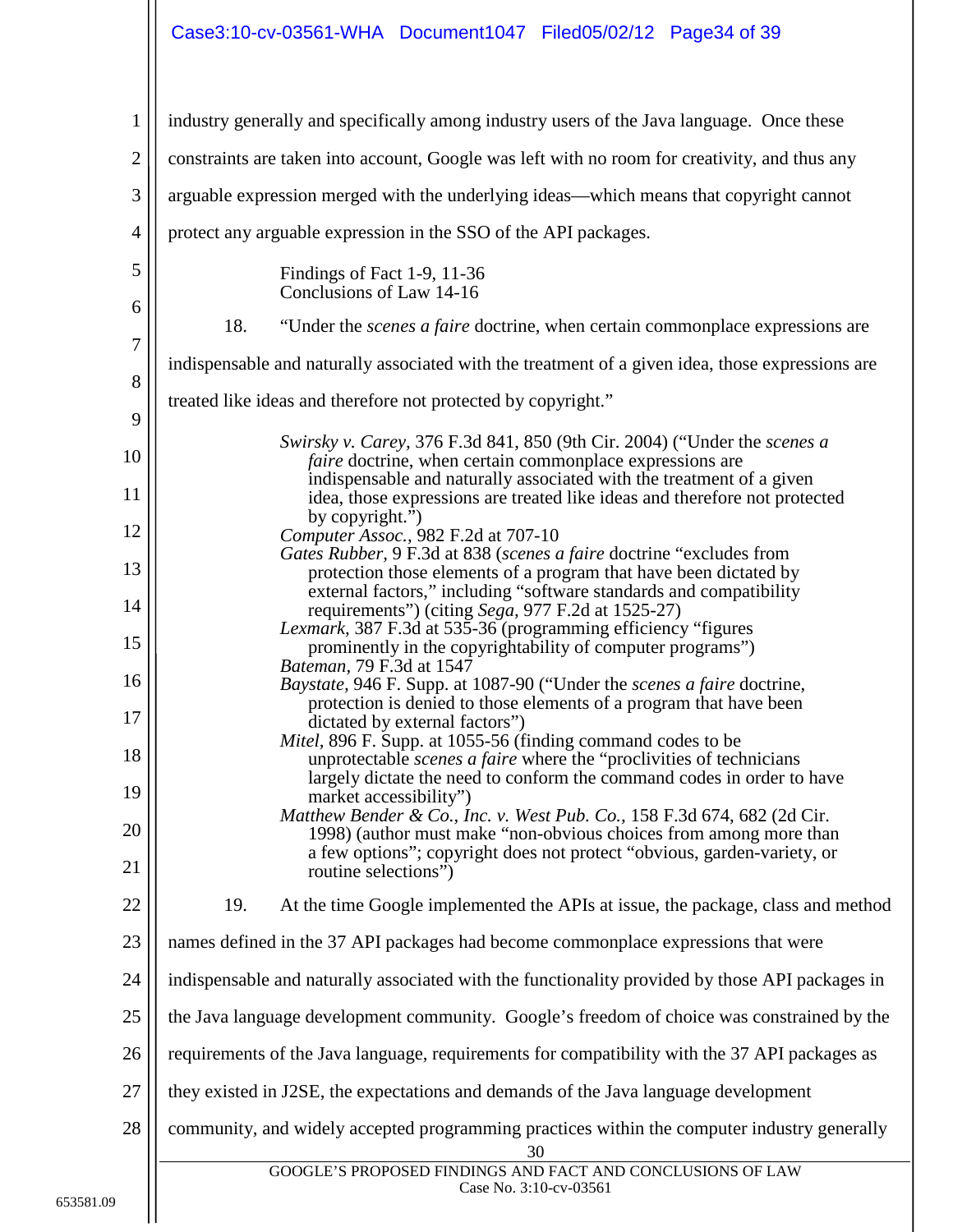<span id="page-34-2"></span><span id="page-34-1"></span><span id="page-34-0"></span>

|                |           | Case3:10-cv-03561-WHA Document1047 Filed05/02/12 Page35 of 39                                                                                                                                                        |
|----------------|-----------|----------------------------------------------------------------------------------------------------------------------------------------------------------------------------------------------------------------------|
| $\mathbf{1}$   |           | and specifically within the Java language industry. For these reasons, the API SSO is                                                                                                                                |
| $\overline{2}$ |           | unprotectable under the <i>scenes a faire</i> doctrine.                                                                                                                                                              |
| 3              |           | Findings of Fact 1-9, 11-36<br>Conclusions of Law 14, 18                                                                                                                                                             |
| 4              | 20.       | For these reasons, any arguable expression in the SSO of the API packages has                                                                                                                                        |
| 5              |           | merged into the underlying ideas, or in the alternative the expression API SSO is unprotectable                                                                                                                      |
| 6              |           | under the <i>scenes a faire</i> doctrine.                                                                                                                                                                            |
| 7              |           | Conclusions of Law 17, 19                                                                                                                                                                                            |
| 8<br>9         | <b>B.</b> | <b>Equitable Defenses</b>                                                                                                                                                                                            |
| 10             |           | <b>Laches</b><br>1.                                                                                                                                                                                                  |
| 11             | 21.       | To prove laches, Google must show by a preponderance of the evidence that $(1)$                                                                                                                                      |
| 12             |           | Sun and/or Oracle delayed filing a lawsuit concerning the 37 Java API packages for an                                                                                                                                |
| 13             |           | unreasonably long and inexcusable period of time; and (2) Google has been or will be prejudiced                                                                                                                      |
| 14             |           | in a significant way due to Sun and/or Oracle's delay in filing the lawsuit.                                                                                                                                         |
| 15             |           | Danjag LLC v. Sony Corp., 263 F.3d 942, 951 (9th Cir. 2001) ("To<br>demonstrate laches, the defendant must prove both an unreasonable<br>delay by the plaintiff and prejudice to itself.") (internal quotation marks |
| 16<br>17       |           | omitted)<br>Collegenet, Inc. v. XAP Corp., 483 F. Supp. 2d 1058, 1061 (D. Or. 2007)<br>(applying preponderance of the evidence)                                                                                      |
| 18             | 22.       | The relevant period of delay is the period from when Sun/Oracle knew or should                                                                                                                                       |
| 19             |           | have known of the allegedly infringing conduct until the initiation of the lawsuit.                                                                                                                                  |
| 20             |           | Danjaq LLC v. Sony Corp., 263 F.3d 942, 952 (9th Cir. 2001) ("Generally                                                                                                                                              |
| 21             |           | speaking, the relevant delay is the period from when the plaintiff knew<br>(or should have known) of the allegedly infringing conduct, until the                                                                     |
| 22             |           | initiation of the lawsuit in which the defendant seeks to counterpose the<br>laches defense.")                                                                                                                       |
| 23             | 23.       | Economic prejudice exists if Google made significant investments in the allegedly                                                                                                                                    |
| 24             |           | infringing product during the period of unreasonable delay.                                                                                                                                                          |
| 25             |           | Danjaq LLC v. Sony Corp., 263 F.3d 942, 956 (9th Cir. 2001)                                                                                                                                                          |
| 26             |           | Haas v. Leo Feist, Inc., 234 F. 105, 108 (S.D.N.Y. 1916 (L. Hand, J.) ("It<br>must be obvious to every one familiar with equitable principles that it is                                                             |
| 27             |           | inequitable for the owner of a copyright, with full notice of an intended<br>infringement, to stand inactive while the proposed infringer spends                                                                     |
| 28             |           | large sums of money in its exploitation, and to intervene only when his<br>speculation has proved a success. Delay under such circumstances<br>31                                                                    |
|                |           | GOOGLE'S PROPOSED FINDINGS AND FACT AND CONCLUSIONS OF LAW<br>Case No. 3:10-cv-03561                                                                                                                                 |
|                |           |                                                                                                                                                                                                                      |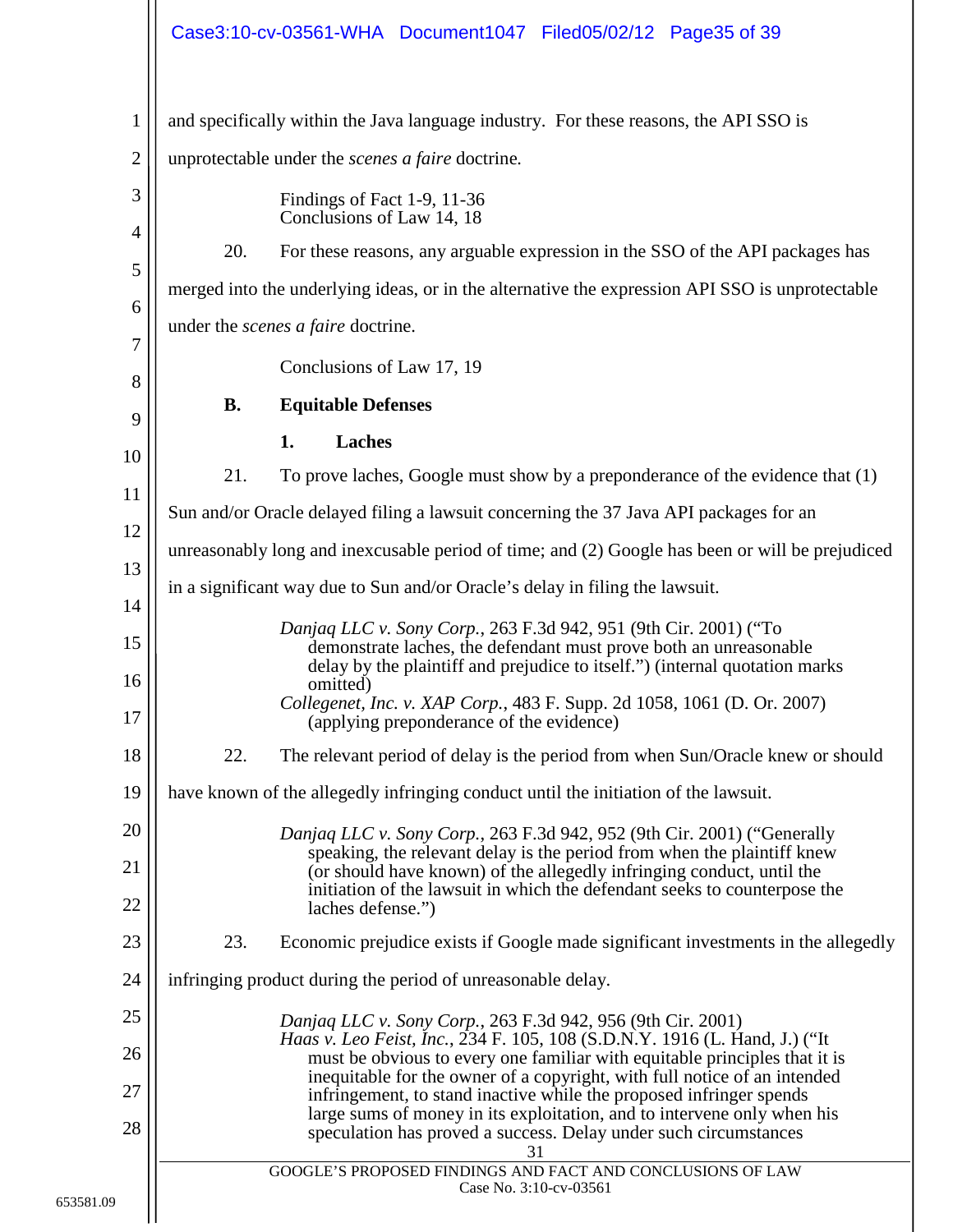<span id="page-35-0"></span>

|                                                                                                                                     |                                       | Case3:10-cv-03561-WHA Document1047 Filed05/02/12 Page36 of 39                                                                                                                                                                                                                                                                                                                                                                                                                                                                                                                                                                                                                                                                                                                                                                                                                                                                                                                                                                                                                                                                                                                                                                                                                                                                                                                                                                                                                                                                                                                                                                                                                                                                                                                                                                                                                                                                                                                                                                                                                     |
|-------------------------------------------------------------------------------------------------------------------------------------|---------------------------------------|-----------------------------------------------------------------------------------------------------------------------------------------------------------------------------------------------------------------------------------------------------------------------------------------------------------------------------------------------------------------------------------------------------------------------------------------------------------------------------------------------------------------------------------------------------------------------------------------------------------------------------------------------------------------------------------------------------------------------------------------------------------------------------------------------------------------------------------------------------------------------------------------------------------------------------------------------------------------------------------------------------------------------------------------------------------------------------------------------------------------------------------------------------------------------------------------------------------------------------------------------------------------------------------------------------------------------------------------------------------------------------------------------------------------------------------------------------------------------------------------------------------------------------------------------------------------------------------------------------------------------------------------------------------------------------------------------------------------------------------------------------------------------------------------------------------------------------------------------------------------------------------------------------------------------------------------------------------------------------------------------------------------------------------------------------------------------------------|
| 1<br>2<br>3<br>4<br>5<br>6<br>7<br>8<br>9<br>10<br>11<br>12<br>13<br>14<br>15<br>16<br>17<br>18<br>19<br>20<br>21<br>22<br>23<br>24 | 24.<br>25.<br>26.<br>2.<br>27.<br>28. | allows the owner to speculate without risk with the other's money; he<br>cannot possibly lose, and he may win.")<br>Sun and Oracle delayed filing this lawsuit for an unreasonable amount of time.<br>Findings of Fact 32, 37-53, 55-56, 58-60, 62-64, 68-74, 76-77, 88-92<br>Google suffered economic prejudice by investing further in the development of<br>Android during the period of Sun's unreasonable delay in initiating this lawsuit.<br>Findings of Fact 52, 61, 66-68, 74-75, 79, 82-86<br>For these reasons, Oracle's claim is barred by the affirmative defense of laches.<br>Conclusions of Law 24-25.<br><b>Equitable Estoppel</b><br>To prove equitable estoppel, Google must show by a preponderance of the<br>evidence that (1) Sun and/or Oracle knew of the infringement; (2) Sun and/or Oracle intended that<br>its conduct or communication be acted on, or acted so that Google has a right to believe that Sun<br>and/or Oracle intended that its conduct or communications to be acted on, (3) Google was<br>ignorant of the true facts; and (4) Google relied on Sun and/or Oracle's conduct or<br>communication to Google's injury or material harm.<br>Hampton v. Paramount Pictures Corp., 279 F.2d 100, 104 (9th Cir. 1960)<br>("Four elements must be present to establish the defense of estoppel:<br>$(1)$ The party to be estopped must know the facts; $(2)$ he must intend<br>that his conduct shall be acted on or must so act that the party asserting<br>the estoppel has a right to believe it is so intended; (3) the latter must be<br>ignorant of the true facts; and (4) he must rely on the former's conduct<br>to his injury.")<br>United States v. King Features Ent., Inc., 843 F.2d 394 (9th Cir. 1988)<br>(same).<br>Hynix Semiconductor Inc. v. Rambus Inc., 609 F. Supp. 2d 988, 1025 (N.D.<br>Cal. 2009) aff'd, 645 F.3d 1336 (Fed. Cir. 2011) (applying<br>preponderance of the evidence).<br>The conduct in the second prong of the equitable estoppel test can be<br>accomplished by Sun/Oracle's silence and inaction. |
|                                                                                                                                     |                                       |                                                                                                                                                                                                                                                                                                                                                                                                                                                                                                                                                                                                                                                                                                                                                                                                                                                                                                                                                                                                                                                                                                                                                                                                                                                                                                                                                                                                                                                                                                                                                                                                                                                                                                                                                                                                                                                                                                                                                                                                                                                                                   |
| 25<br>26<br>27<br>28                                                                                                                |                                       | Hampton v. Paramount Pictures Corp., 279 F.2d 100, 104 (9th Cir. 1960)<br>("A holding out may be accomplished by silence and inaction.")<br>A.C. Aukerman Co. v. R.L. Chaides Const. Co., 960 F.2d 1020, 1042 (Fed.<br>Cir. 1992) ("There is ample subsequent precedent that equitable<br>estoppel may arise where, coupled with other factors, a patentee's<br>'misleading conduct' is essentially misleading inaction.")<br>32<br>GOOGLE'S PROPOSED FINDINGS AND FACT AND CONCLUSIONS OF LAW                                                                                                                                                                                                                                                                                                                                                                                                                                                                                                                                                                                                                                                                                                                                                                                                                                                                                                                                                                                                                                                                                                                                                                                                                                                                                                                                                                                                                                                                                                                                                                                    |
|                                                                                                                                     |                                       | Case No. 3:10-cv-03561                                                                                                                                                                                                                                                                                                                                                                                                                                                                                                                                                                                                                                                                                                                                                                                                                                                                                                                                                                                                                                                                                                                                                                                                                                                                                                                                                                                                                                                                                                                                                                                                                                                                                                                                                                                                                                                                                                                                                                                                                                                            |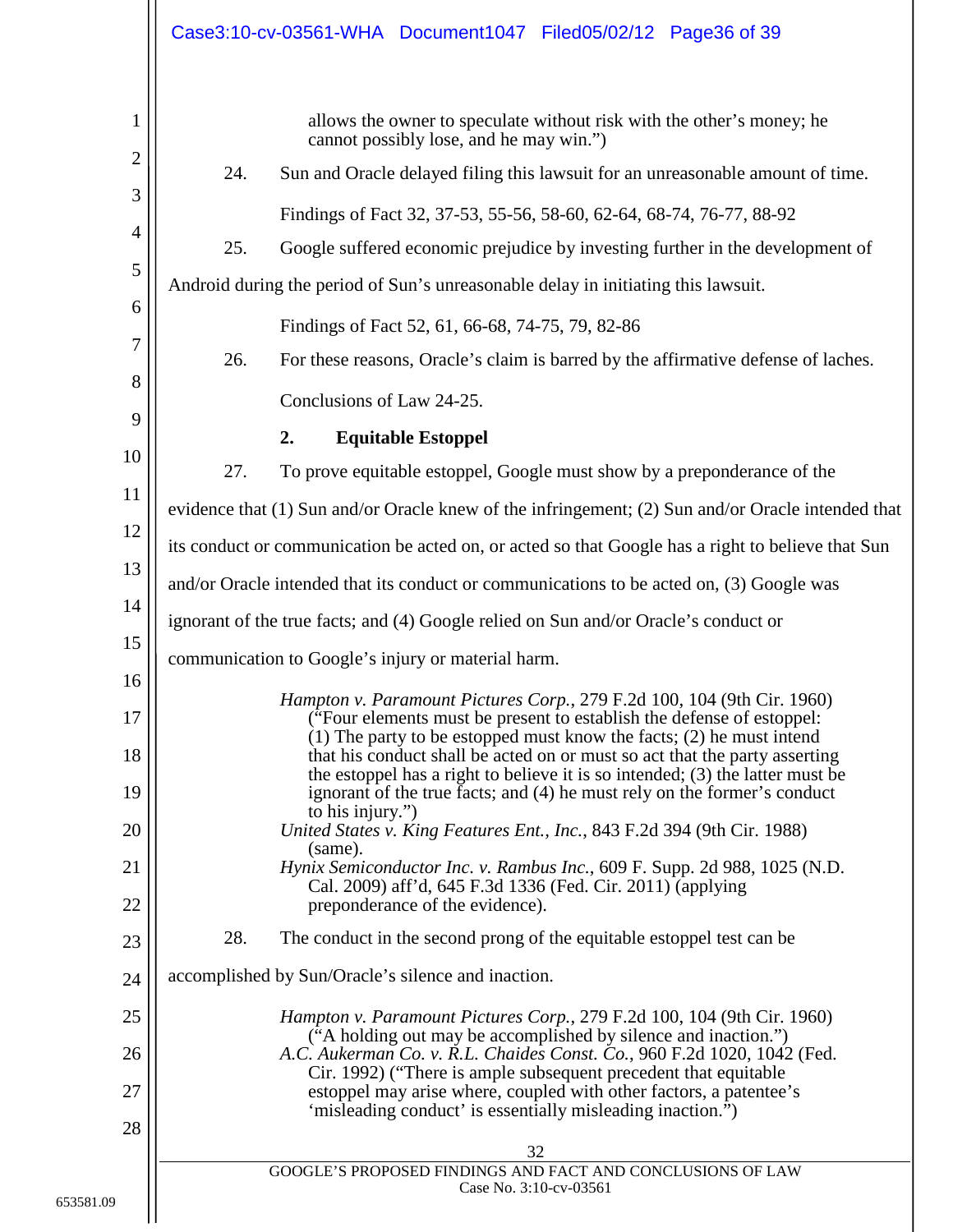|                | Case3:10-cv-03561-WHA Document1047 Filed05/02/12 Page37 of 39                                                                                                                                                       |
|----------------|---------------------------------------------------------------------------------------------------------------------------------------------------------------------------------------------------------------------|
| 1              | 29.<br>Sun/Oracle's inaction and apparent acquiescence, particularly after its affirmative                                                                                                                          |
| $\overline{2}$ | statements of support, can provide the basis for estopping it from bringing an infringement claim                                                                                                                   |
| 3              | against Google.                                                                                                                                                                                                     |
| 4              | Carmichael Lodge No. 2103 v. Leonard, CIV S-07-2665 LKK/GG, 2009                                                                                                                                                    |
| 5              | WL 2985476 at *15 (E.D. Cal. Sept. 16, 2009) (noting that "courts that<br>have considered the issue have held that a copyright owner's conduct<br>during a period of permissive use may estopp the owner from later |
| 6<br>7         | revoking permission and bringing an infringement claim") (citing<br>cases).                                                                                                                                         |
| 8              | 30.<br>Sun and Oracle knew of Google's use of the Java API packages as early as 2005.                                                                                                                               |
| 9              | Findings of Fact 21-23, 32, 53, 56, 58, 62-64, 69,                                                                                                                                                                  |
| 10             | 31.<br>By allowing GNU to distribute its code, publicly endorsing Apache Harmony,                                                                                                                                   |
| 11             | posting an official blog approving of Android, congratulating Google's executives privately about                                                                                                                   |
| 12             | Android, demonstrating Sun products on Android devices at public events, and maintaining an                                                                                                                         |
| 13             | ongoing business relationship with Google without ever suggesting to Google that Google's                                                                                                                           |
| 14             | implementation of the Java API packages and use of their SSO infringed Sun's copyrights or that                                                                                                                     |
|                | Sun could or would sue Google, Sun acted so that Google had a right to believe that Sun intended                                                                                                                    |
| 15<br>16       | its conduct and communication to be acted upon.                                                                                                                                                                     |
| 17             | Findings of Fact 21-23, 32, 37-52, 64-65, 68-70, 72-78, 77-80-81, 87-92                                                                                                                                             |
| 18             | 32.<br>Google did not know that Sun/Oracle did not intend that its conduct be acted on.                                                                                                                             |
| 19             | Findings of Fact 21-23, 32, 37-52, 61, 66-68, 74-75, 79-82, 91                                                                                                                                                      |
| 20             | 33.<br>Google relied on Sun and/or Oracle's conduct or communication to Google's                                                                                                                                    |
| 21             | material harm by investing further in Android development, hiring more Android engineers,                                                                                                                           |
| 22             | further developing the Android code, and entering into agreements with handset partners.                                                                                                                            |
| 23             | Findings of Fact 21-23, 32, 37-50, 52, 61, 66-67, 71, 75-76, 79, 82-86                                                                                                                                              |
| 24             | For these reasons, Oracle's claim is barred by the affirmative defense of equitable<br>34.                                                                                                                          |
| 25             | estoppel.                                                                                                                                                                                                           |
|                | Conclusions of Law 30-33.                                                                                                                                                                                           |
| 26             |                                                                                                                                                                                                                     |
| 27             |                                                                                                                                                                                                                     |
| 28             | 33                                                                                                                                                                                                                  |
|                | GOOGLE'S PROPOSED FINDINGS AND FACT AND CONCLUSIONS OF LAW<br>Case No. 3:10-cv-03561                                                                                                                                |
|                |                                                                                                                                                                                                                     |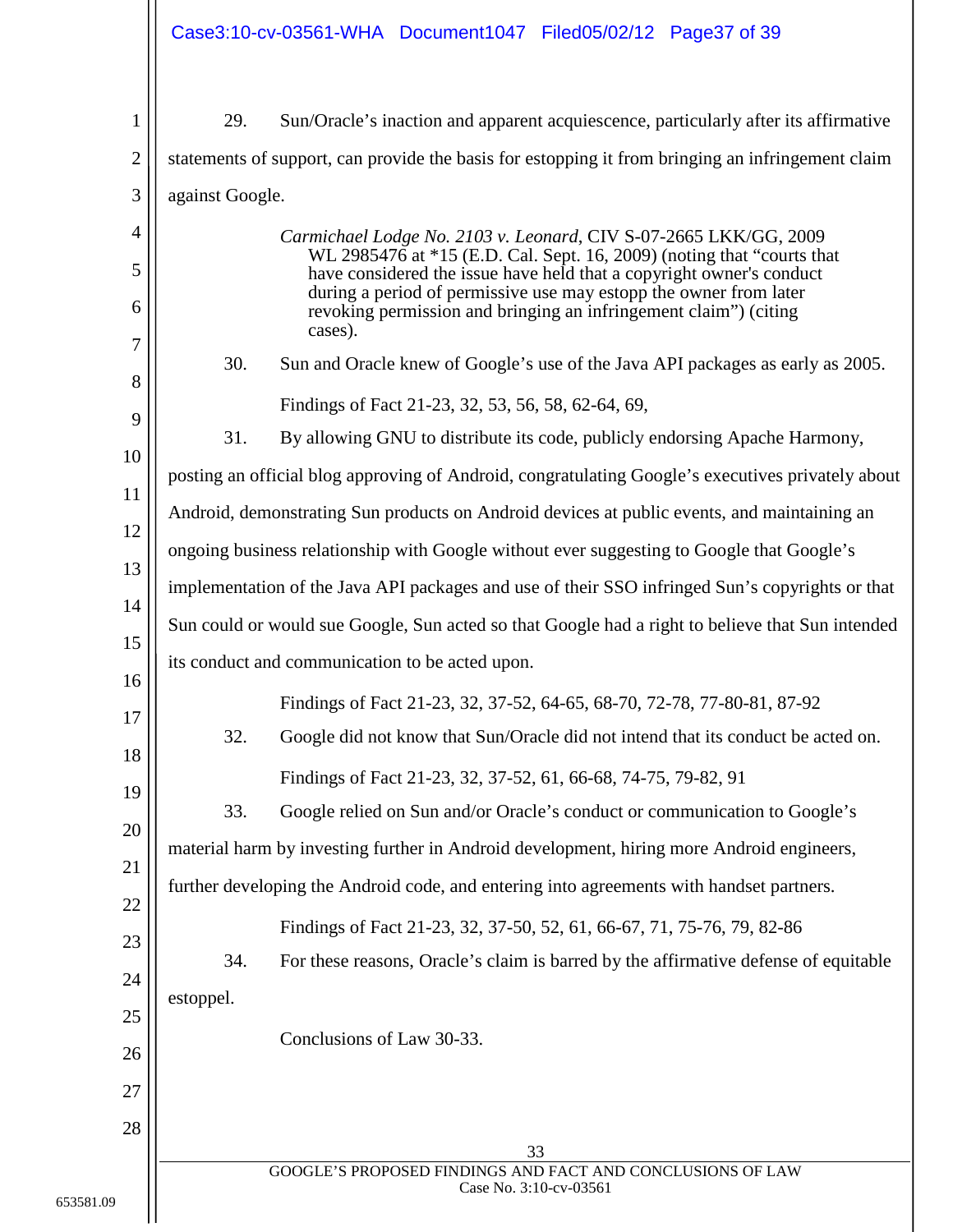<span id="page-37-0"></span>1

## **3. Implied License**

<span id="page-37-3"></span><span id="page-37-2"></span><span id="page-37-1"></span>

| $\mathbf{2}$   | 35.<br>To prove implied license, Google must show by a preponderance of the evidence                                                                                                                                       |  |
|----------------|----------------------------------------------------------------------------------------------------------------------------------------------------------------------------------------------------------------------------|--|
| 3              | that the totality of the parties' conduct indicates an intent by Sun/Oracle to grant permission to                                                                                                                         |  |
| $\overline{4}$ | Google to use the SSO of the Java API packages.                                                                                                                                                                            |  |
| 5              | Lulirama Ltd., Inc. v. Axcess Broad. Services, Inc., 128 F.3d 872, 879 (5th<br>Cir. 1997)                                                                                                                                  |  |
| 6              | Wang Laboratories, Inc. v. Mitsubishi Electronics America, Inc., 103 F.3d<br>1571, 1576, 1581-82 (Fed. Cir. 1997)                                                                                                          |  |
| 7              | <i>Effects Associates, Inc. v. Cohen, 908 F.2d 55, 558-59 (9th Cir. 1990)</i><br>McCoy v. Mitsuboshi Cutlery, Inc., 67 F.3d 917, 920 (Fed. Cir. 1995) ("In                                                                 |  |
| 8              | some circumstances, however, the entire course of conduct between a<br>patent or trademark owner and an accused infringer may create an                                                                                    |  |
| 9              | implied license. See Stickle v. Heublein, Inc., 716 F.2d 1550, 1559, 219<br>USPQ 377, 383 (Fed.Cir.1983). The Supreme Court stated: 'Any                                                                                   |  |
| 10<br>11       | language used by the owner of the patent or any conduct on his part<br>exhibited to another from which that other may properly infer that the<br>owner consents to his use of the patent in making or using it, or selling |  |
| 12             | it, upon which the other acts, constitutes a license and a defense to an<br>action' De Forest Radio Tel. Co. v. United States, 273 U.S. 236, 241,                                                                          |  |
| 13             | 47 S.Ct. 366, 367, 71 L.Ed. 625 (1927). When warranted by such a<br>course of conduct, the law implies a license.")                                                                                                        |  |
| 14             | 36.<br>An implied license may be granted orally, or even implied from the conduct of the                                                                                                                                   |  |
| 15             | party that owns the rights to be licensed.                                                                                                                                                                                 |  |
| 16             | <i>Effects Associates, Inc. v. Cohen, 908 F.2d 555, 558 (9th Cir. 1990) ("The</i>                                                                                                                                          |  |
| 17             | leading treatise on copyright law states that '[a] nonexclusive license<br>may be granted orally, or may even be implied from conduct.' Cohen<br>relies on the latter proposition; he insists that, although Effects never |  |
| 18             | gave him a written or oral license, Effects's conduct created an implied<br>license to use the footage in 'The Stuff.'") (quoting $3 M$ . Nimmer $\& D$ .                                                                  |  |
| 19             | Nimmer, Nimmer on Copyright § 10.03[A], at 10-36 (1989))                                                                                                                                                                   |  |
| 20             | The conduct that grants the license may include acts of acquiescence or acts of<br>37.                                                                                                                                     |  |
| 21             | misrepresentation by Sun and/or Oracle.                                                                                                                                                                                    |  |
| 22             | Wang Laboratories, Inc. v. Mitsubishi Electronics Am., Inc., 103 F.3d<br>1571, 1580 (Fed. Cir. 1997) ("As a result, courts and commentators                                                                                |  |
| 23             | relate that implied licenses arise by acquiescence, by conduct, by<br>equitable estoppel (estoppel in pais), or by legal estoppel.")                                                                                       |  |
| 24             | 38.<br>The entire course of conduct between Sun and/or Oracle and Google over the                                                                                                                                          |  |
| 25             | relevant time period led Google reasonably to infer consent by Sun and/or Oracle to Google's                                                                                                                               |  |
| 26             | making, using, or selling the products that Oracle now claims infringe Oracle's copyright.                                                                                                                                 |  |
| 27             | Findings of Fact 21-23, 37-50, 52-61, 64-66, 68-72, 73-83, 87-92                                                                                                                                                           |  |
| 28             | 34                                                                                                                                                                                                                         |  |
|                | GOOGLE'S PROPOSED FINDINGS AND FACT AND CONCLUSIONS OF LAW<br>Case No. 3:10-cv-03561                                                                                                                                       |  |
|                |                                                                                                                                                                                                                            |  |